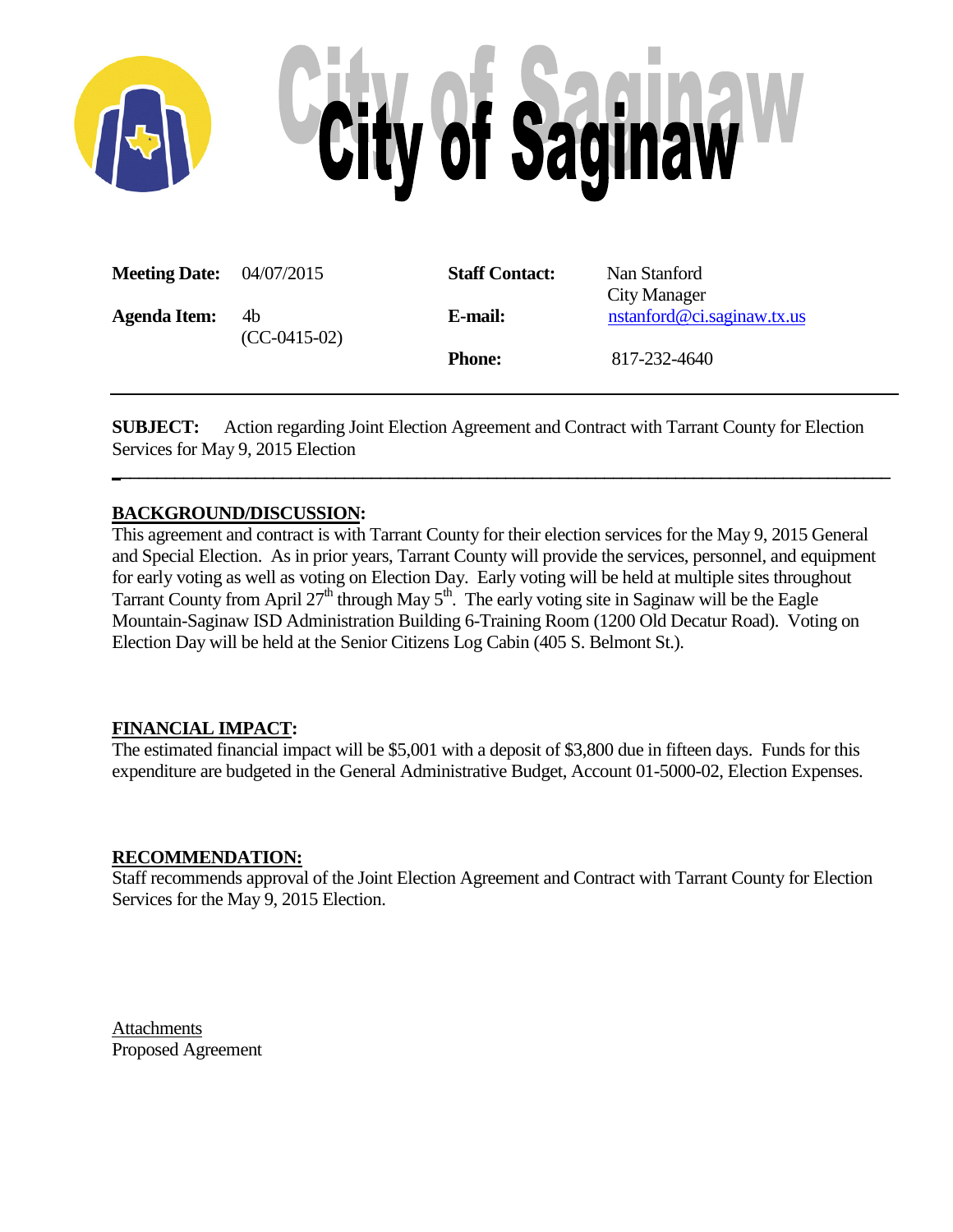#### THE STATE OF TEXAS COUNTY OF TARRANT

#### JOINT ELECTION AGREEMENT AND CONTRACT FOR ELECTION SERVICES

THIS CONTRACT for election services is made by and between the Tarrant County Elections Administrator and the following political subdivisions located entirely or partially inside the boundaries of Tarrant County:

City of Arlington City of Azle City of Bedford City of Blue Mound City of Colleyville City of Dalworthington Gardens City of Euless City of Everman Town of Flower Mound City of Forest Hill City of Fort Worth City of Grapevine City of Haltom City City of Haslet City of Hurst City of Keller City of Kennedale City of Mansfield City of Pelican Bay

City of Richland Hills City of River Oaks City of Saginaw City of Southlake City of Watauga Town of Westlake Arlington ISO Birdville ISO Crowley ISO Fort Worth lSD Grapevine-Colleyville ISO Hurst-Euless-Bedford lSD Keller lSD Kennedale lSD Lewisville ISO Mansfield lSD Tarrant County College Tarrant Regional Water District

This contract is made pursuant to Texas Election Code Sections 31 .092 and 271 .002 and Texas Education Code Section 11 .0581 for a joint May 09, 2015 election to be administered by Frank Phillips, Elections Administrator, hereinafter referred to as "Elections Administrator."

#### **RECITALS**

Each participating authority listed above plans to hold a general and/or special election on May 09, 2015.

The County owns an electronic voting system, the Hart InterCivic eSlate/eScan Voting System (Version 6.2.1), which has been duly approved by the Secretary of State pursuant to Texas Election Code Chapter 122 as amended, and is compliant with the accessibility requirements for persons with disabilities set forth by Texas Election Code Section 61 .012. The contracting political subdivisions desire to use the County's electronic voting system and to compensate the County for such use and to share in certain other expenses connected with joint elections in accordance with the applicable provisions of Chapters 31 and 271 of the Texas Election Code, as amended.

NOW THEREFORE, in consideration of the mutual covenants, agreements, and benefits to the parties, IT IS AGREED as follows: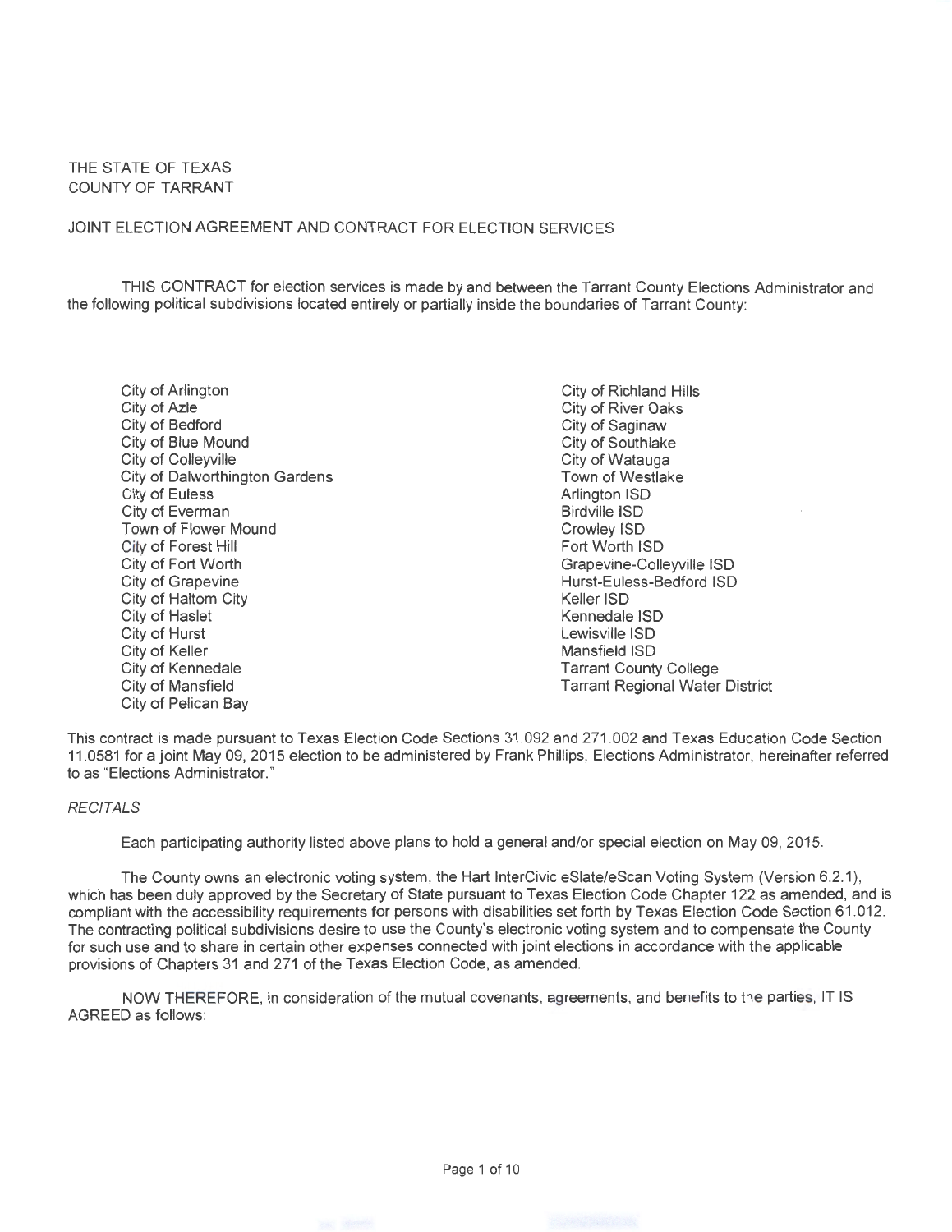#### I. ADMINISTRATION

The parties agree to hold a "Joint Election" with each other in accordance with Chapter 271 of the Texas Election Code and this agreement. The Tarrant County Elections Administrator shall coordinate, supervise, and handle all aspects of administering the Joint Election as provided in this agreement. Each participating authority agrees to pay the Tarrant County Elections Administrator for equipment, supplies, services, and administrative costs as provided in this agreement. The Tarrant County Elections Administrator shall serve as the administrator for the Joint Election; however, each participating authority shall remain responsible for the decisions and actions of its officers necessary for the lawful conduct of its election. The Elections Administrator shall provide advisory services in connection with decisions to be made and actions to be taken by the officers of each participating authority as necessary.

It is understood that other political subdivisions may wish to participate in the use of the County's electronic voting system and polling places, and it is agreed that the Elections Administrator may enter into other contracts for election services for those purposes on terms and conditions generally similar to those set forth in this contract. In such cases, costs shall be pro-rated among the participants according to Section XI of this contract.

At each polling location, joint participants shall share voting equipment and supplies to the extent possible. The participating parties shall share a mutual ballot in those polling places where jurisdictions overlap. However, in no instance shall a voter be permitted to receive a ballot containing an office or proposition stating a measure on which the voter is ineligible to vote. Multiple ballot styles shall be available in those shared polling places where jurisdictions do not overlap.

#### II. LEGAL DOCUMENTS

Each participating authority shall be responsible for the preparation, adoption, and publication of all required election orders, resolutions, notices, and any other pertinent documents required by the Texas Election Code and/or the participating authority's governing body, charter, or ordinances, except that the Elections Administrator shall be responsible for the preparation and publication of all voting system testing notices that are required by the Texas Election Code.

Preparation of the necessary materials for notices and the official ballot shall be the responsibility of each participating authority, including translation to languages other than English. Each participating authority shall provide a copy of their respective election orders and notices to the Tarrant County Elections Administrator.

#### Ill. VOTING LOCATIONS

The Elections Administrator shall select and arrange for the use of and payment for all election day voting locations. Voting locations will be, whenever possible, the usual voting location for each election precinct in elections conducted by each participating city, and shall be compliant with the accessibility requirements established by Election Code Section 43.034 and the Americans with Disabilities Act (ADA). The proposed voting locations are listed in Attachment A of this agreement. In the event that a voting location is not available or appropriate, the Elections Administrator will arrange for use of an alternate location with the approval of the affected participating authorities. The Elections Administrator shall notify the participating authorities of any changes from the locations listed in Attachment A

If polling places for the May 09, 2015 joint election are different from the polling place(s) used by a participating authority in its most recent election, the authority agrees to post a notice no later than May 8, 2015 at the entrance to any previous polling places in the jurisdiction stating that the polling location has changed and stating the political subdivision's polling place names and addresses in effect for the May 09, 2015 election. This notice shall be written in both the English and Spanish languages.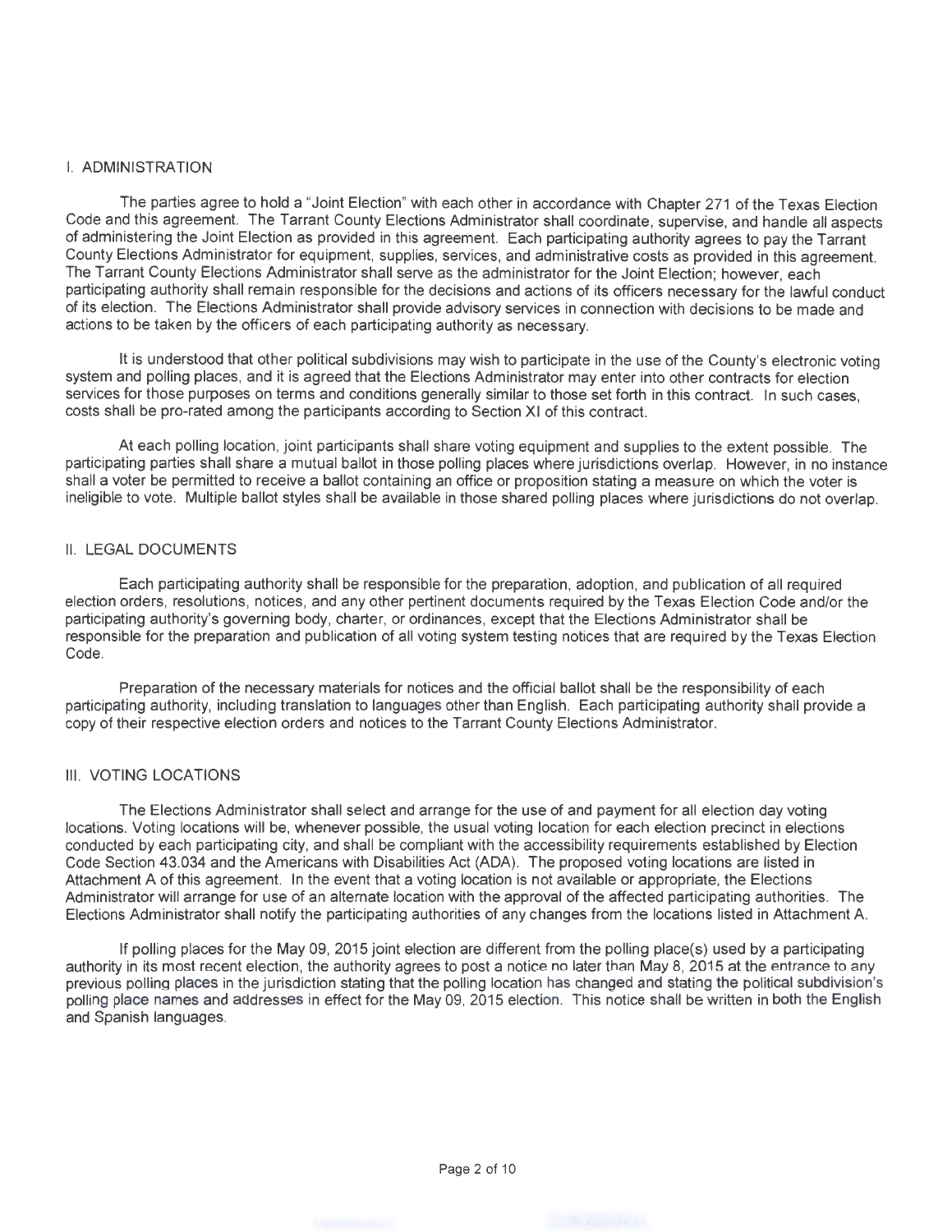### IV. ELECTION JUDGES, CLERKS, AND OTHER ELECTION PERSONNEL

Tarrant County shall be responsible for the appointment of the presiding judge and alternate judge for each polling location. The Elections Administrator shall make emergency appointments of election officials if necessary.

Upon request by the Elections Administrator, each participating authority agrees to assist in recruiting polling place officials who are bilingual (fluent in both English and Spanish). In compliance with the Federal Voting Rights Act of 1965, as amended, each polling place containing more than 5% Hispanic population as determined by the 2010 Census shall have one or more election official who is fluent in both the English and Spanish languages. If a presiding judge is not bilingual, and is unable to appoint a bilingual clerk, the Elections Administrator may recommend a bilingual worker for the polling place. If the Elections Administrator is unable to recommend or recruit a bilingual worker, the participating authority or authorities served by that polling place shall be responsible for recruiting a bilingual worker for translation services at that polling place.

The Elections Administrator shall notify all election judges of the eligibility requirements of Subchapter C of Chapter 32 of the Texas Election Code, and will take the necessary steps to insure that all election judges appointed for the Joint Election are eligible to serve.

The Elections Administrator shall arrange for the training and compensation of all election judges and clerks. The Elections Administrator shall arrange for the date, time, and place for presiding election judges to pick up their election supplies. Each presiding election judge will be sent a letter from the Elections Administrator notifying him of his appointment, the time and location of training and distribution of election supplies, and the number of election clerks that the presiding judge may appoint.

Each election judge and clerk will receive compensation at the hourly rate established by Tarrant County pursuant to Texas Election Code Section 32.091. The election judge will receive an additional sum of \$25.00 for picking up the election supplies prior to election day and for returning the supplies and equipment to the central counting station after the polls close.

Election judges and clerks who attend voting equipment training and/or procedures training shall be compensated at the same hourly rate that they are to be paid on election day.

The Elections Administrator may employ other personnel necessary for the proper administration of the election, including such part-time help as is necessary to prepare for the election, to ensure the timely delivery of supplies during early voting and on election day, and for the efficient tabulation of ballots at the central counting station. Part-time personnel working as members of the Early Voting Ballot Board and/or central counting station on election night will be compensated at the hourly rate set by Tarrant County in accordance with Election Code Sections 87.005, 127.004, and 127.006.

#### V. PREPARATION OF SUPPLIES AND VOTING EQUIPMENT

The Elections Administrator shall arrange for all election supplies and voting equipment including, but not limited to, official ballots, sample ballots, voter registration lists, and all forms, signs, maps and other materials used by the election judges at the voting locations. The Elections Administrator shall ensure availability of tables and chairs at each polling place and shall procure rented tables and chairs for those polling places that do not have tables and/or chairs.

At each polling location, joint participants shall share voting equipment and supplies to the extent possible. The participating parties shall share a mutual ballot in those precincts where jurisdictions overlap. However, in no instance shall a voter be permitted to receive a ballot containing an office or proposition stating a measure on which the voter is ineligible to vote. Multiple ballot styles shall be available in those shared polling places where jurisdictions do not overlap. The Elections Administrator shall provide the necessary voter registration information, maps, instructions, and other information needed to enable the election judges in the voting locations that have more than one ballot style to conduct a proper election.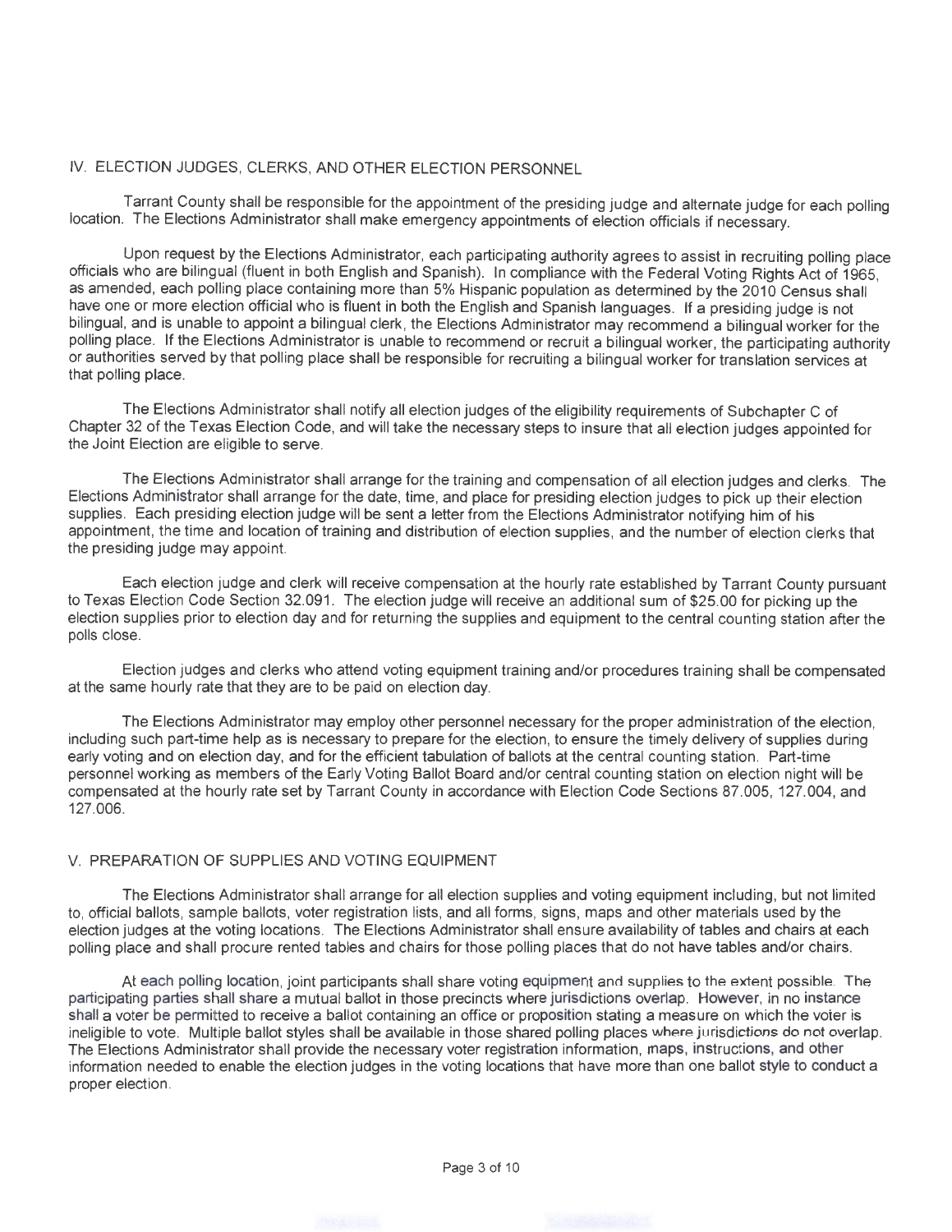Each participating authority shall furnish the Elections Administrator a list of candidates and/or propositions showing the order and the exact manner in which the candidate names and/or proposition(s) are to appear on the official ballot (including titles and text in each language in which the authority's ballot is to be printed). Each participating authority shall be responsible for proofreading and approving the ballot insofar as it pertains to that authority's candidates and/or propositions.

The joint election ballots that contain ballot content for more than one joint participant because of overlapping territory shall be arranged in the following order: Independent School District, City, Water District(s), College District, and other political subdivisions.

Early Voting by Personal Appearance shall be conducted exclusively on Tarrant County's eState electronic voting system. On election day, voters shall have a choice between voting on the eSiate electronic voting system or by a paper ballot that is scanned at the polling place using Tarrant County's eScan voting system. Provisional ballots cast on election day will be cast only on the eSiate electronic voting system to prevent the possibility of paper provisional ballots from being immediately counted via the eScan ballot scanner.

The number of paper ballots printed for election day voting shall be, at a minimum, equal to the same election day turnout as in the last comparable election plus 25 percent of that number, with the final number of ballots ordered per polling place or precinct adjusted upward to end in a number divisible by 50.

The Elections Administrator shall be responsible for the preparation, testing, and delivery of the voting equipment for the election as required by the Election Code.

The Elections Administrator shall conduct criminal background checks on relevant employees upon hiring as required by Election Code Section 129.051(g).

#### VI. EARLY VOTING

The participating authorities agree to conduct joint early voting and to appoint the Election Administrator as the Early Voting Clerk in accordance with Sections 31 .097 and 271 .006 of the Texas Election Code. Each participating authority agrees to appoint the Elections Administrator's permanent county employees as deputy early voting clerks. The participating authorities further agree that the Elections Administrator may appoint other deputy early voting clerks to assist in the conduct of early voting as necessary, and that these additional deputy early voting clerks shall be compensated at an hourly rate set by Tarrant County pursuant to Section 83.052 of the Texas Election Code. Deputy early voting clerks who are permanent employees of the Tarrant County Elections Administrator or any participating authority shall serve in that capacity without additional compensation.

Early Voting by personal appearance will be held at the locations, dates, and times listed in Attachment "B" of this document. Any qualified voter of the Joint Election may vote early by personal appearance at any of the joint early voting locations.

As Early Voting Clerk, the Elections Administrator shall receive applications for early voting ballots to be voted by mail in accordance with Chapters 31 and 86. of the Texas Election Code. Any requests for early voting ballots to be voted by mail received by the participating authorities shall be forwarded immediately by fax or courier to the Elections Administrator for processing.

The Elections Administrator shall post on the county website each participating authority's early voting report on a daily basis and a cumulative final early voting report following the close of early voting. In accordance with Section 87.121(g) of the Election Code, the daily reports showing the previous day's early voting activity will be posted to the county website no later than 8:00AM each business day.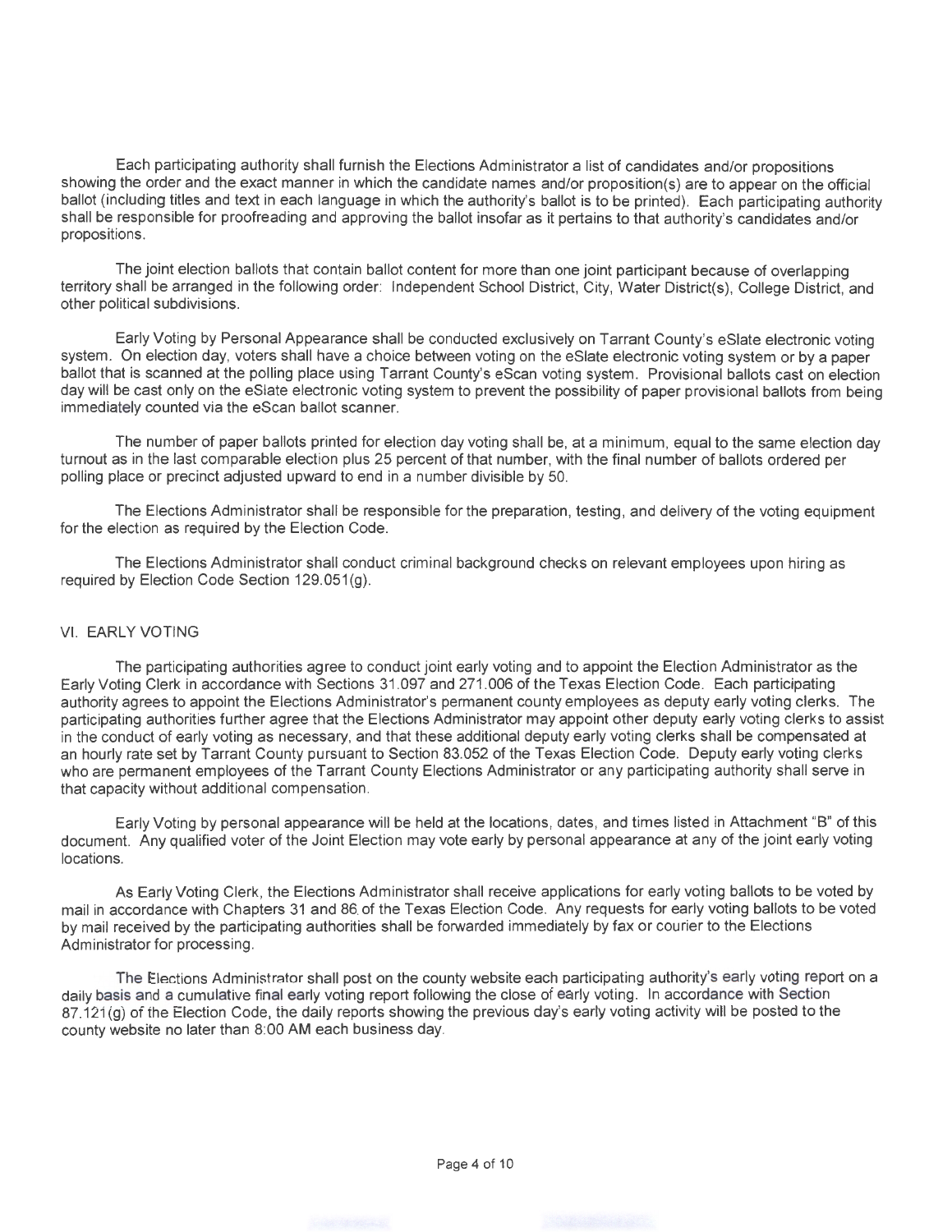#### VII. EARLY VOTING BALLOT BOARD AND SIGNATURE VERIFICATION COMMITTEE

Tarrant County shall appoint an Early Voting Ballot Board (EVBB) to process early voting results from the Joint Election. The Presiding Judge, with the assistance of the Elections Administrator, shall appoint two or more additional members to constitute the EVBB. The Elections Administrator shall determine the number of EVBB members required to efficiently process the early voting ballots.

The Elections Administrator shall determine whether a Signature Verification Committee is necessary, and if so, shall appoint the members.

#### VIII. CENTRAL COUNTING STATION AND ELECTION RETURNS

The Elections Administrator shall be responsible for establishing and operating the central and remote counting stations to receive and tabulate the voted ballots in accordance with the provisions of the Texas Election Code and of this agreement.

The participating authorities hereby, in accordance with Section 127.002, 127.003, and 127.005 of the Texas Election Code, appoint the following central counting station officials:

| Counting Station Manager:     | Stephen Vickers, Assistant Elections Administrator      |
|-------------------------------|---------------------------------------------------------|
| <b>Tabulation Supervisor:</b> | Eric Leija, Tarrant County Elections Operations Manager |
| Presiding Judge:              | David Herrington                                        |
| Alternate Judge:              | Emma Allen                                              |

The counting station manager or his representative shall deliver timely cumulative reports of the election results as precincts report to the central and remote counting stations and are tabulated. The manager shall be responsible for releasing unofficial cumulative totals and precinct returns from the election to the joint participants, candidates, press, and general public by distribution of hard copies at the central counting station and by posting to the Tarrant County web site. To ensure the accuracy of reported election returns, results printed on the tapes produced by Tarrant County's voting equipment will not be released to the participating authorities at the remote collection sites or by phone from individual polling locations.

The Elections Administrator will prepare the unofficial canvass reports that are necessary for compliance with Election Code Section 67.004 after all precincts have been counted, and will deliver a copy of these unofficial canvass reports to each participating authority as soon as possible after all returns have been tabulated. Each participating authority shall be responsible for the official canvass of its respective election(s).

The Elections Administrator will prepare the electronic precinct-by-precinct results reports for uploading to the Secretary of State as required by Section 67.017 of the Election Code. The Elections Administrator agrees to upload these reports for each participating authority unless requested otherwise.

The Elections Administrator shall be responsible for conducting the post-election manual recount required by Section 127.201 of the Texas Election Code unless a waiver is granted by the Secretary of State. Notification and copies of the recount, if waiver is denied, will be provided to each participating authority and the Secretary of State's Office.

#### IX. PARTICIPATING AUTHORITIES WITH TERRITORY OUTSIDE TARRANT COUNTY

Each participating authority with territory containing population outside Tarrant County agrees that the Elections Administrator shall administer only the Tarrant County portion of those elections.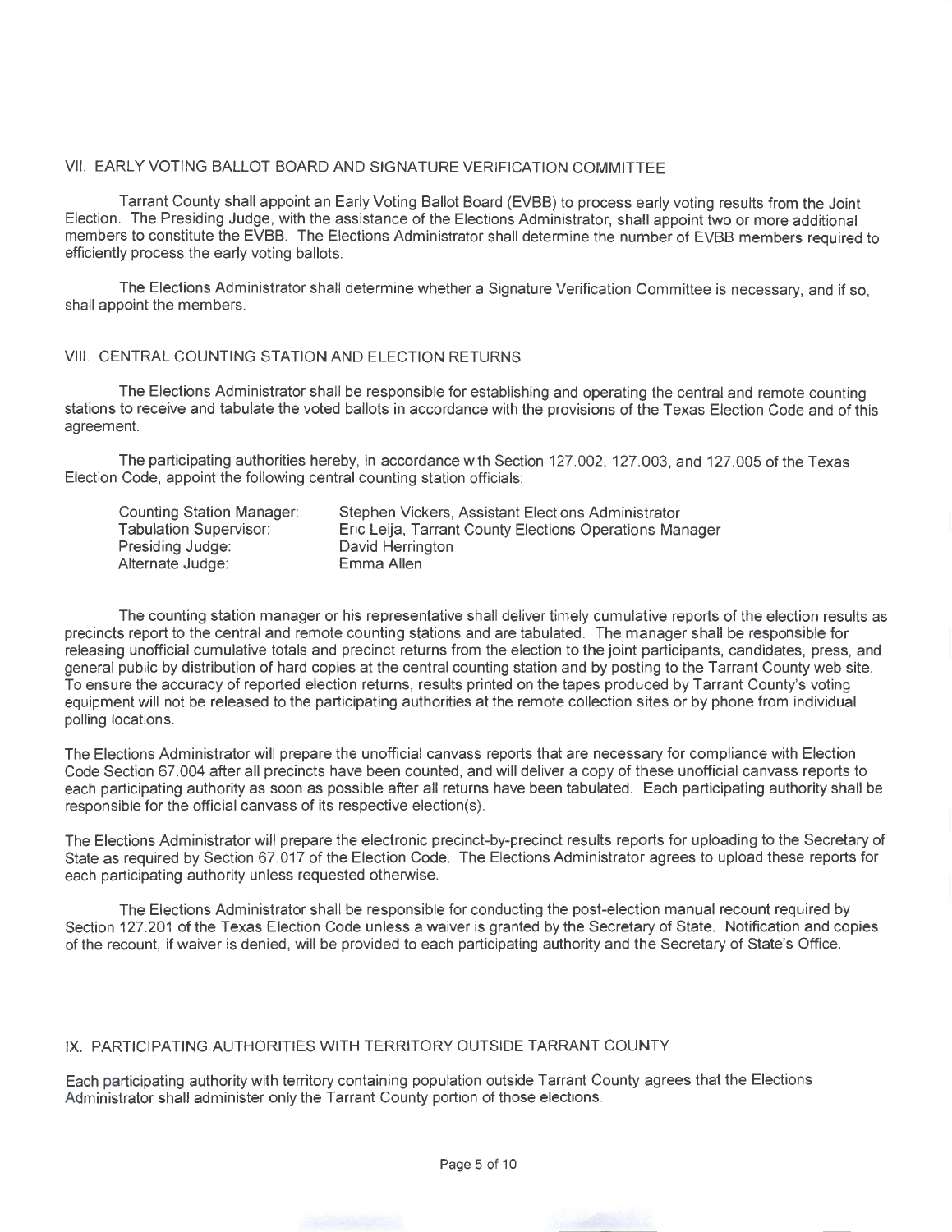#### X. RUNOFF ELECTIONS

Each participating authority shall have the option of extending the terms of this agreement through its runoff election, if applicable. In the event of such runoff election, the terms of this agreement shall automatically extend unless the participating authority notifies the Elections Administrator in writing within 3 business days of the original election.

Each participating authority shall reserve the right to reduce the number of early voting locations and/or election day voting locations in a runoff election.

Each participating authority agrees to order any runoff election(s) at its meeting for canvassing the votes from the May 09, 2015 election and to conduct its drawing for ballot positions at or immediately following such meeting in order to expedite preparations for its runoff election.

Each participating authority eligible to hold runoff elections agrees that the date of the runoff election, if necessary, shall be Saturday, June 13, 2015.

#### XI. ELECTION EXPENSES AND ALLOCATION OF COSTS

The participating authorities agree to share the costs of administering the Joint Election. Allocation of costs, unless specifically stated otherwise, is mutually agreed to be shared according to a formula which is based on the average cost per election day polling place (unit cost) as determined by adding together the overall expenses and dividing the expenses equally among the total number of polling places. Costs for polling places shared by more than one participating authority shall be pro-rated equally among the participants utilizing that polling place.

It is agreed that charges for election day judges and clerks and election day polling place rental fees shall be directly charged to the appropriate participating authority rather than averaging those costs among all participants.

If a participating authority's election is conducted at more than one election day polling place, there shall be no charges or fees allocated to the participating authority for the cost of election day polling places in which the authority has fewer than 50% of the total registered voters served by that polling place, except that if the number of registered voters in all of the authority's polling places is less than the 50% threshold, the participating authority shall pay a pro-rata share of the costs associated with the polling place where it has the greatest number of registered voters.

Costs for Early Voting by Personal Appearance shall be allocated based upon the actual costs associated with each early voting site. Each participating authority shall be responsible for a pro-rata portion of the actual costs associated with the early voting sites located within their jurisdiction. Participating authorities that do not have a regular (nontemporary) early voting site within their jurisdiction shall pay a pro-rata portion of the nearest regular early voting site.

Costs for Early Voting by Mail shall be allocated according to the actual number of ballots mailed to each participating authority's voters.

Participating authorities having the majority of their voters in another county, and fewer than 500 registered voters in Tarrant County, and that do not have an election day polling place or early voting site within their jurisdiction shall pay a flat fee of \$400 for election expenses.

Each participating authority agrees to pay the Tarrant County Elections Administrator an administrative fee equal to ten percent (10%) of its total billable costs in accordance with Section 31.100(d) of the Texas Election Code.

The Tarrant County Elections Administrator shall deposit all funds payable under this contract into the appropriate fund(s) within the county treasury in accordance with Election Code Section 31.100.

#### XII. WITHDRAWAL FROM CONTRACT DUE TO CANCELLATION OF ELECTION

Any participating authority may withdraw from this agreement and the Joint Election should it cancel its election in accordance with Sections 2.051 -2.053 of the Texas Election Code. The withdrawing authority is fully liable for any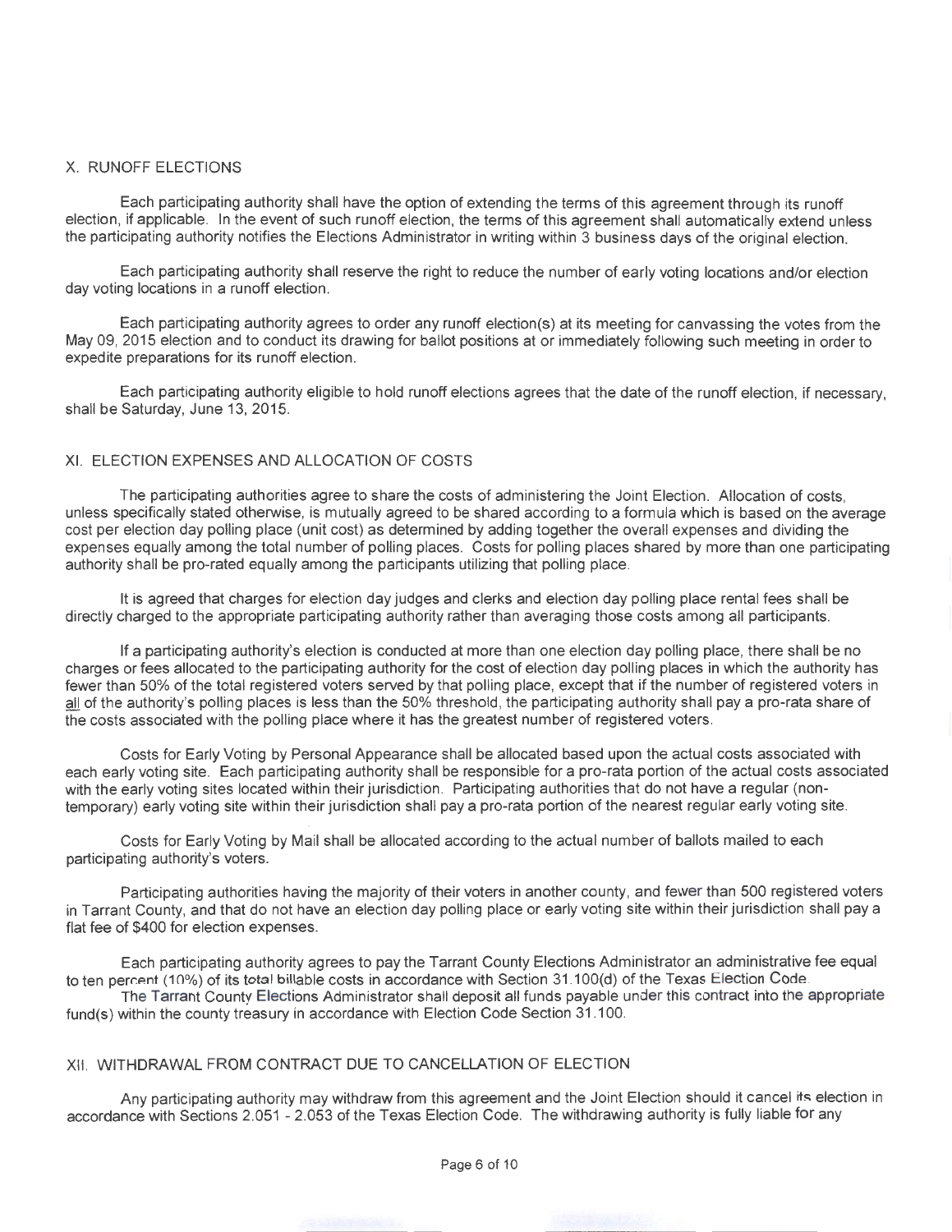expenses incurred by the Tarrant County Elections Administrator on behalf of the authority plus an administrative fee of ten percent (10%) of such expenses. Any monies deposited with the Elections Administrator by the withdrawing authority shall be refunded, minus the aforementioned expenses and administrative fee if applicable.

It is agreed that any of the joint election early voting sites that are not within the boundaries of one or more of the remaining participating authorities, with the exception of the early voting site located at the Tarrant County Elections Center, may be dropped from the joint election unless one or more of the remaining participating authorities agree to fully fund such site(s). In the event that any early voting site is eliminated under this section, an addendum to the contract shall be provided to the remaining participants within five days after notification of all intents to withdraw have been received by the Elections Administrator.

#### XIII. RECORDS OF THE ELECTION

The Elections Administrator is hereby appointed general custodian of the voted ballots and all records of the Joint Election as authorized by Section 271.010 of the Texas Election Code.

Access to the election records shall be available to each participating authority as well as to the public in accordance with applicable provisions of the Texas Election Code and the Texas Public Information Act. The election records shall be stored at the offices of the Elections Administrator or at an alternate facility used for storage of county records. The Elections Administrator shall ensure that the records are maintained in an orderly manner so that the records are clearly identifiable and retrievable.

Records of the election shall be retained and disposed of in accordance with the provisions of Section 66.058 of the Texas Election Code. If records of the election are involved in any pending election contest, investigation, litigation, or open records request, the Elections Administrator shall maintain the records until final resolution or until final judgment, whichever is applicable. It is the responsibility of each participating authority to bring to the attention of the Elections Administrator any notice of pending election contest, investigation, litigation or open records request which may be filed with the participating authority.

#### XIV. RECOUNTS

A recount may be obtained as provided by Title 13 of the Texas Election Code. By signing this document, the presiding officer of the contracting participating authority agrees that any recount shall take place at the offices of the Elections Administrator, and that the Elections Administrator shall serve as Recount Supervisor and the participating authority's official or employee who performs the duties of a secretary under the Texas Election Code shall serve as Recount Coordinator.

The Elections Administrator agrees to provide advisory services to each participating authority as necessary to conduct a proper recount.

#### XV. MISCELLANEOUS PROVISIONS

1. It is understood that to the extent space is available, other districts and political subdivisions may wish to participate in the use of the County's election equipment and voting places, and it is agreed that the Elections Administrator may contract with such other districts or political subdivisions for such purposes and that in such event there may be an adjustment of the pro-rata share to be paid to the County by the participating authorities.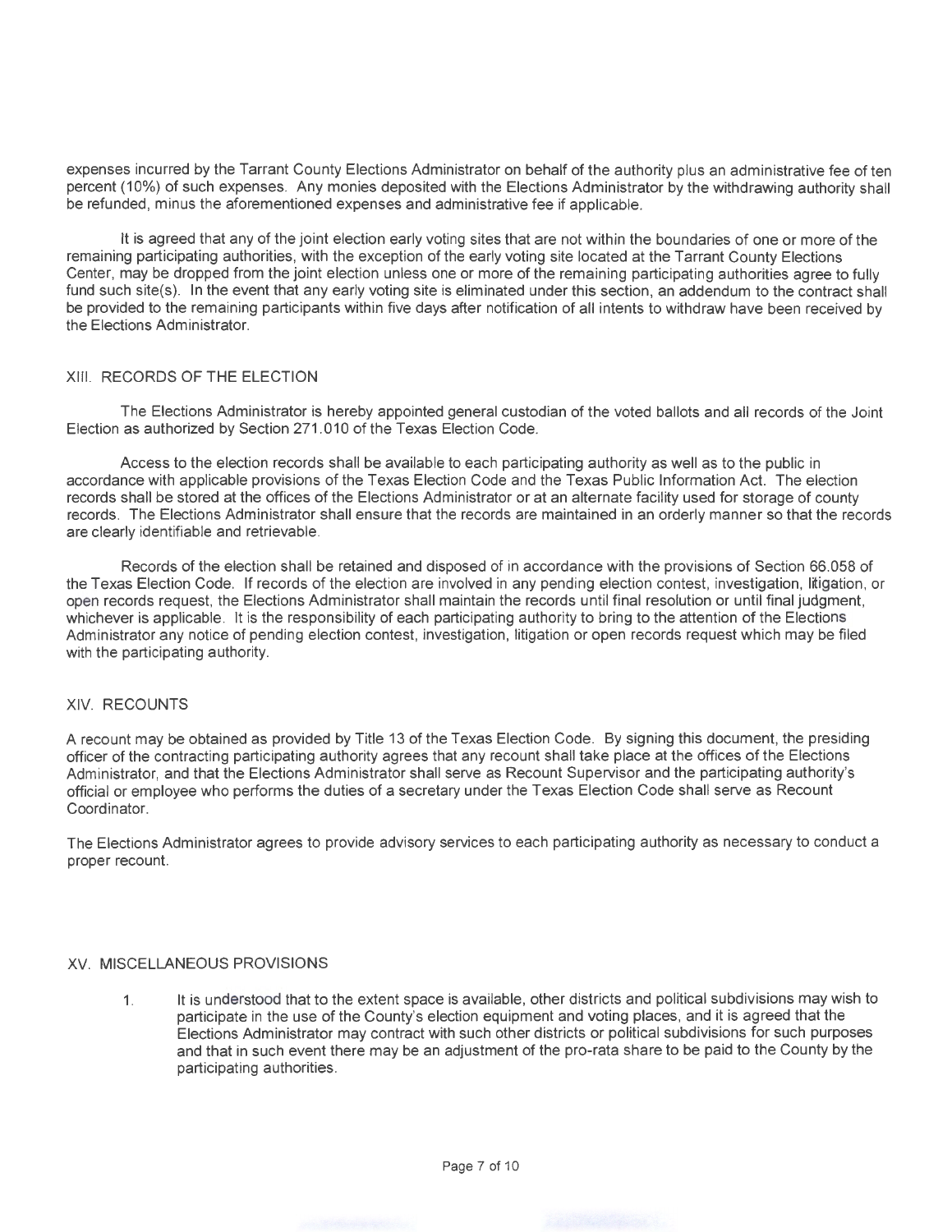- 2. The Elections Administrator shall file copies of this document with the Tarrant County Judge and the Tarrant County Auditor in accordance with Section 31 .099 of the Texas Election Code.
- 3. Nothing in this contract prevents any party from taking appropriate legal action against any other party and/or other election personnel for a breach of this contract or a violation of the Texas Election Code.
- 4. This agreement shall be construed under and in accord with the laws of the State of Texas, and all obligations of the parties created hereunder are performable in Tarrant County, Texas.
- 5. In the event that one or more of the provisions contained in this Agreement shall for any reason be held to be invalid, illegal, or unenforceable in any respect, such invalidity, illegality, or unenforceability shall not affect any other provision hereof and this agreement shall be construed as if such invalid, illegal, or unenforceable provision had never been contained herein.
- 6. All parties shall comply with all applicable laws, ordinances, and codes of the State of Texas, all local governments, and any other entities with local jurisdiction.
- 7. The waiver by any party of a breach of any provision of this agreement shall not operate as or be construed as a waiver of any subsequent breach.
- 8. Any amendments of this agreement shall be of no effect unless in writing and signed by all parties hereto.

#### XVI. COST ESTIMATES AND DEPOSIT OF FUNDS

The total estimated obligation for each participating authority under the terms of this agreement is listed below. Each participating authority agrees to pay the Tarrant County Elections Administrator a deposit of approximately 75% of this estimated obligation within 15 days after execution of this agreement. The exact amount of each participating authority's obligation under the terms of this agreement shall be calculated after the May 09, 2015 election (or runoff election, if applicable), and if the amount of an authority's total obligation exceeds the amount deposited, the authority shall pay to the Elections Administrator the balance due within 30 days after the receipt of the final invoice from the Elections Administrator. However, if the amount of the authority's total obligation is less than the amount deposited, the Elections Administrator shall refund to the authority the excess amount paid within 30 days after the final costs are calculated.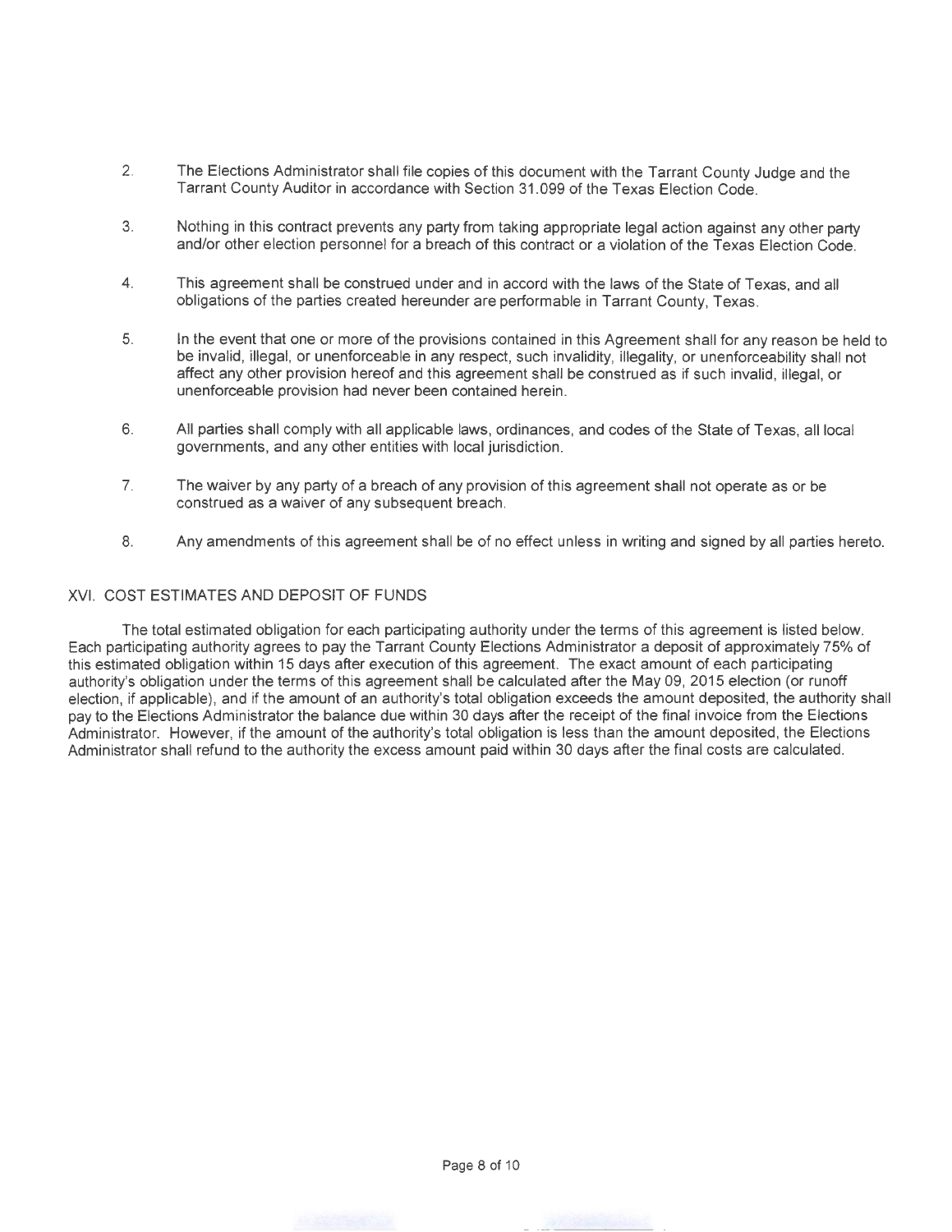The total estimated obligation and required deposit for each participating authority under the terms of this agreement shall be as follows:

|                                        | Actual #                | Billed # | <b>Estimated</b> | <b>Deposit</b> |
|----------------------------------------|-------------------------|----------|------------------|----------------|
| <b>Political Subdivision</b>           | of Polls                | of Polls | Cost             | <b>Due</b>     |
| City of Arlington                      | 28                      | 14.00    | \$64,388         | \$48,300       |
| City of Azle                           | 1                       | 0.50     | \$4,008          | \$3,100        |
| City of Bedford                        | $\overline{1}$          | 0.50     | \$6,933          | \$5,200        |
| City of Blue Mound                     | 1                       | 0.50     | \$3,134          | \$2,400        |
| City of Colleyville                    | $\overline{1}$          | 0.50     | \$5,144          | \$3,900        |
| <b>City of Dalworthington Gardens</b>  | $\overline{\mathbf{1}}$ | 0.50     | \$4,715          | \$3,600        |
| <b>City of Euless</b>                  | 1                       | 0.50     | \$5,557          | \$4,200        |
| City of Everman                        | $\overline{1}$          | 1.00     | \$6,494          | \$4,900        |
| Town of Flower Mound                   | $\overline{1}$          | 0.00     | \$400            | \$400          |
| City of Forest Hill                    | $\overline{1}$          | 1.00     | \$6,714          | \$5,100        |
| City of Fort Worth                     | 75                      | 30.50    | \$132,780        | \$99,600       |
| City of Grapevine                      | 1                       | 0.50     | \$4,808          | \$3,700        |
| City of Haltom City                    | $\overline{2}$          | 0.83     | \$4,932          | \$3,700        |
| City of Haslet                         | 1                       | 1.00     | \$10,113         | \$7,600        |
| City of Hurst                          | 1                       | 0.50     | \$5,876          | \$4,500        |
| City of Keller                         | $\overline{2}$          | 1.00     | \$6,714          | \$5,100        |
| City of Kennedale                      | $\overline{1}$          | 0.50     | \$5,111          | \$3,900        |
| <b>City of Mansfield</b>               | 3                       | 1.50     | \$8,296          | \$6,300        |
| City of Pelican Bay                    | 1                       | 0.50     | \$3,898          | \$3,000        |
| <b>City of Richland Hills</b>          | $\overline{1}$          | 0.50     | \$5,001          | \$3,800        |
| City of River Oaks                     | 1                       | 0.33     | \$3,290          | \$2,500        |
| City of Saginaw                        | 1                       | 0.50     | \$5,001          | \$3,800        |
| City of Southlake                      | 1                       | 1.00     | \$11,730         | \$8,800        |
| City of Watagua                        | $\overline{1}$          | 0.50     | \$5,111          | \$3,900        |
| Town of Westlake                       | 1                       | 0.50     | \$8,543          | \$6,500        |
| Arlington ISD                          | 33                      | 16.00    | \$74,903         | \$56,200       |
| <b>Birdville ISD</b>                   | 14                      | 4.83     | \$31,706         | \$23,800       |
| Crowley ISD                            | 18                      | 4.25     | \$25,386         | \$19,100       |
| Fort Worth ISD                         | 45                      | 13.30    | \$66,112         | \$49,600       |
| Grapevine-Colleyville ISD              | 6                       | 1.00     | \$9,949          | \$7,500        |
| Hurst-Euless-Bedford ISD               | 10                      | 2.50     | \$21,745         | \$16,400       |
| Keller ISD                             | 17                      | 3.33     | \$400            | \$400          |
| Kennedale ISD                          | 6                       | 0.50     | \$5,111          | \$3,900        |
| Lewisville ISD                         | 1                       | 0.00     | \$400            | \$400          |
| <b>Mansfield ISD</b>                   | 14                      | 6.00     | \$26,248         | \$19,700       |
| <b>Tarrant County College</b>          | 54                      | 17.92    | \$96,171         | \$72,200       |
| <b>Tarrant Regional Water District</b> | 134                     | 59.20    | \$263,489        | \$197,700      |
| <b>TOTALS</b>                          |                         | 189.00   | \$984,726        | \$741,000      |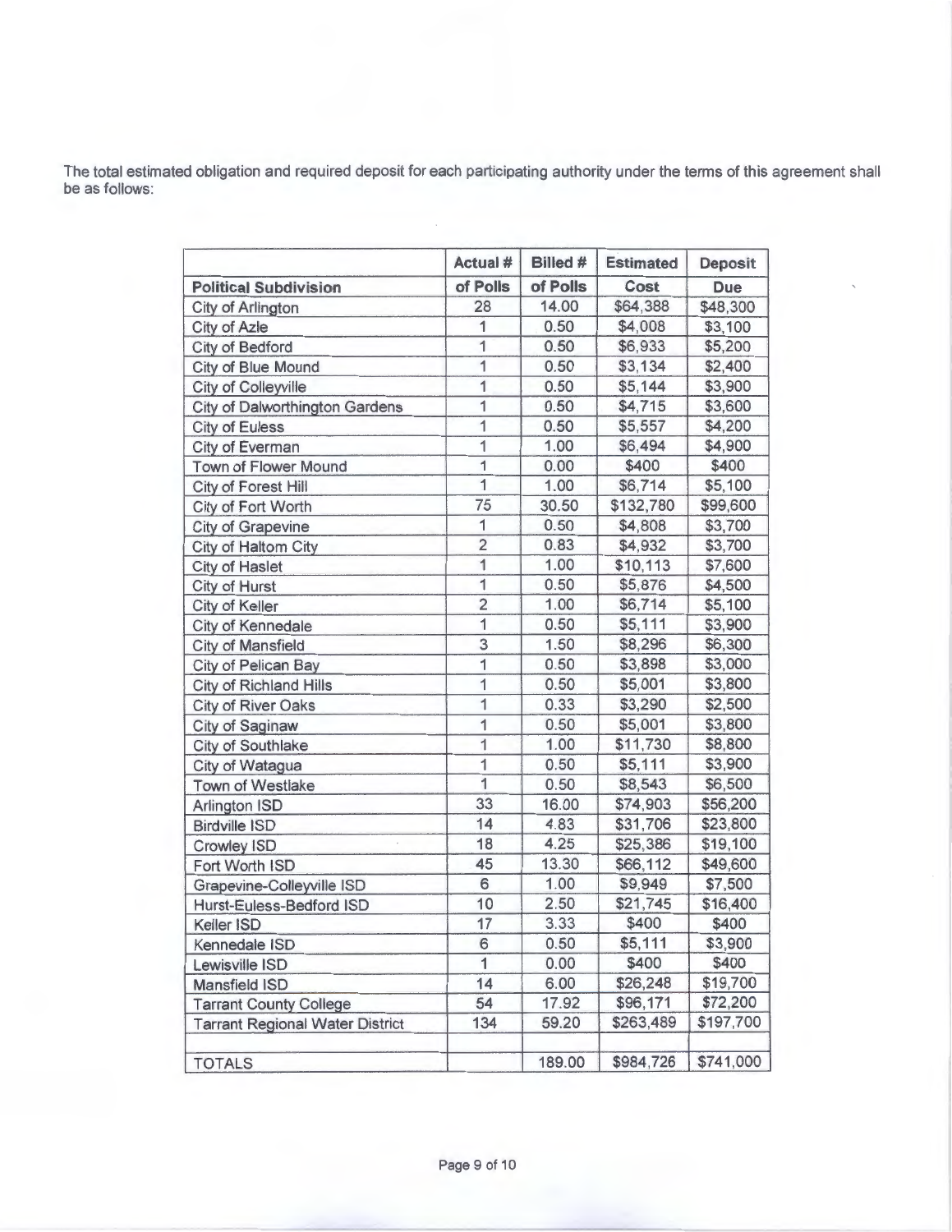XVII. JOINT CONTRACT ACCEPTANCE AND APPROVAL

IN TESTIMONY HEREOF, this agreement has been executed on behalf of the parties hereto as follows, to-wit:

- (1) It has on the day of day of the Research 2015 been executed by the Tarrant County Elections Administrator pursuant to the Texas Election Code so authorizing;
- (2) It has on the \_\_\_\_\_\_\_ day of \_\_\_\_\_\_\_\_\_\_\_\_\_\_, 2015 been executed on behalf of the City of Saginaw pursuant to an action of the Saginaw City Council so authorizing;

ACCEPTED AND AGREED TO BY THE TARRANT COUNTY ELECTIONS ADMINISTRATOR:

APPROVED:

Frank Phillips Elections Administrator

ACCEPTED AND AGREED TO BY THE CITY OF SAGINAW:

APPROVED: ATTEST:

Gary Brinkley, Mayor **Gary Brinkley, Mayor** Janice England, City Secretary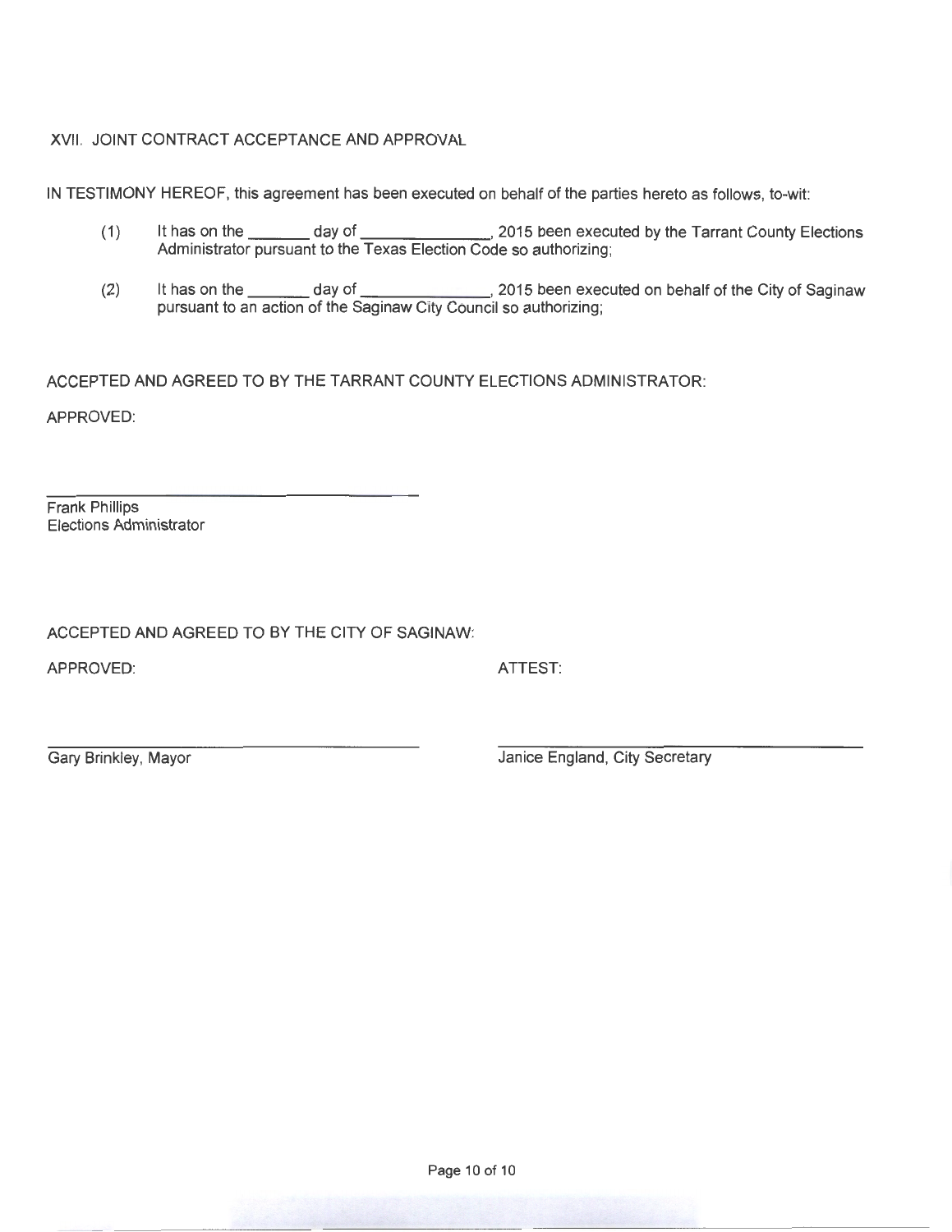| <b>Precincts at Site</b>                           | <b>Entities</b>                                                                                                        | <b>Election Day Polling Location</b>                                                                    |
|----------------------------------------------------|------------------------------------------------------------------------------------------------------------------------|---------------------------------------------------------------------------------------------------------|
| 2002, 2027, 2569<br>2235, 2320, 2659               | City of Arlington 3, TCC 3, Arlington ISD<br>City of Arlington 3, Arlington ISD                                        | <b>Atherton Elementary School</b><br>2101 Overbrook Drive<br>Arlington, Texas 76014                     |
| 2058, 2181, 2205                                   | City of Arlington 5, TCC 3, Arlington ISD                                                                              | Bailey Jr. High School<br>2411 Winewood Lane<br>Arlington, Texas 76013                                  |
| 2383, 2541<br>2383                                 | City of Arlington 3, Arlington ISD<br>City of Arlington 3, Mansfield ISD                                               | <b>Bebensee Elementary School</b><br>5900 Inks Lake Drive<br>Arlington, Texas 76018                     |
| 2100, 2145, 2210, 2309, 2660<br>2673               | City of Arlington 5, TCC 3, Arlington ISD                                                                              | <b>Berry Elementary School</b><br>1800 Joyce Street<br>Arlington, Texas 76010                           |
| 2007, 2028, 2358, 2505, 2521<br>2358<br>2505       | City of Arlington 2, Arlington ISD<br>City of Arlington 2, Kennedale ISD<br>City of Arlington 2, Mansfield ISD         | Boles Jr. High School<br>3900 Southwest Green Oaks Boulevard<br>Arlington, Texas 76017                  |
| 2226, 2268, 2269, 2393, 2403<br>2513, 2658<br>2513 | City of Arlington 3, Arlington ISD<br>City of Arlington 3, TCC 3, Arlington ISD                                        | <b>Bob Duncan Center</b><br>2800 South Center Street<br>Arlington, Texas 76014                          |
| 2134, 2169, 2263, 2428, 2461<br>2675<br>2302, 2381 | City of Arlington 5, TCC 3, Arlington ISD<br>City of Arlington 5, Arlington ISD                                        | <b>City of Arlington Senior Center</b><br>2015 Craig Hanking Drive<br>Arlington, Texas 76010            |
| 2304, 2553<br>2304, 2356, 2519, 2553               | City of Arlington 2, Arlington ISD<br>City of Arlington 2, Mansfield ISD                                               | City of Arlington South Service Center<br>1100 Southwest Green Oaks Boulevard<br>Arlington, Texas 76017 |
| 2029, 2306, 2506<br>2029, 2506                     | City of Arlington 2, Arlington ISD<br>City of Arlington 2, Kennedale ISD                                               | <b>Corey Elementary School</b><br>5200 Kelly Elliott Road<br>Arlington, Texas 76017                     |
| 2220, 2266, 2464<br>2220, 2464<br>2319             | City of Arlington 4, TCC 3, Arlington ISD<br>City of Arlington 4, TCC 3, FWISD 3<br>City of Arlington 4, Arlington ISD | <b>Ditto Elementary School</b><br>3001 Quail Lane<br>Arlington, Texas 76016                             |

**No Election**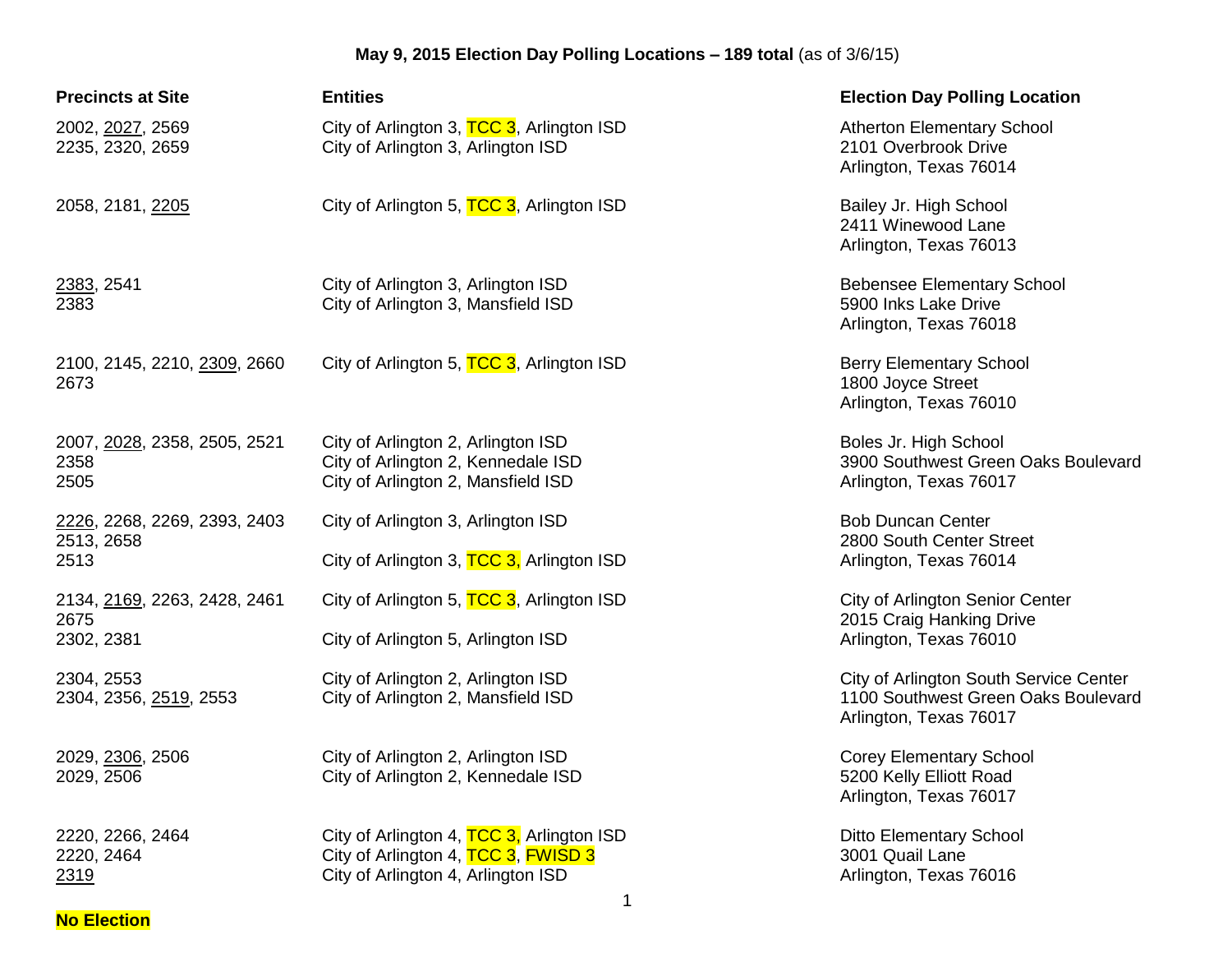| <b>Precincts at Site</b>                                                                   | <b>Entities</b>                                                                                                                                                      | <b>Election Day Polling Location</b>                                                                                        |
|--------------------------------------------------------------------------------------------|----------------------------------------------------------------------------------------------------------------------------------------------------------------------|-----------------------------------------------------------------------------------------------------------------------------|
| 2171, 2280, 2303, 2310<br>1605, 2303, 2310, 2606<br>1514<br>1489                           | City of Arlington 4, TCC 3, Arlington ISD<br>City of Arlington 4, TCC 3, FWISD 3<br>City of Arlington 4, TRWD, TCC 3, FWISD 3<br>City of Arlington 4, <b>FWISD 3</b> | Duff Elementary School<br>3100 Lynnwood Drive<br>Arlington, Texas 76013                                                     |
| 1441, 1442, 2224, 2315, 2316<br>1442                                                       | City of Arlington 1, TCC 3, Arlington ISD<br>City of Arlington 1, TCC 3, H-E-B ISD<br>Viridian Municipal Management District                                         | Elzie Odom Athletic Center<br>1601 Northeast Green Oaks Boulevard<br>Arlington, Texas 76006<br>Was Northeast Branch Library |
| 2353, 2448, 2450                                                                           | City of Arlington 3, Arlington ISD                                                                                                                                   | Ferguson Jr. High School<br>600 Southeast Green Oaks Boulevard<br>Arlington, Texas 76018                                    |
| 2354, 2438, 2449, 2523<br>2449                                                             | City of Arlington 3, Arlington ISD<br>City of Arlington 3, Mansfield ISD                                                                                             | <b>Fitzgerald Elementary School</b><br>5201 Creek Valley Drive<br>Arlington, Texas 76018                                    |
| 2635<br>2031, 2613, 2635                                                                   | City of Arlington 3, Arlington ISD<br>City of Arlington 3, Mansfield ISD                                                                                             | Imogene Gideon Elementary School<br>1201 Mansfield-Webb Road<br>Arlington, Texas 76002                                      |
| 2174, 2229, 2267, 2318<br>2401, 2451                                                       | City of Arlington 4, Arlington ISD<br>City of Arlington 4, TCC 3, Arlington ISD                                                                                      | Gunn Jr. High School<br>3000 South Fielder Road<br>Arlington, Texas 76015                                                   |
| 2557, 2645                                                                                 | City of Arlington 3, Mansfield ISD                                                                                                                                   | Janet Brockett Elementary School<br>810 Dove Meadows Drive<br>Arlington, Texas 76002                                        |
| 2030, 2341, 2405, 2462, 2525<br>2581                                                       | City of Arlington 2, Mansfield ISD                                                                                                                                   | Kenneth Davis Elementary School<br>900 Eden Road<br>Arlington, Texas 76001                                                  |
| 2173, 2219, 2305, 2425, 2520<br>2556<br>2219, 2305, 2425, 2474<br>2173, 2600, 2609<br>1211 | City of Arlington 4, Arlington ISD<br>City of Arlington 4, Kennedale ISD<br>City of Arlington 4, <b>FWISD 3</b><br>City of Arlington 4, TRWD, FWISD 3                | <b>Miller Elementary School</b><br>6401 West Pleasant Ridge Road<br>Arlington, Texas 76016                                  |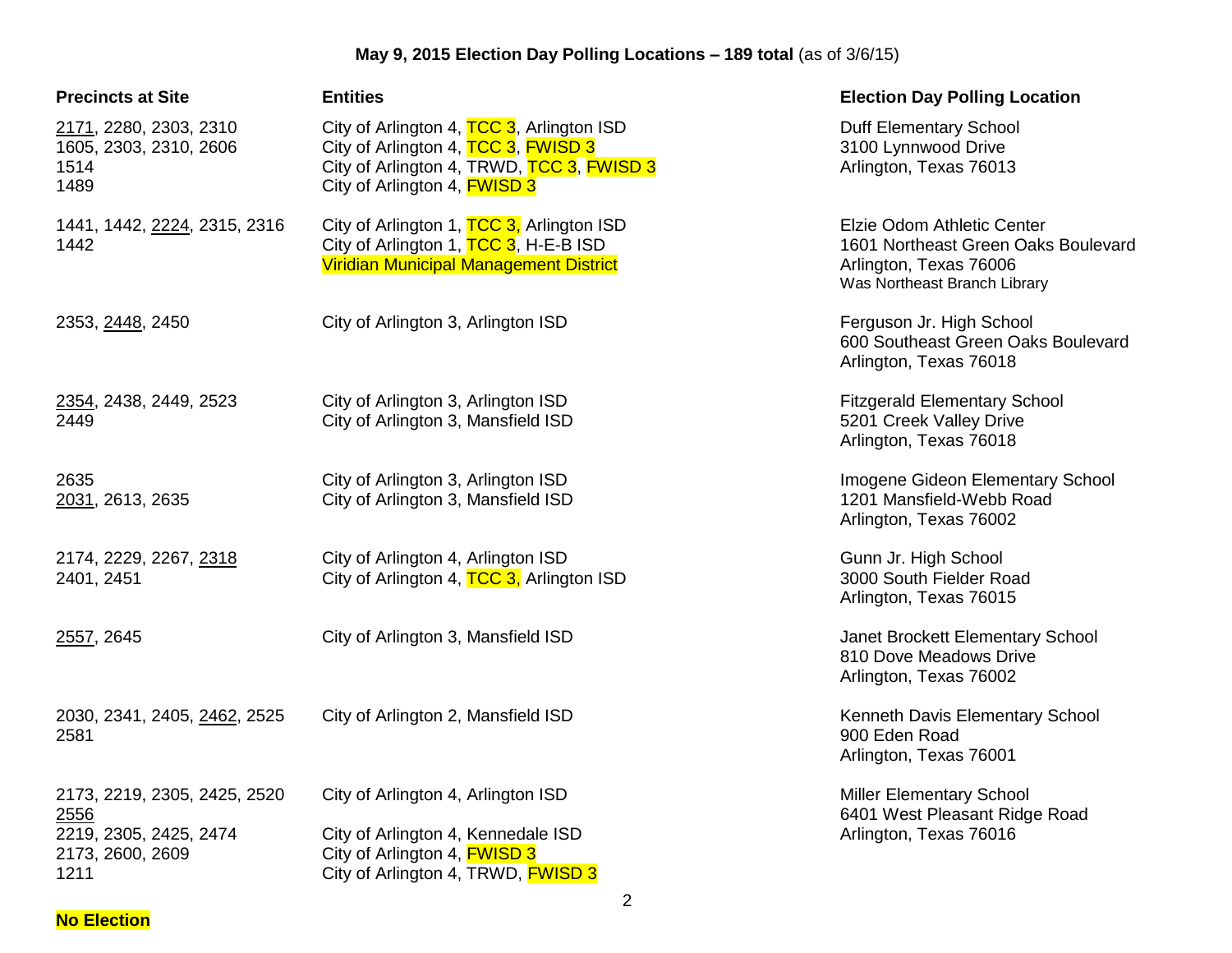| <b>Precincts at Site</b>                                   | <b>Entities</b>                                                                                                                                         | <b>Election Day Polling Location</b>                                                          |
|------------------------------------------------------------|---------------------------------------------------------------------------------------------------------------------------------------------------------|-----------------------------------------------------------------------------------------------|
| 2225, 2274, 2402, 2467, 2536<br>2537, 2561, 2571, 2616     | City of Arlington 1, TCC 3, Arlington ISD                                                                                                               | Nichols Jr. High School<br>2201 Ascension Boulevard<br>Arlington, Texas 76006                 |
| 2307, 2522<br>2262, 2522<br>2307, 2357, 2522, 2535<br>2262 | City of Arlington 2, Arlington ISD<br>City of Arlington 2, Kennedale ISD<br>City of Arlington 2, Mansfield ISD<br>Kennedale ISD (Unincorporated voters) | R. F. Patterson Elementary School<br>6621 Kelly Elliott Road<br>Arlington, Texas 76001        |
| 2003, 2217                                                 | City of Arlington 1, TCC 3, Arlington ISD                                                                                                               | Pope Elementary School<br>901 Chestnut Drive<br>Arlington, Texas 76012                        |
| 1420<br>2228, 2246, 2317<br>1607                           | City of Arlington 1, TRWD, TCC 3, Arlington ISD<br>City of Arlington 1, TCC 3, Arlington ISD<br>City of Arlington 1, TCC 3, FWISD 3                     | Shackelford Jr. High School<br>2000 North Fielder Road<br>Arlington, Texas 76012              |
| 1380, 1463, 1631, 2055, 2281<br>1564, 1631                 | City of Arlington 1, TCC 3, Arlington ISD<br>City of Arlington 1, TCC 3, H-E-B ISD                                                                      | <b>Sherrod Elementary School</b><br>2626 Lincoln Drive<br>Arlington, Texas 76006              |
| 2143, 2147, 2168                                           | City of Arlington 5, TCC 3, Arlington ISD                                                                                                               | South Davis Elementary School<br>2001 South Davis Drive<br>Arlington, Texas 76013             |
| 2052, 2161                                                 | City of Arlington 5, TCC 3, Arlington ISD                                                                                                               | Tarrant County Sub-Courthouse in Arlington<br>700 East Abram Street<br>Arlington, Texas 76010 |
| 2026, 2148, 2190, 2655, 2656<br>2657, 2670                 | City of Arlington 1, TCC 3, Arlington ISD                                                                                                               | Webb Elementary School<br>1200 North Cooper Street<br>Arlington, Texas 76011                  |
| 2313, 2468<br>2314                                         | City of Arlington 4, Arlington ISD<br>City of Arlington 4, TCC 3, Arlington ISD                                                                         | Young Jr. High School<br>3200 Woodside Drive<br>Arlington, Texas 76016                        |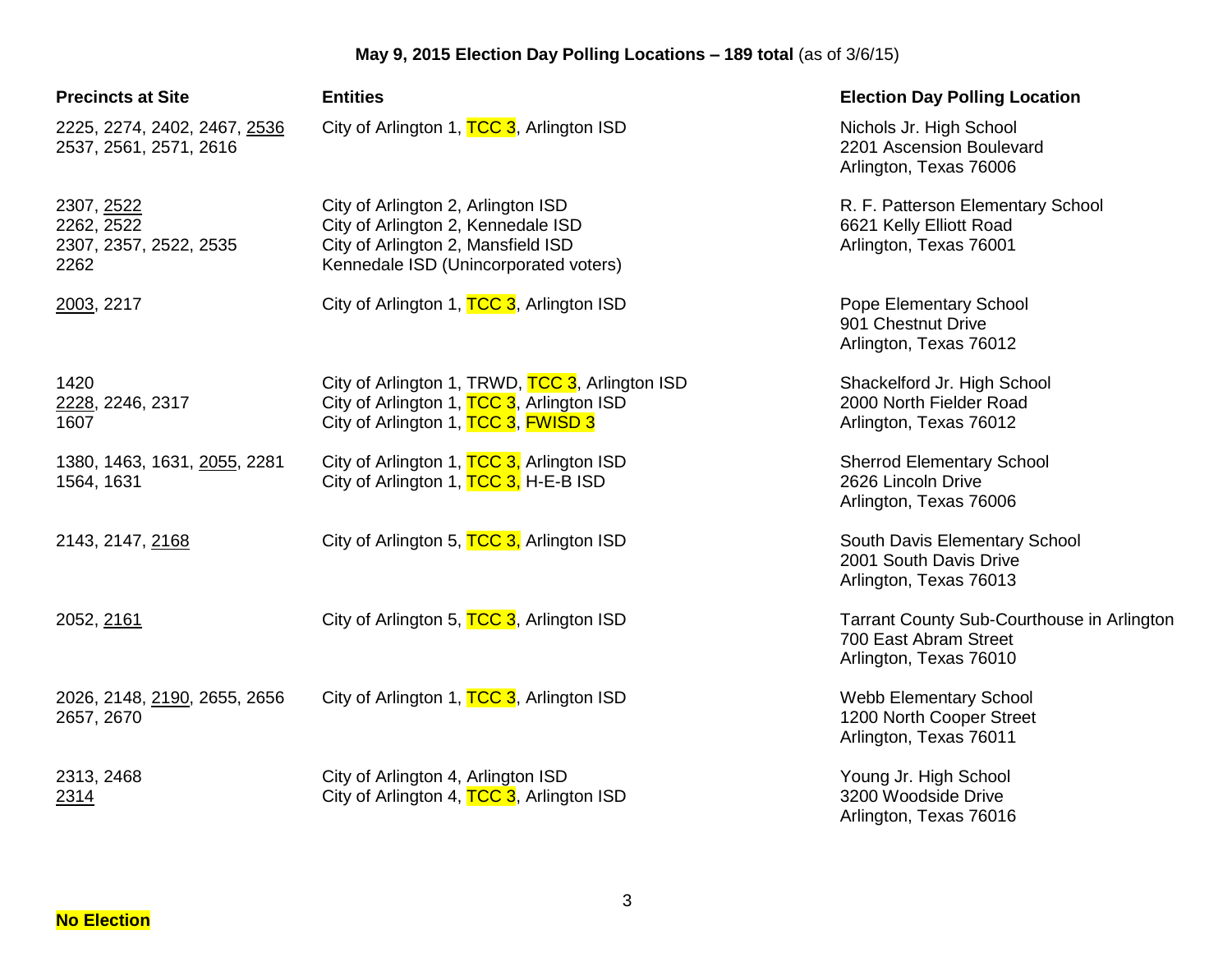| <b>Precincts at Site</b>                                                                       | <b>Entities</b>                                                                                                                                                                                                                                            | <b>Election Day Polling Location</b>                                                                                             |
|------------------------------------------------------------------------------------------------|------------------------------------------------------------------------------------------------------------------------------------------------------------------------------------------------------------------------------------------------------------|----------------------------------------------------------------------------------------------------------------------------------|
| 4046, 4047, 4284, 4340, 4395<br>4047, 4242, 4284, 4340, 4371<br>4373, 4375, 4395, 4532         | City of Azle, TRWD, Azle ISD<br>TRWD, Azle ISD (Unincorporated voters)                                                                                                                                                                                     | B. J. Clark Annex<br>601 Southeast Parkway<br>Azle, Texas 76020                                                                  |
| 4065, 4284, 4340, 4373<br>4047, 4395                                                           | <b>Azle ISD</b> (Unincorporated voters)<br>TRWD, Azle ISD (City of Reno voters)                                                                                                                                                                            |                                                                                                                                  |
| 3037, 3156, 3157, 3200, 3254<br>3260, 3283, 3327, 3334, 3368<br>3516, 3517, 3539, 3562         | City of Bedford, TCC 2, H-E-B ISD                                                                                                                                                                                                                          | Pat May Center<br>1849-B Central Drive<br>Bedford, Texas 76022                                                                   |
| 3183, 3212, 3249, 3322, 3443<br>3574                                                           | City of Bedford, TCC 3, H-E-B ISD                                                                                                                                                                                                                          |                                                                                                                                  |
| 1009, 1337, 4230                                                                               | City of Benbrook, FWISD 7                                                                                                                                                                                                                                  | <b>City Elections conducted in November</b>                                                                                      |
| 1021, 1111, 1206, 1208, 4480<br>4630                                                           | City of Benbrook, FWISD 7                                                                                                                                                                                                                                  | <b>City Elections conducted in November</b>                                                                                      |
| 1111, 1348<br>1111, 1348                                                                       | Aledo ISD (Unincorporated voters)<br>Godley ISD (Unincorporated voters)                                                                                                                                                                                    | <b>Contracting with Parker County</b><br><b>Contracting with the City of Godley</b>                                              |
| 1339                                                                                           | City of Benbrook, FWISD 7                                                                                                                                                                                                                                  | <b>City Elections conducted in November</b>                                                                                      |
| 4222                                                                                           | City of Blue Mound, TCC 1, Eagle Mountain-Saginaw ISD                                                                                                                                                                                                      | <b>Blue Mound City Hall</b><br>301 Blue Mound Road<br>Blue Mound, Texas 76131                                                    |
| 1271, 1394, 1418, 1627<br>1024, 1418<br>1431<br>1294<br>1024, 1345, 1431, 1578, 1642           | City of Burleson, Burleson ISD<br>City of Burleson, <b>Burleson ISD</b> , TRWD (no voters)<br><b>Burleson ISD</b> (Unincorporated voters)<br><b>Burleson ISD</b> (voters in the City of Crowley)<br><b>Burleson ISD</b> (voters in the City of Fort Worth) | <b>Not Contracting with Tarrant County</b><br>City of Burleson West Building<br>113 South Wilson Street<br>Burleson, Texas 76028 |
| 3558<br>3193, 3323, 3330, 3331, 3390<br>3421, 3510, 3562, 3663<br>3330, 3510, 3539, 3562, 3669 | City of Colleyville, TCC 2, Carroll ISD<br>City of Colleyville, TCC 2, Grapevine-Colleyville ISD<br>City of Colleyville, TCC 2, H-E-B ISD                                                                                                                  | <b>Bransford Elementary School</b><br>601 Glade Road<br>Colleyville, Texas 76034                                                 |
| 3193, 3331<br>3193, 3562, 3663                                                                 | City of Colleyville, TCC 2, Keller ISD<br>City of Colleyville, TCC 2, Birdville ISD                                                                                                                                                                        |                                                                                                                                  |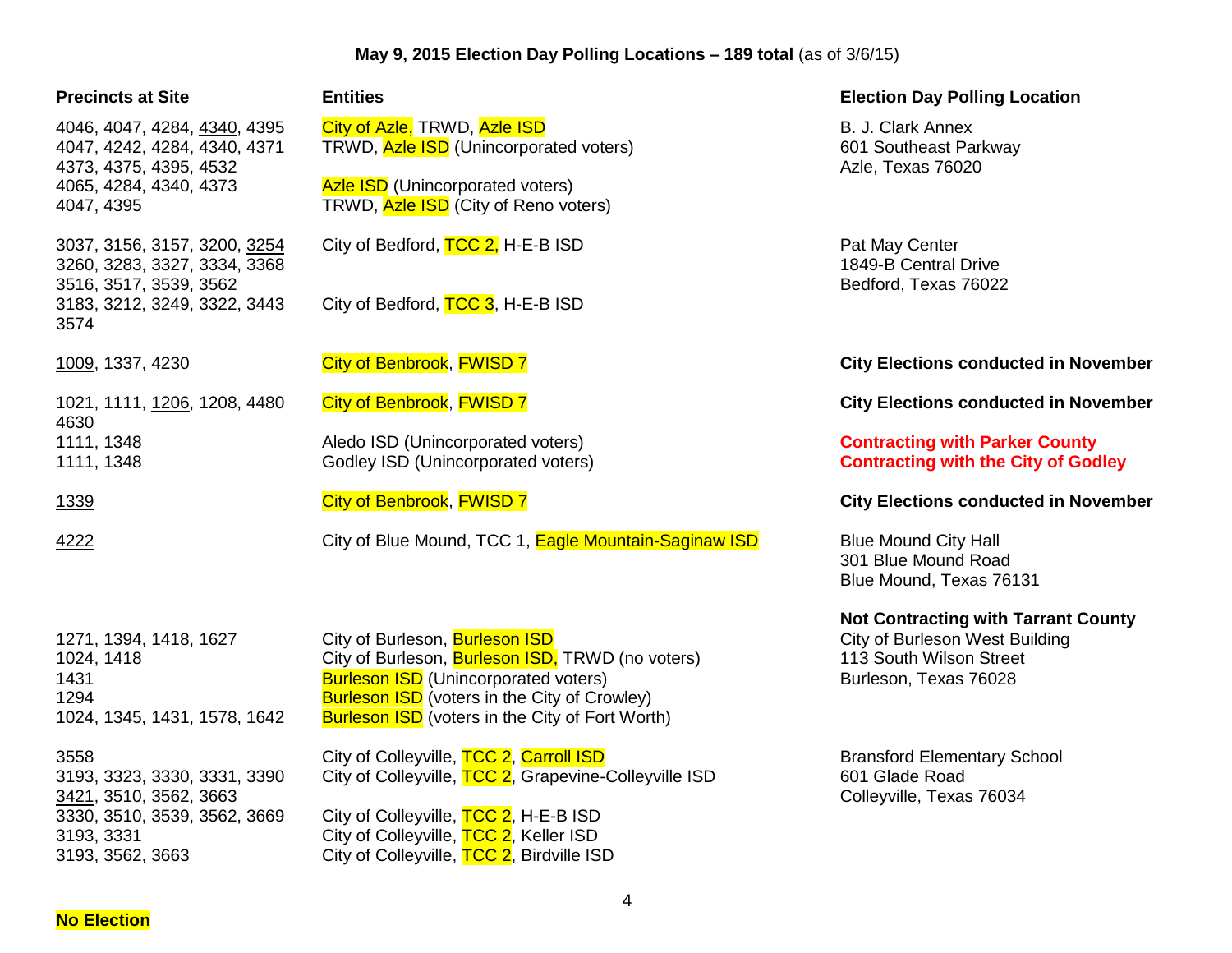| <b>Precincts at Site</b>                                                                   | <b>Entities</b>                                                                                                           | <b>Election Day Polling Location</b>                                                                                   |
|--------------------------------------------------------------------------------------------|---------------------------------------------------------------------------------------------------------------------------|------------------------------------------------------------------------------------------------------------------------|
| 1023, 1294, 1501<br>1294                                                                   | City of Crowley (voters in Crowley ISD)<br>City of Crowley (voters in Burleson ISD)                                       | <b>Not Contracting with Tarrant County</b><br><b>Crowley City Hall</b><br>201 East Main Street<br>Crowley, Texas 76036 |
| 1023, 1294, 1501<br>1023, 1103, 1294                                                       | Crowley ISD (voters in the City of Crowley)<br>Crowley ISD (Unincorporated voters)                                        | <b>Crowley ISD Administration Building</b><br>512 Peach Street<br>Crowley, Texas 76036                                 |
| 2223                                                                                       | City of Dalworthington Gardens, Arlington ISD                                                                             | Dalworthington Gardens City Hall<br>2600 Roosevelt Drive<br>Dalworthington Gardens, Texas 76016                        |
| <u>1189</u><br>1189                                                                        | Town of Edgecliff Village, TRWD, TCC1, Crowley ISD<br>Town of Edgecliff Village, TRWD, TCC1, FWISD 6                      | <b>Edgecliff Village Community Center</b><br>1605 Edgecliff Road<br>Edgecliff Village, Texas 76134                     |
| 1175, 1547<br>1603<br>3036, 3160, 3183, 3216, 3329<br>3335, 3336, 3389, 3391, 3446<br>3511 | City of Euless, TRWD, H-E-B ISD<br>City of Euless, TRWD, TCC 3, H-E-B ISD<br>City of Euless, TCC 3, H-E-B ISD             | <b>Euless Public Library</b><br>201 North Ector Drive<br>Euless, Texas 76039                                           |
| 3247<br>3216, 3322, 3335, 3389, 3511                                                       | City of Euless, TCC 2, H-E-B ISD<br>City of Euless, TCC 3, Grapevine-Colleyville ISD                                      |                                                                                                                        |
| 3574<br>3216, 3566, 3574                                                                   | City of Euless, TCC 2, Grapevine-Colleyville ISD                                                                          |                                                                                                                        |
| 1025, 1295<br>1244, 1352                                                                   | City of Everman, Everman ISD<br><b>Everman ISD</b> (Unincorporated)                                                       | Everman City Hall Annex<br>213 North Race Street<br>Everman, Texas 76140                                               |
| 3321<br>3321                                                                               | Town of Flower Mound, TCC 2, Lewisville ISD<br>Town of Flower Mound, TCC 2, Grapevine-Colleyville ISD                     | See City of Grapevine location, page 21                                                                                |
| 1153, 1301<br>1013, 1153, 1244, 1293, 1301                                                 | City of Forest Hill, FH Library District, Everman ISD<br>City of Forest Hill, <b>FH Library District</b> , <b>FWISD 4</b> | City of Forest Hill Civic and Convention<br>Center, 6901 Wichita Street<br>Forest Hill, Texas 76140                    |

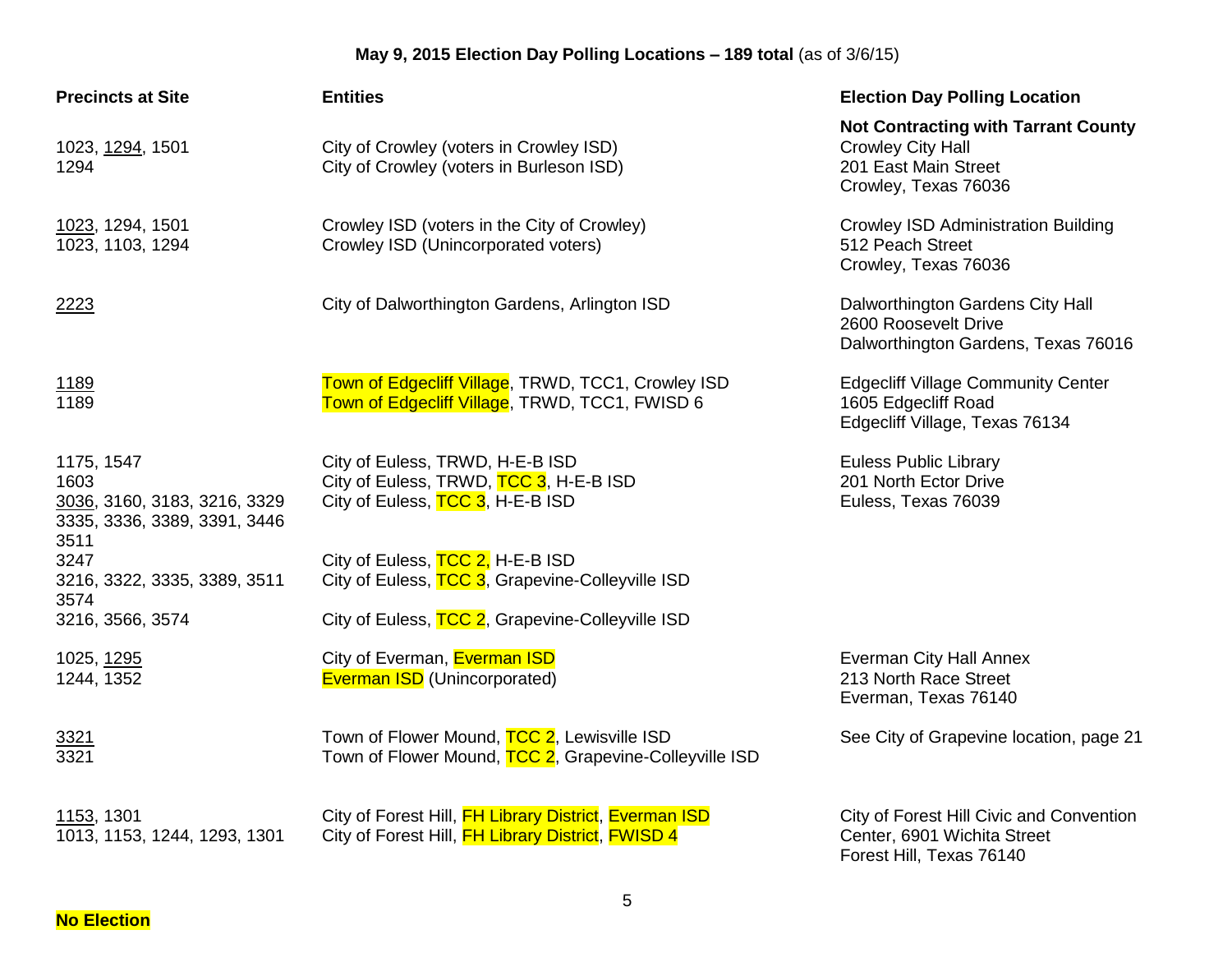| <b>Precincts at Site</b>                             | <b>Entities</b>                                                                                                                                                                                      | <b>Election Day Polling Location</b>                                                                   |
|------------------------------------------------------|------------------------------------------------------------------------------------------------------------------------------------------------------------------------------------------------------|--------------------------------------------------------------------------------------------------------|
| 4048, 4051                                           | City of Fort Worth 2, TRWD, TCC 1, FWISD 1                                                                                                                                                           | M. G. Ellis Early Childhood School<br>215 Northeast 14 <sup>th</sup> Street<br>Fort Worth, Texas 76164 |
| 4050<br>4050<br>4050                                 | City of Fort Worth 2, TRWD, TCC 1, Lake Worth ISD<br>City of Fort Worth 2, TRWD, TCC 1, Eagle Mountain-Saginaw ISD<br>City of Fort Worth 2, TRWD, TCC 1, FWISD 1                                     | Thompson Chapel United Methodist Church<br>2804 Prospect Avenue<br>Fort Worth, Texas 76106             |
| 4067                                                 | City of Fort Worth 2, TRWD, TCC1, FWISD 1                                                                                                                                                            | Rufino E. Mendoza, Sr. Elementary School<br>1412 Denver Avenue<br>Fort Worth, Texas 76164              |
| 4068, 4685<br>4068, 4685<br>4685                     | City of Fort Worth 2, TRWD, TCC1, Lake Worth ISD<br>City of Fort Worth 2, TRWD, TCC1, FWISD 1<br>City of Fort Worth 2, TRWD, TCC1, Castleberry ISD                                                   | Rosen Heights Baptist Church Family<br>Life Center, 2519 Prairie Avenue<br>Fort Worth, Texas 76164     |
| 4087, 4092                                           | City of Fort Worth 2, TRWD, TCC1, <b>FWISD 1</b>                                                                                                                                                     | Northside Family Resource Center<br>2011 Prospect Avenue<br>Fort Worth, Texas 76164                    |
| 4093<br>4093<br>4093                                 | City of Fort Worth 2, TRWD, TCC1, <b>FWISD 9</b><br>City of Fort Worth 2, TRWD, TCC1, Eagle Mountain-Saginaw ISD<br>City of Fort Worth 2, TRWD, TCC1, Lake Worth ISD                                 | Diamond Hill Community Center<br>1701 Northeast 36th Street<br>Fort Worth, Texas 76106                 |
| 4110, 4563                                           | City of Fort Worth 2, TRWD, TCC1, <b>FWISD 1</b>                                                                                                                                                     | Northside Community Center<br>1100 Northwest 18 <sup>th</sup> Street<br>Fort Worth, Texas 76164        |
| 4122, 4397, 4565, 4568, 4598<br>4688, 4689           | City of Fort Worth 2, TRWD, TCC 1, Castleberry ISD                                                                                                                                                   | Azle Avenue Baptist Church<br>2901 Azle Avenue                                                         |
| 4017, 4073, 4122<br>4017, 4122, 4487<br>4138<br>4686 | City of Fort Worth 2, TRWD, TCC 1, Lake Worth ISD<br>City of Fort Worth 2, TRWD, TCC 1, <b>FWISD 1</b><br>City of Fort Worth 2, TCC 1, <b>FWISD 1</b><br>City of Fort Worth 2, TCC 1, Lake Worth ISD | Fort Worth, Texas 76106                                                                                |
| 4123                                                 | City of Fort Worth 2, TRWD, TCC 1, FWISD 1                                                                                                                                                           | Decatur Avenue Baptist Church<br>3715 Decatur Avenue                                                   |

Fort Worth, Texas 76106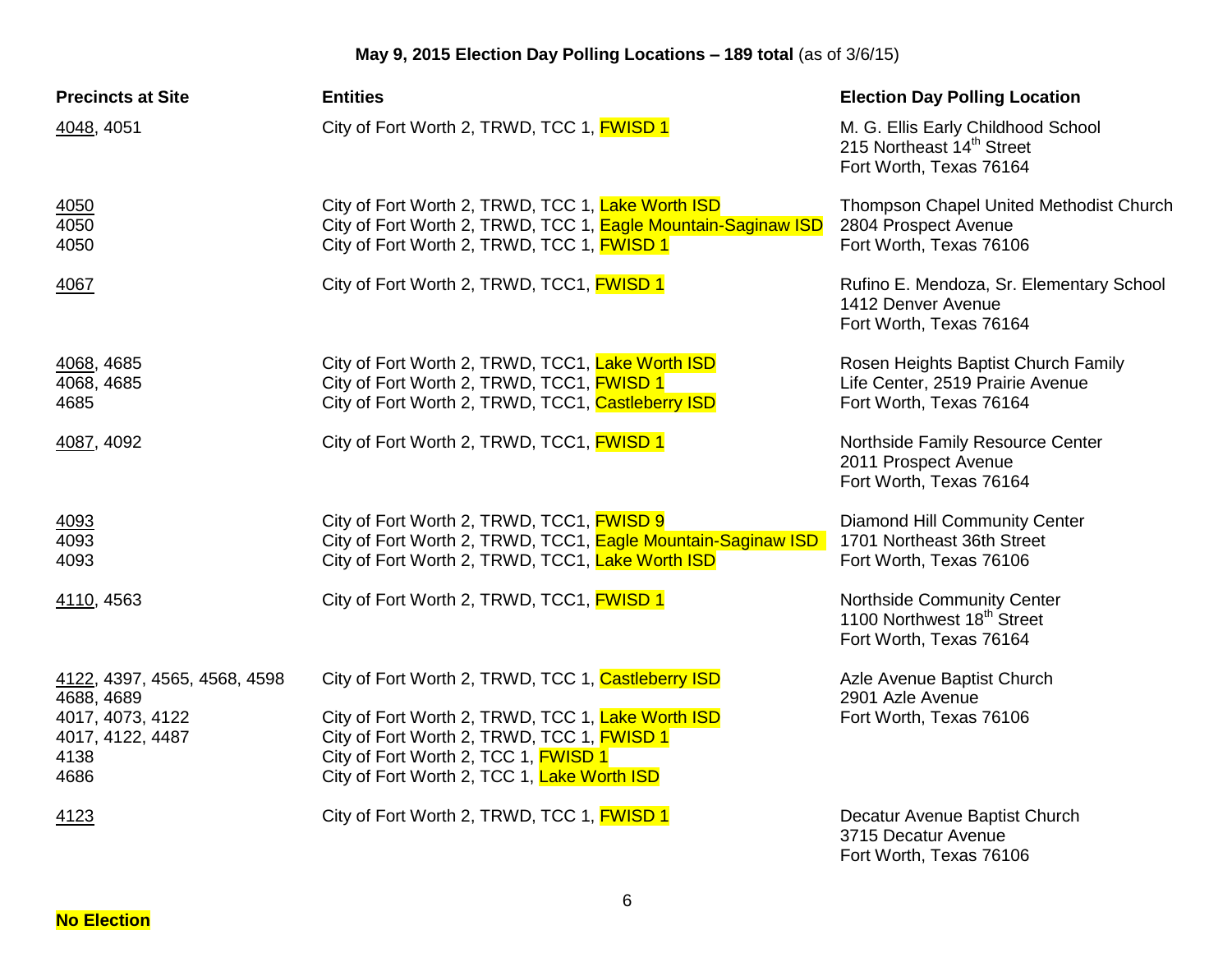| <b>Precincts at Site</b>                                               | <b>Entities</b>                                                                                                                                                                                                                                                                                                                                                                                        | <b>Election Day Polling Location</b>                                                                                          |
|------------------------------------------------------------------------|--------------------------------------------------------------------------------------------------------------------------------------------------------------------------------------------------------------------------------------------------------------------------------------------------------------------------------------------------------------------------------------------------------|-------------------------------------------------------------------------------------------------------------------------------|
| 4121, 4125, 4512, 4687<br>4125, 4512, 4592, 4687                       | City of Fort Worth 2, TRWD, TCC 1, Castleberry ISD<br>City of Fort Worth 2, TRWD, TCC 1, <b>FWISD 1</b>                                                                                                                                                                                                                                                                                                | <b>Trinity Baptist Church</b><br>620 Churchill Road<br>Fort Worth, Texas 76114                                                |
| 4231<br>4245<br>4245                                                   | City of Fort Worth 2, TRWD, TCC 1, FWISD 1<br>City of Fort Worth 2, TRWD, TCC 1, FWISD 9<br>City of Fort Worth 2, TCC 1, <b>FWISD 9</b>                                                                                                                                                                                                                                                                | Diamond Hill-Jarvis Branch Library<br>1300 Northeast 35 <sup>th</sup> Street<br>Fort Worth, Texas 76106                       |
| 4222, 4452, 4499<br>4452, 4591<br>4452<br>4452<br>4452<br>4591         | City of Fort Worth 2, TRWD, TCC 1, Eagle Mountain-Saginaw ISD<br>City of Fort Worth 2, TRWD, Eagle Mountain-Saginaw ISD<br>City of Fort Worth 2, TRWD, TCC 1, Keller ISD<br>City of Fort Worth 2, TRWD, Keller ISD<br>City of Fort Worth 2, TRWD, TCC 1, Northwest ISD<br>City of Fort Worth 2, TRWD, Northwest ISD                                                                                    | Northbrook Elementary School<br>2500 Cantrell Sansom Road<br>Fort Worth, Texas 76131                                          |
| 4232, 4650<br>4232, 4666<br>4551<br>4551<br>4551<br>4650<br>4232, 4650 | City of Fort Worth 2, TRWD, TCC 1, Eagle Mountain-Saginaw ISD<br>City of Fort Worth 2, TCC 1, Eagle Mountain-Saginaw ISD<br>City of Fort Worth 2, TRWD, Eagle Mountain-Saginaw ISD<br>City of Fort Worth 2, Eagle Mountain-Saginaw ISD<br>City of Fort Worth 2, TRWD, Lake Worth ISD<br>City of Fort Worth 2, TRWD, TCC 1, Lake Worth ISD<br>TCC 1, Eagle Mountain-Saginaw ISD (Unincorporated voters) | Northwest Branch Library<br>6228 Crystal Lake Drive<br>Fort Worth, Texas 76179                                                |
| 1081                                                                   | City of Fort Worth 3, TRWD, FWISD 6                                                                                                                                                                                                                                                                                                                                                                    | St. Stephen Presbyterian Church<br>2700 McPherson Avenue<br>Fort Worth, Texas 76109                                           |
| 1117, 4498                                                             | City of Fort Worth 3, TRWD, FWISD 6                                                                                                                                                                                                                                                                                                                                                                    | McLean 6th Grade School<br>3201 South Hills Avenue<br>Fort Worth, Texas 76109                                                 |
| 1120, 1676                                                             | City of Fort Worth 3, TRWD, FWISD 5                                                                                                                                                                                                                                                                                                                                                                    | JPS Health Center Viola M. Pitts/Como<br>Lower Level, Auditorium 1<br>4701 Bryant Irvin Road North<br>Fort Worth, Texas 76107 |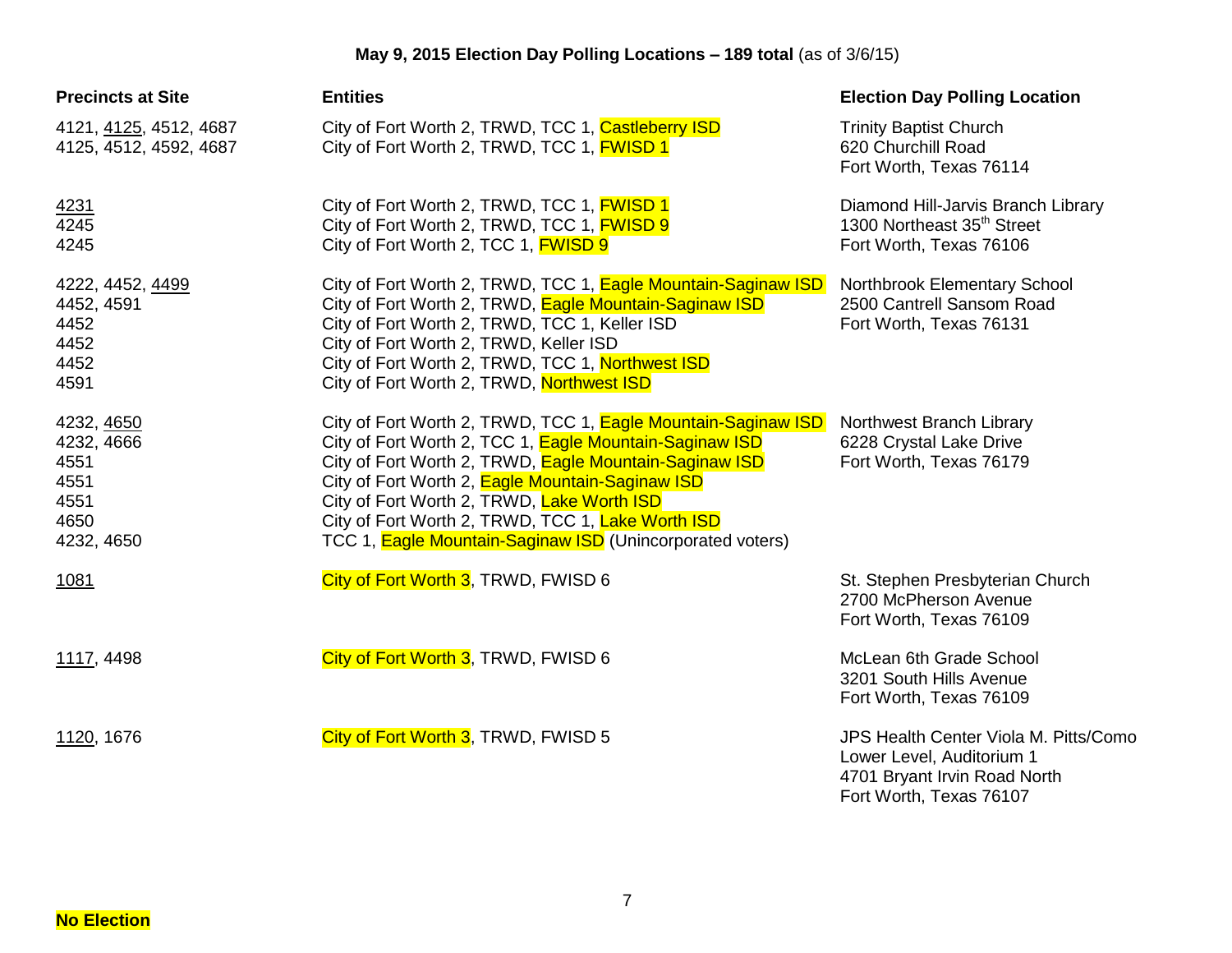| <b>Precincts at Site</b>                                       | <b>Entities</b>                                                                                                                                                                                                                                  | <b>Election Day Polling Location</b>                                                                                  |
|----------------------------------------------------------------|--------------------------------------------------------------------------------------------------------------------------------------------------------------------------------------------------------------------------------------------------|-----------------------------------------------------------------------------------------------------------------------|
| 1111, 1296, 1423<br>1111<br>1296, 1423<br>1111<br>1111<br>1111 | City of Fort Worth 3, TRWD, FWISD 7<br>City of Fort Worth 3, FWISD 7<br>City of Fort Worth 3, TRWD, Crowley ISD<br><b>FWISD 7, TRWD (Unincorporated voters)</b><br><b>FWISD 7</b> (Unincorporated voters)<br>Crowley ISD (Unincorporated voters) | St. Peter's Antiochian Orthodox Church<br>7601 Bellaire Drive South<br>Fort Worth, Texas 76132                        |
| 4129, 4136, 4630                                               | City of Fort Worth 3, TRWD, FWISD 7                                                                                                                                                                                                              | Agape Baptist Church<br>3900 Southwest Boulevard<br>Fort Worth, Texas 76116                                           |
| 4163<br>4163                                                   | City of Fort Worth 3, TRWD, Crowley ISD<br>City of Fort Worth 3, TRWD, FWISD 6                                                                                                                                                                   | Southcliff Baptist Church Annex<br>4833 Selkirk Drive<br>Fort Worth, Texas 76109                                      |
| $\frac{4179}{4179}$                                            | City of Fort Worth 3, TRWD, White Settlement ISD<br>City of Fort Worth 3, TRWD, FWISD 5                                                                                                                                                          | R. D. Evans Community Center<br>3242 Lackland Road<br>Fort Worth, Texas 76116                                         |
| 4182                                                           | City of Fort Worth 3, TRWD, FWISD 5                                                                                                                                                                                                              | <b>Tanglewood Elementary School</b><br>3060 Overton Park Drive West<br>Fort Worth, Texas 76109                        |
| 4203<br>1337, 4135<br>4203<br>4020, 4113, 4128                 | City of Fort Worth 3, TRWD, FWISD 5<br>City of Fort Worth 3, TRWD, FWISD 7<br>City of Fort Worth 3, TRWD, White Settlement ISD<br>FWISD 5 (voters in the City of White Settlement)                                                               | <b>Holiday Inn Express</b><br>2730 South Cherry Lane<br>Fort Worth, Texas 76116<br>Was Western Hills United Methodist |
| 1339, 4230                                                     | City of Fort Worth 3, TRWD, FWISD 7                                                                                                                                                                                                              | <b>Bethel United Methodist Church</b><br>5000 Southwest Boulevard<br>Fort Worth, Texas 76116                          |
| 4128, 4276, 4369, 4534<br>4276, 4369                           | City of Fort Worth 3, TRWD, White Settlement ISD<br><b>White Settlement ISD</b> (Unincorporated voters)                                                                                                                                          | Redeemer Bible Church<br>100 Verna Trail North<br>Fort Worth, Texas 76108<br>Was Normandale Baptist Church            |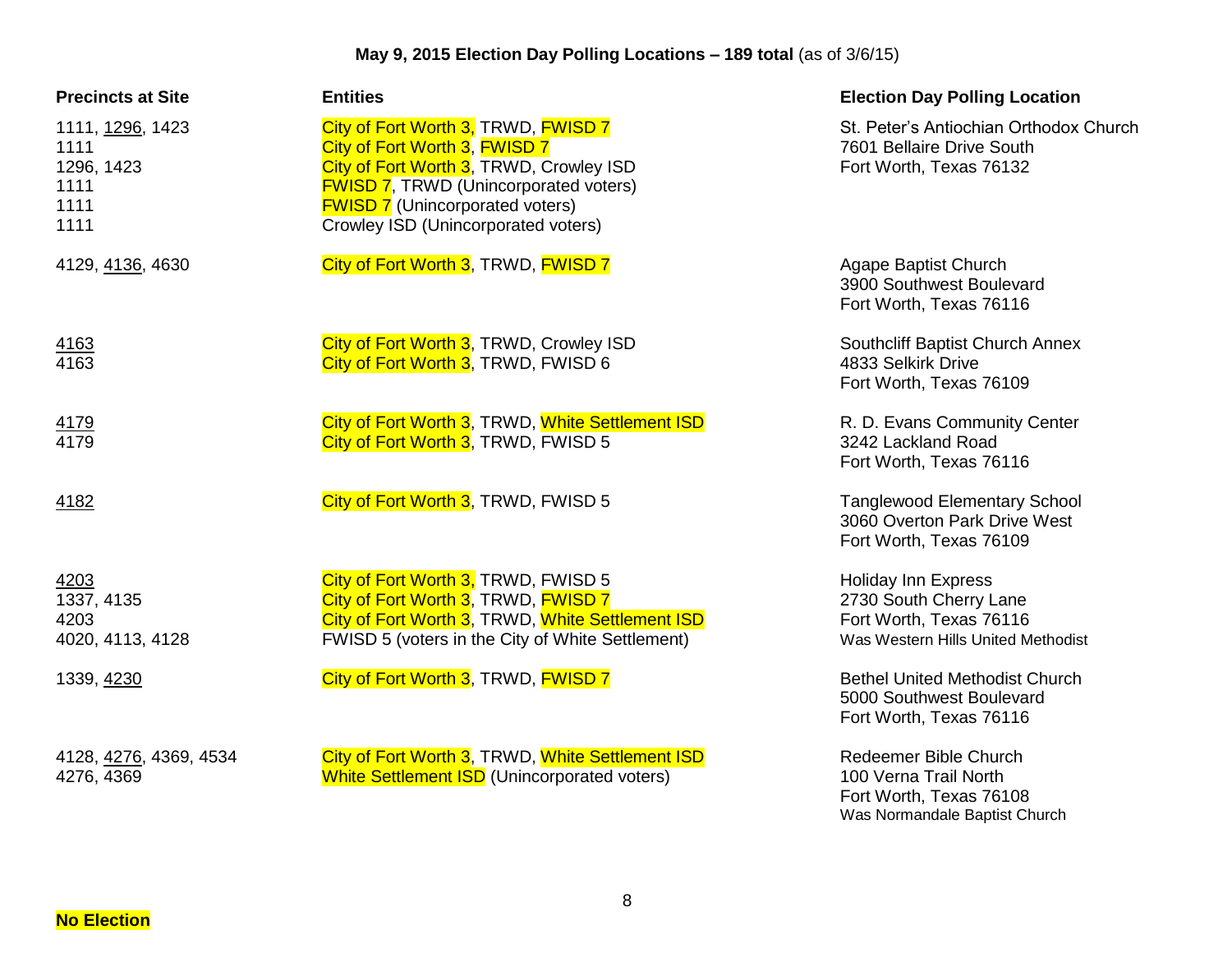| <b>Precincts at Site</b>                                           | <b>Entities</b>                                                                                                                                                                                           | <b>Election Day Polling Location</b>                                                                 |
|--------------------------------------------------------------------|-----------------------------------------------------------------------------------------------------------------------------------------------------------------------------------------------------------|------------------------------------------------------------------------------------------------------|
| 4342                                                               | City of Fort Worth 3, TRWD, FWISD 7                                                                                                                                                                       | Faith Lutheran Church<br>4551 Southwest Boulevard<br>Fort Worth, Texas 76116                         |
| 1366, 4130, 4343<br>1472, 4343<br>4130<br>1366                     | City of Fort Worth 3, TRWD, Crowley ISD<br>City of Fort Worth 3, TRWD, FWISD 5<br>City of Fort Worth 3, TRWD, FWISD 6<br>City of Fort Worth 3, TRWD, FWISD 7                                              | Arborlawn United Methodist Church<br>Annex Building, 4917 Briarhaven Road<br>Fort Worth, Texas 76109 |
| 4118, 4456<br>4115, 4178, 4252<br>4178                             | City of Fort Worth 3, TRWD, FWISD 7<br>City of Fort Worth 3, TRWD, FWISD 5<br>City of Fort Worth 3, TRWD, White Settlement ISD                                                                            | Mary Louise Phillips Elementary School<br>3020 Bigham Boulevard<br>Fort Worth, Texas 76116           |
| 4020, 4204, 4497<br>4069, 4480<br>4069, 4480<br>4497<br>4069, 4480 | City of Fort Worth 3, TRWD, White Settlement ISD<br>City of Fort Worth 3, TRWD, FWISD 7<br>City of Fort Worth 3, FWISD 7<br>City of Fort Worth 3, TRWD, FWISD 5<br><b>FWISD 7</b> (Unincorporated voters) | <b>Birchman Baptist Church</b><br>2700 Dale Lane<br>Fort Worth, Texas 76116                          |
| 1082<br>1198, 1625<br>1623, 4362                                   | City of Fort Worth 4, TRWD, TCC 1, FWISD 9<br>City of Fort Worth 4, TRWD, <b>FWISD 9</b><br>City of Fort Worth 4, TRWD, Birdville ISD                                                                     | <b>Riverside Community Center</b><br>3700 East Belknap Street<br>Fort Worth, Texas 76111             |
| 1146, 1491                                                         | City of Fort Worth 4, TRWD, FWISD 2                                                                                                                                                                       | Eastern Hills High School<br>5701 Shelton Drive<br>Fort Worth, Texas 76112                           |
| 1279                                                               | City of Fort Worth 4, TRWD, FWISD 3                                                                                                                                                                       | Atwood McDonald Elementary School<br>1850 Barron Lane<br>Fort Worth, Texas 76112                     |
| 1151, 1199, 1277, 1460, 1622<br>1679                               | City of Fort Worth 4, TRWD, FWISD 2                                                                                                                                                                       | <b>East Regional Library</b>                                                                         |
| 1199, 1430, 1622<br>1430                                           | City of Fort Worth 4, TRWD, Birdville ISD<br>City of Fort Worth 4, TRWD, <b>FWISD 9</b>                                                                                                                   | 6301 Bridge Street<br>Fort Worth, Texas 76112                                                        |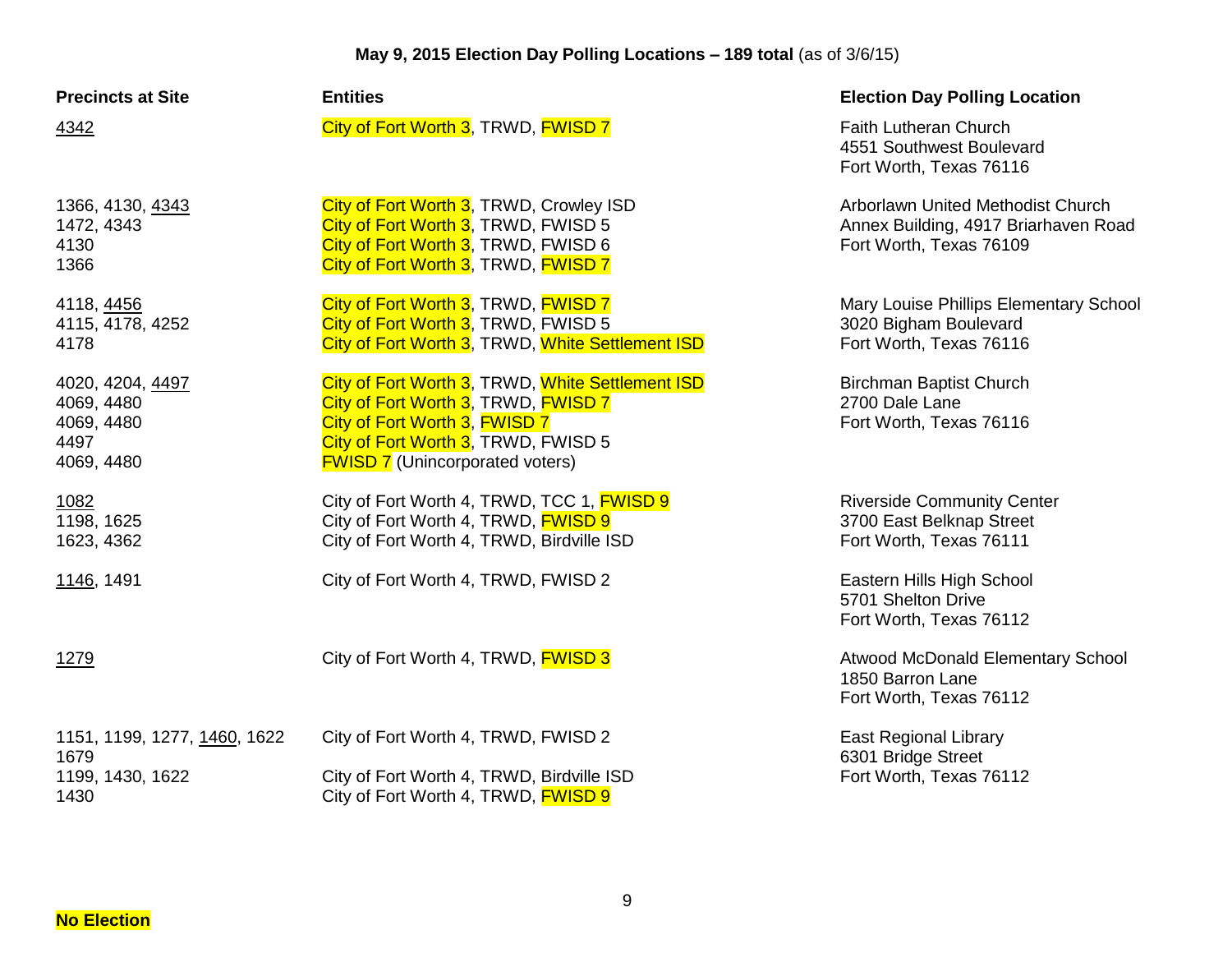| <b>Precincts at Site</b>                                   | <b>Entities</b>                                                                                                                                                                                                                                                                                               | <b>Election Day Polling Location</b>                                                     |
|------------------------------------------------------------|---------------------------------------------------------------------------------------------------------------------------------------------------------------------------------------------------------------------------------------------------------------------------------------------------------------|------------------------------------------------------------------------------------------|
| 3552, 3570, 3637, 3647<br>3552, 3637, 3647<br>3637<br>3552 | City of Fort Worth 4, TRWD, Keller ISD<br>City of Fort Worth 4, Keller ISD<br>City of Fort Worth 4, Northwest ISD<br>Keller ISD (Unincorporated voters)                                                                                                                                                       | Northpark YMCA<br>9100 North Beach Street<br>Fort Worth, Texas 76244                     |
| 4101, 4485                                                 | City of Fort Worth 4, TRWD, TCC1, <b>FWISD 9</b>                                                                                                                                                                                                                                                              | Amon Carter-Riverside High School<br>3301 Yucca Avenue<br>Fort Worth, Texas 76111        |
| 4162, 4596, 4604, 4682<br>4602                             | City of Fort Worth 4, TRWD, TCC 1, FWISD 9<br>City of Fort Worth 4, TRWD, TCC 1, Birdville ISD                                                                                                                                                                                                                | <b>Riverside Applied Learning Center</b><br>3600 Fossil Drive<br>Fort Worth, Texas 76111 |
| 4374, 4528                                                 | City of Fort Worth 4, TRWD, Keller ISD                                                                                                                                                                                                                                                                        | Summerglen Branch Library<br>4205 Basswood Boulevard<br>Fort Worth, Texas 76137          |
| 4250<br>4261, 4508, 4540<br>4250<br>4250<br>4540<br>4540   | City of Fort Worth 4, TRWD, TCC 1, Keller ISD<br>City of Fort Worth 4, TRWD, Keller ISD<br>City of Fort Worth 4, TRWD, TCC 1, FWISD 9<br>City of Fort Worth 4, TRWD, TCC 1, Eagle Mountain-Saginaw ISD<br>City of Fort Worth 4, TRWD, Eagle Mountain-Saginaw ISD<br>City of Fort Worth 4, TRWD, Northwest ISD | <b>Parkview Elementary School</b><br>6900 Bayberry Drive<br>Fort Worth, Texas 76137      |
| 4234, 4588<br>4588<br>4234, 4588<br>4588                   | City of Fort Worth 4, TRWD, Birdville ISD<br>City of Fort Worth 4, Birdville ISD<br>City of Fort Worth 4, TRWD, Keller ISD<br>City of Fort Worth 4, Keller ISD                                                                                                                                                | <b>Hillwood Middle School</b><br>8250 Parkwood Hill Boulevard<br>Fort Worth, Texas 76137 |
| 1012, 1099, 1407, 1414                                     | City of Fort Worth 5, TRWD, <b>FWISD 3</b>                                                                                                                                                                                                                                                                    | Handley-Meadowbrook Community Center<br>6201 Beaty Street<br>Fort Worth, Texas 76112     |
| 1074                                                       | City of Fort Worth 5, TRWD, FWISD 2                                                                                                                                                                                                                                                                           | D. McRae Elementary School<br>3316 Avenue N<br>Fort Worth, Texas 76105                   |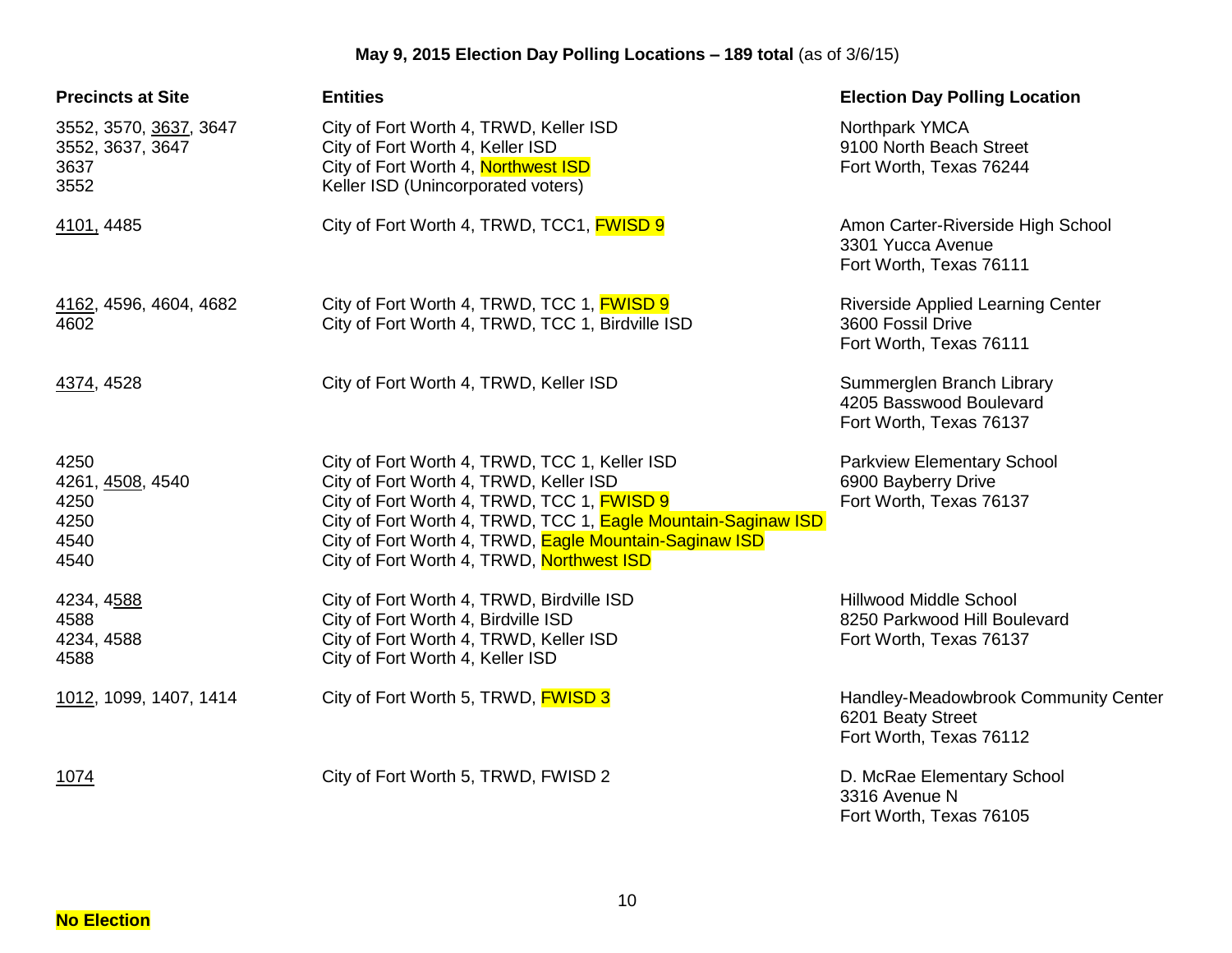| <b>Precincts at Site</b>                                     | <b>Entities</b>                                                                                                                                                                                                           | <b>Election Day Polling Location</b>                                                        |
|--------------------------------------------------------------|---------------------------------------------------------------------------------------------------------------------------------------------------------------------------------------------------------------------------|---------------------------------------------------------------------------------------------|
| 1098                                                         | City of Fort Worth 5, TRWD, FWISD 2                                                                                                                                                                                       | S. S. Dillow Elementary School<br>4000 Avenue N<br>Fort Worth, Texas 76105                  |
| 1126, 1278                                                   | City of Fort Worth 5, TRWD, <b>FWISD 3</b>                                                                                                                                                                                | First Jefferson Unitarian Universalist Church<br>1959 Sandy Lane<br>Fort Worth, Texas 76112 |
| 1127                                                         | City of Fort Worth 5, TRWD, <b>FWISD 3</b>                                                                                                                                                                                | Martin Luther King Community Center<br>5565 Truman Drive<br>Fort Worth, Texas 76112         |
| 1106<br>1132                                                 | City of Fort Worth 5, TRWD, FWISD 4<br>City of Fort Worth 5, TRWD, FWISD 2                                                                                                                                                | <b>Griffin-Poly Sub-Courthouse</b><br>3212 Miller Avenue<br>Fort Worth, Texas 76119         |
| 1149<br>1184, 2601<br>1184, 2600                             | City of Fort Worth 5, TRWD, FWISD 4<br>City of Fort Worth 5, TRWD, <b>FWISD 3</b><br>City of Fort Worth 5, <b>FWISD 3</b>                                                                                                 | W. M. Green Elementary School<br>4612 David Strickland Road<br>Fort Worth, Texas 76119      |
| 1420<br>1589<br>1175, 1586, 1589<br>3409<br>3560, 3653, 3654 | City of Fort Worth 5, TRWD, TCC 3, Arlington ISD<br>City of Fort Worth 5, TRWD, Arlington ISD<br>City of Fort Worth 5, TRWD, H-E-B ISD<br>City of Fort Worth 5, TRWD, TCC 2, H-E-B ISD<br>City of Fort Worth 5, H-E-B ISD | St. John Missionary Baptist Church<br>3324 House Anderson Road<br>Euless, Texas 76040       |
| 1188                                                         | City of Fort Worth 5, TRWD, <b>FWISD 3</b>                                                                                                                                                                                | Paul Laurence Dunbar High School<br>5700 Ramey Avenue<br>Fort Worth, Texas 76112            |
| 1064, 1197<br>1197<br>1197                                   | City of Fort Worth 5, TRWD, FWISD 3<br>City of Fort Worth 5, TRWD, H-E-B ISD<br>City of Fort Worth 5, TRWD, Birdville ISD                                                                                                 | <b>River Trails Elementary School</b><br>8850 Elbe Trail<br>Fort Worth, Texas 76118         |
| 1211, 1610                                                   | City of Fort Worth 5, TRWD, FWISD 3                                                                                                                                                                                       | Sunrise-McMillian Elementary School<br>3409 Stalcup Road<br>Fort Worth, Texas 76119         |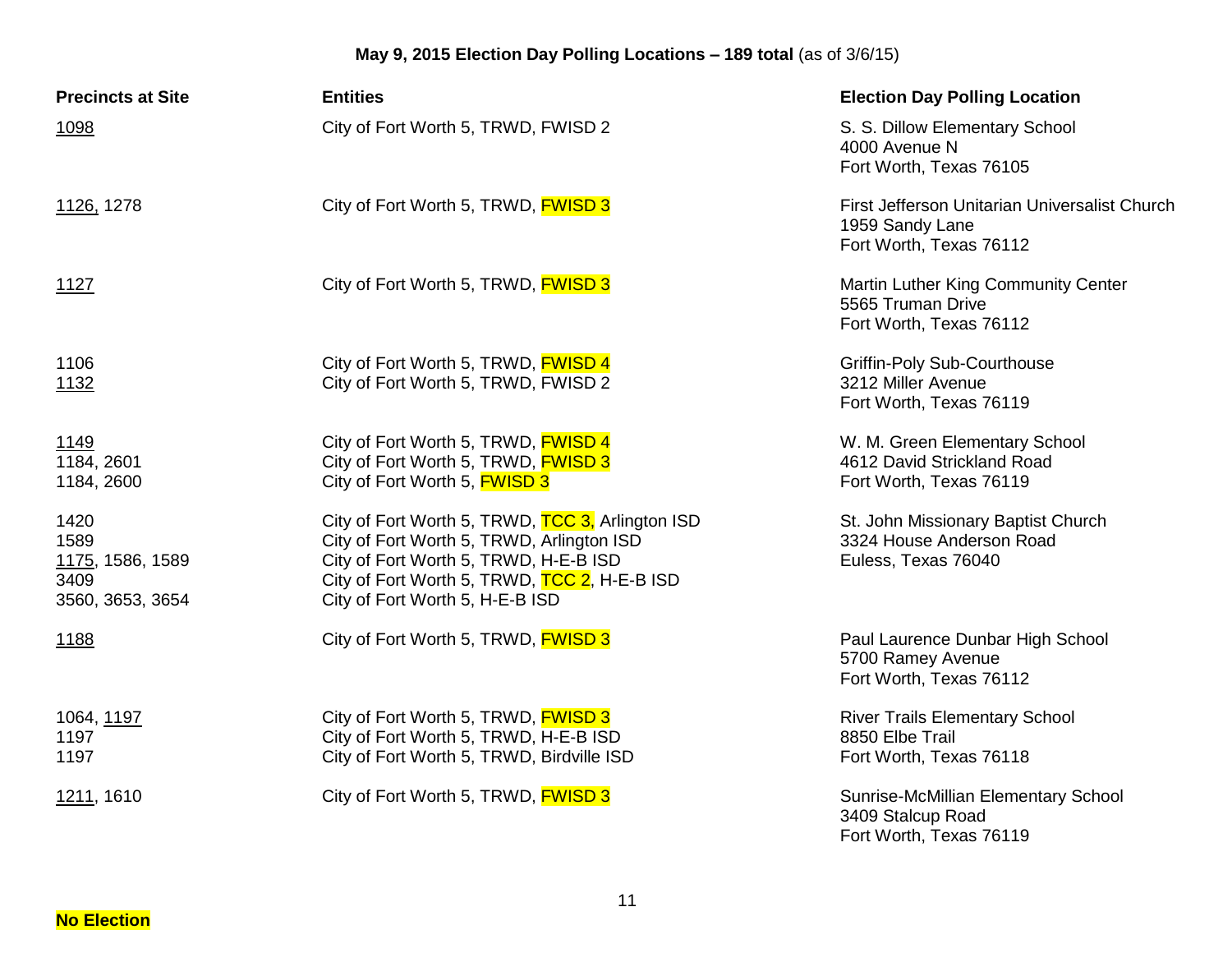| <b>Precincts at Site</b>                                                       | <b>Entities</b>                                                                                                                                                                                      | <b>Election Day Polling Location</b>                                                     |
|--------------------------------------------------------------------------------|------------------------------------------------------------------------------------------------------------------------------------------------------------------------------------------------------|------------------------------------------------------------------------------------------|
| 1227, 1437, 1490, 1518, 1651<br>2606<br>1518<br>1651                           | City of Fort Worth 5, TRWD, <b>FWISD 3</b><br>City of Fort Worth 5, TCC 3, FWISD 3<br>City of Fort Worth 5, <b>FWISD 3</b><br>City of Fort Worth 5, TRWD, TCC 3, FWISD 3                             | Pantego Bible Church<br>8001 Anderson Boulevard<br>Fort Worth, Texas 76120               |
| 1270, 2419                                                                     | City of Fort Worth 5, TRWD, <b>FWISD 3</b>                                                                                                                                                           | Handley United Methodist Church<br>2929 Forest Avenue<br>Fort Worth, Texas 76112         |
| 1297                                                                           | City of Fort Worth 5, TRWD, <b>FWISD 3</b>                                                                                                                                                           | A. M. Pate Elementary School<br>3800 Anglin Drive<br>Fort Worth, Texas 76119             |
| 1311, 1489, 1514<br>1489                                                       | City of Fort Worth 5, TRWD, FWISD 3<br>City of Fort Worth 5, <b>FWISD 3</b>                                                                                                                          | St. Matthew United Methodist Church<br>2414 Hitson Lane<br>Fort Worth, Texas 76112       |
| $\frac{1346}{1415}$                                                            | City of Fort Worth 5, TRWD, FWISD 3<br>City of Fort Worth 5, TRWD, FWISD 2                                                                                                                           | <b>Brighter Outlook Center</b><br>4910 Dunbar Street<br>Fort Worth, Texas 76105          |
| 1388, 1404, 1603, 3329, 3336<br>1603<br>1404                                   | City of Fort Worth 5, TRWD, TCC 3, H-E-B ISD<br>City of Fort Worth 5, TRWD, TCC 3, Grapevine-Colleyville ISD<br>City of Fort Worth 5, TCC 3, H-E-B ISD                                               | <b>Candlewood Suites Hotel</b><br>4200 Reggis Court<br>Fort Worth, Texas 76155           |
| 1022                                                                           | City of Fort Worth 6, TRWD, FWISD 6                                                                                                                                                                  | St. Matthew's Lutheran Church<br>5709 Wedgwood Drive<br>Fort Worth, Texas 76133          |
| 1119, 1347, 1348, 1641<br>1119, 1347<br>1347, 1641<br>1348, 1424, 1641<br>1348 | City of Fort Worth 6, TRWD, Crowley ISD<br>City of Fort Worth 6, TRWD, FWISD 6<br>City of Fort Worth 6, Crowley ISD<br>Crowley ISD (Unincorporated voters)<br><b>FWISD 7</b> (Unincorporated voters) | Westminster Presbyterian Church<br>7001 Trail Lake Drive<br>Fort Worth, Texas 76133      |
| <u>1142</u>                                                                    | City of Fort Worth 6, TRWD, FWISD 6                                                                                                                                                                  | <b>Bruce Shulkey Elementary School</b><br>5533 Whitman Avenue<br>Fort Worth, Texas 76133 |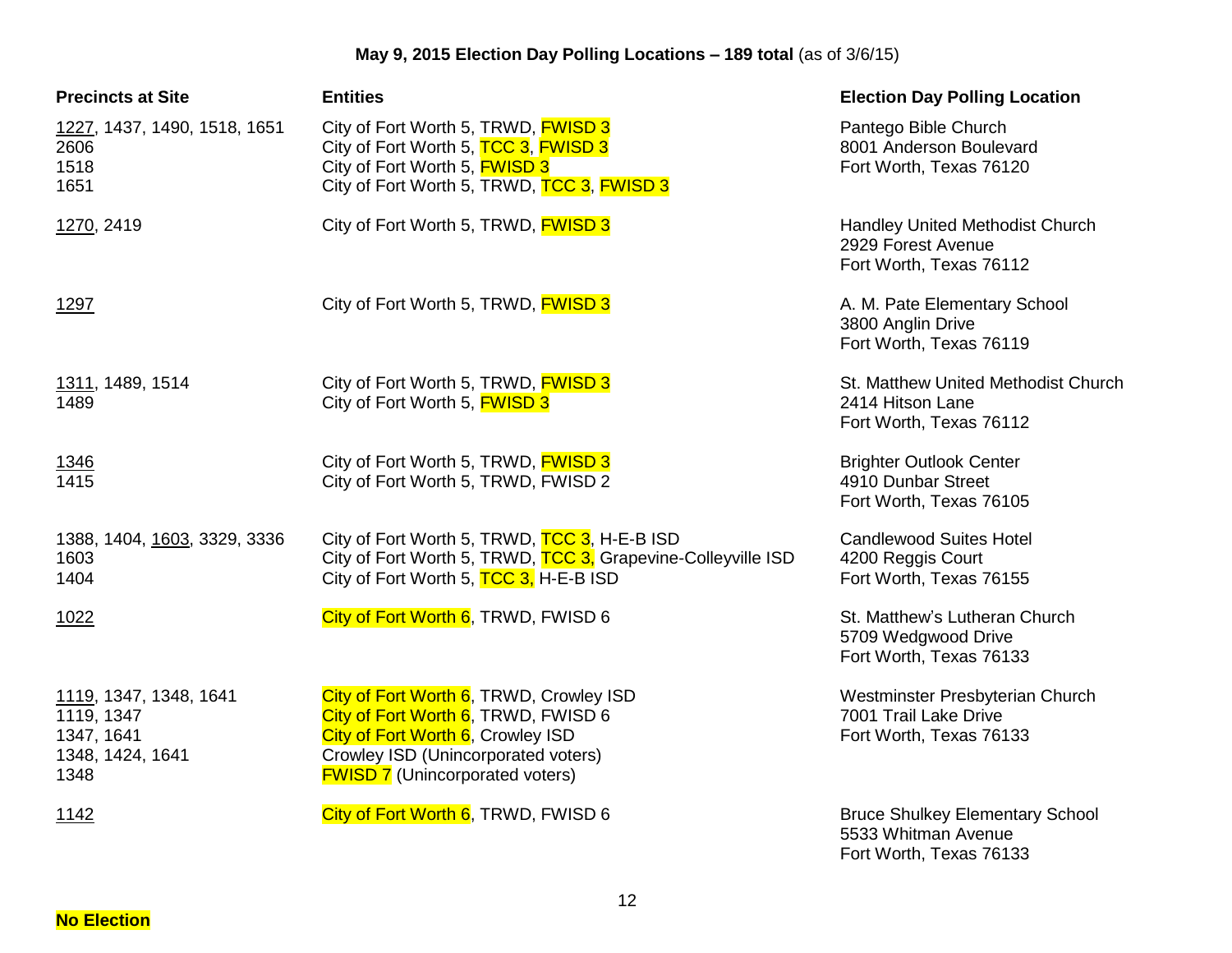| <b>Precincts at Site</b>                                                               | <b>Entities</b>                                                                                                                                                                                                                                                           | <b>Election Day Polling Location</b>                                                                              |
|----------------------------------------------------------------------------------------|---------------------------------------------------------------------------------------------------------------------------------------------------------------------------------------------------------------------------------------------------------------------------|-------------------------------------------------------------------------------------------------------------------|
| 1207<br>1207<br>1207<br>1207                                                           | City of Fort Worth 6, TRWD, FWISD 6<br>City of Fort Worth 6, TRWD, Crowley ISD<br>City of Fort Worth 6, Crowley ISD<br>Crowley ISD (Unincorporated voters)                                                                                                                | Southwest Sub-Courthouse<br>6551 Granbury Road<br>Fort Worth, Texas 76133                                         |
| 1238<br>1459                                                                           | City of Fort Worth 6, TRWD, FWISD 6<br>City of Fort Worth 6, TRWD, Crowley ISD                                                                                                                                                                                            | <b>Trinity Cumberland Presbyterian Church</b><br>7120 West Cleburne Road<br>Fort Worth, Texas 76133               |
| 1241, 4070<br>4070                                                                     | City of Fort Worth 6, TRWD, FWISD 6<br>City of Fort Worth 6, TRWD, Crowley ISD                                                                                                                                                                                            | Wedgwood 6 <sup>th</sup> Grade School<br>4212 Belden Avenue<br>Fort Worth, Texas 76132                            |
| 1167<br>1004<br>1257                                                                   | City of Fort Worth 6, TRWD, TCC1, FWISD 8<br>City of Fort Worth 6, TRWD, FWISD 6<br>City of Fort Worth 6, TRWD, TCC1, FWISD 6                                                                                                                                             | Fort Worth Education Association<br>6021 Westcreek Drive<br>Fort Worth, Texas 76133                               |
| 1105, 1264<br>1264                                                                     | City of Fort Worth 6, TRWD, FWISD 6<br>City of Fort Worth 6, TRWD, Crowley ISD                                                                                                                                                                                            | <b>Southwest Community Center</b><br>6300 Welch Avenue<br>Fort Worth, Texas 76133                                 |
| 1255, 1265<br>1255, 1639<br>1294, 1639<br>1639                                         | City of Fort Worth 6, TRWD, FWISD 6<br>City of Fort Worth 6, TRWD, Crowley ISD<br>City of Fort Worth 6, Crowley ISD<br>Crowley ISD (Unincorporated voters)                                                                                                                | <b>Genesis United Methodist Church</b><br>7635 South Hulen Street<br>Fort Worth, Texas 76133                      |
| 1071, 1186, 1377<br>1071<br>1071, 1377<br>1186<br>1186                                 | City of Fort Worth 6, TRWD, Crowley ISD<br>City of Fort Worth 6, Crowley ISD<br>City of Fort Worth 6, TRWD, FWISD 7<br>Crowley ISD (Unincorporated voters)<br><b>FWISD 7</b> (Unincorporated voters)                                                                      | <b>Oakmont Elementary School</b><br>6651 Oakmont Trail<br>Fort Worth, Texas 76132                                 |
| 1024<br>1024, 1436, 1642<br>1034, 1504<br>1024, 1345, 1431, 1642<br>1345, 1431<br>1418 | City of Fort Worth 6, TRWD, Everman ISD<br>City of Fort Worth 6, TRWD, Crowley ISD<br>City of Fort Worth 6, TRWD, Mansfield ISD<br>City of Fort Worth 6, TRWD (Burleson ISD voters)<br>City of Fort Worth 6, (Burleson ISD voters)<br>TRWD (Burleson/Burleson ISD voters) | <b>Sidney Poynter Elementary School</b><br>521 Ashdale Lane<br>Fort Worth, Texas 76140<br>Was Precinct One Garage |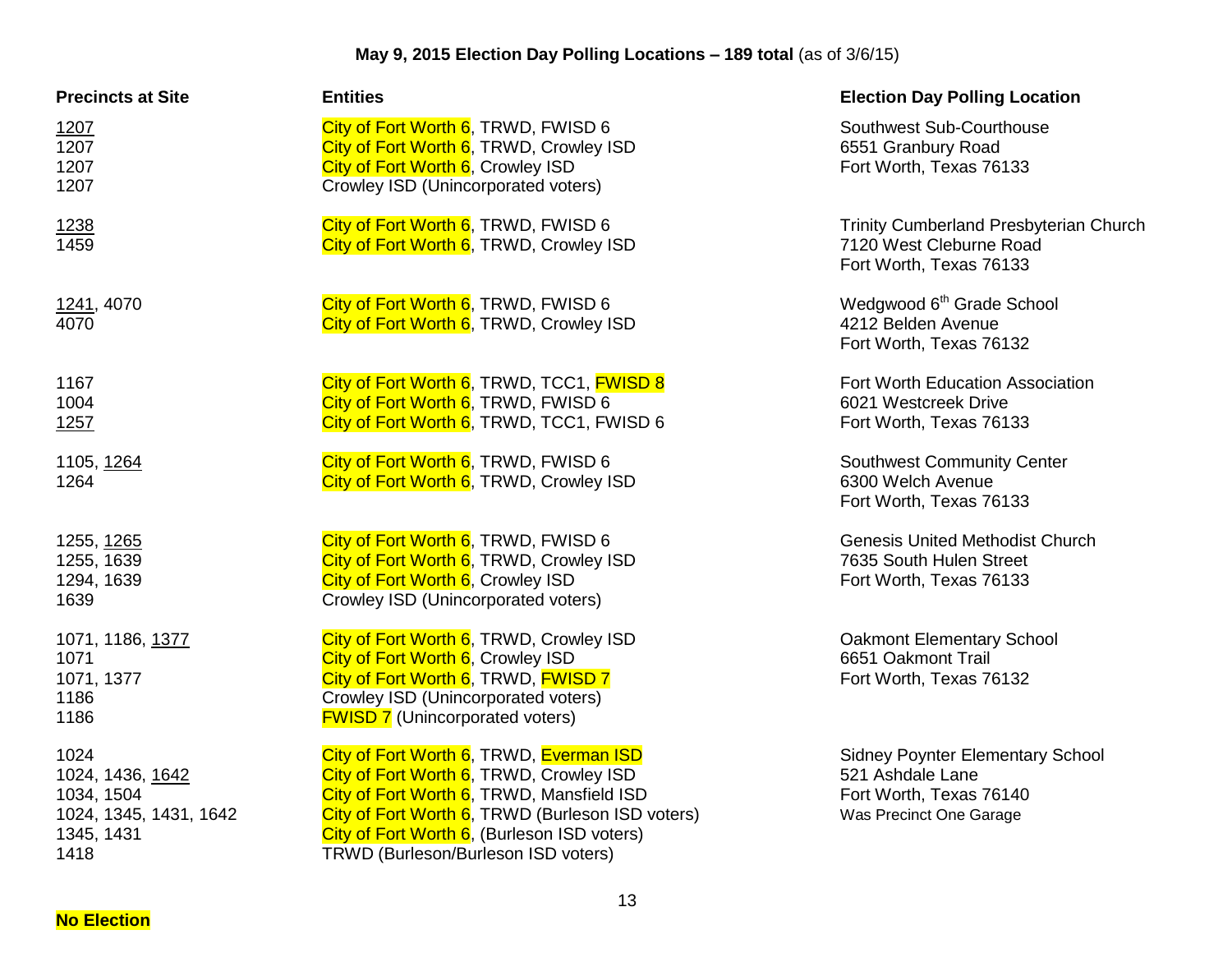| <b>Precincts at Site</b>                                                                                           | <b>Entities</b>                                                                                                                                                                                                                                                                                                                          | <b>Election Day Polling Location</b>                                                                 |
|--------------------------------------------------------------------------------------------------------------------|------------------------------------------------------------------------------------------------------------------------------------------------------------------------------------------------------------------------------------------------------------------------------------------------------------------------------------------|------------------------------------------------------------------------------------------------------|
| 3043, 3152, 3567<br>3567<br>3567, 4694<br>3567, 4694<br>4044, 4371<br>4371<br>3043, 3152, 3363, 3567, 4044<br>4371 | City of Fort Worth 7, Northwest ISD<br>City of Fort Worth 7, TRWD, Northwest ISD<br>City of Fort Worth 7, Eagle Mountain-Saginaw ISD<br><b>Eagle Mountain-Saginaw ISD (Unincorporated voters)</b><br>TRWD, Northwest ISD (Unincorporated voters)<br><b>Northwest ISD</b> (Newark voters)<br><b>Northwest ISD</b> (Unincorporated voters) | Sendera Ranch Elementary School<br>1216 Diamondback Lane<br>Haslet, Texas 76052                      |
| 3372, 3417, 3646<br>3185, 3192, 3372, 3417, 3646<br>3372, 3417<br>3372, 3417, 3646<br>3372<br>3646                 | City of Fort Worth 7, TRWD, Keller ISD<br>City of Fort Worth 7, TRWD, Northwest ISD<br>City of Fort Worth 7, Keller ISD<br>City of Fort Worth 7, Northwest ISD<br>Keller ISD (Unincorporated voters)<br><b>Northwest ISD</b> (Unincorporated voters)                                                                                     | John M. Tidwell Middle School<br>3937 Haslet-Roanoke Road<br>Fort Worth, Texas 76262                 |
| 3240, 3465<br>3240, 3465, 3486, 3648<br>3465<br>3486<br>3465                                                       | City of Fort Worth 7, TRWD, Keller ISD<br>City of Fort Worth 7, Keller ISD<br>City of Fort Worth 7, TRWD, Northwest ISD<br>City of Fort Worth 7, Northwest ISD<br>Keller ISD (Unincorporated voters)                                                                                                                                     | <b>Woodland Springs Elementary School</b><br>12120 Woodland Springs Drive<br>Fort Worth, Texas 76244 |
| 4016<br>4350<br>4350                                                                                               | City of Fort Worth 7, TRWD, FWISD 5<br>City of Fort Worth 7, TRWD, TCC 1, FWISD 1<br>City of Fort Worth 7, TRWD, FWISD 1                                                                                                                                                                                                                 | South Hi Mount Elementary School<br>4101 Birchman Avenue<br>Fort Worth, Texas 76107                  |
| 4086<br>4116                                                                                                       | City of Fort Worth 7, TRWD, FWISD 5<br>City of Fort Worth 7, TRWD, TCC 1, FWISD 5                                                                                                                                                                                                                                                        | North Hi Mount Elementary School<br>3801 West 7th Street<br>Fort Worth, Texas 76107                  |
| 4137<br>4243                                                                                                       | City of Fort Worth 7, TRWD, TCC 1, FWISD 5<br>City of Fort Worth 7, TRWD, TCC 1, Castleberry ISD                                                                                                                                                                                                                                         | Jo Kelly School<br>201 North Bailey Avenue<br>Fort Worth, Texas 76107                                |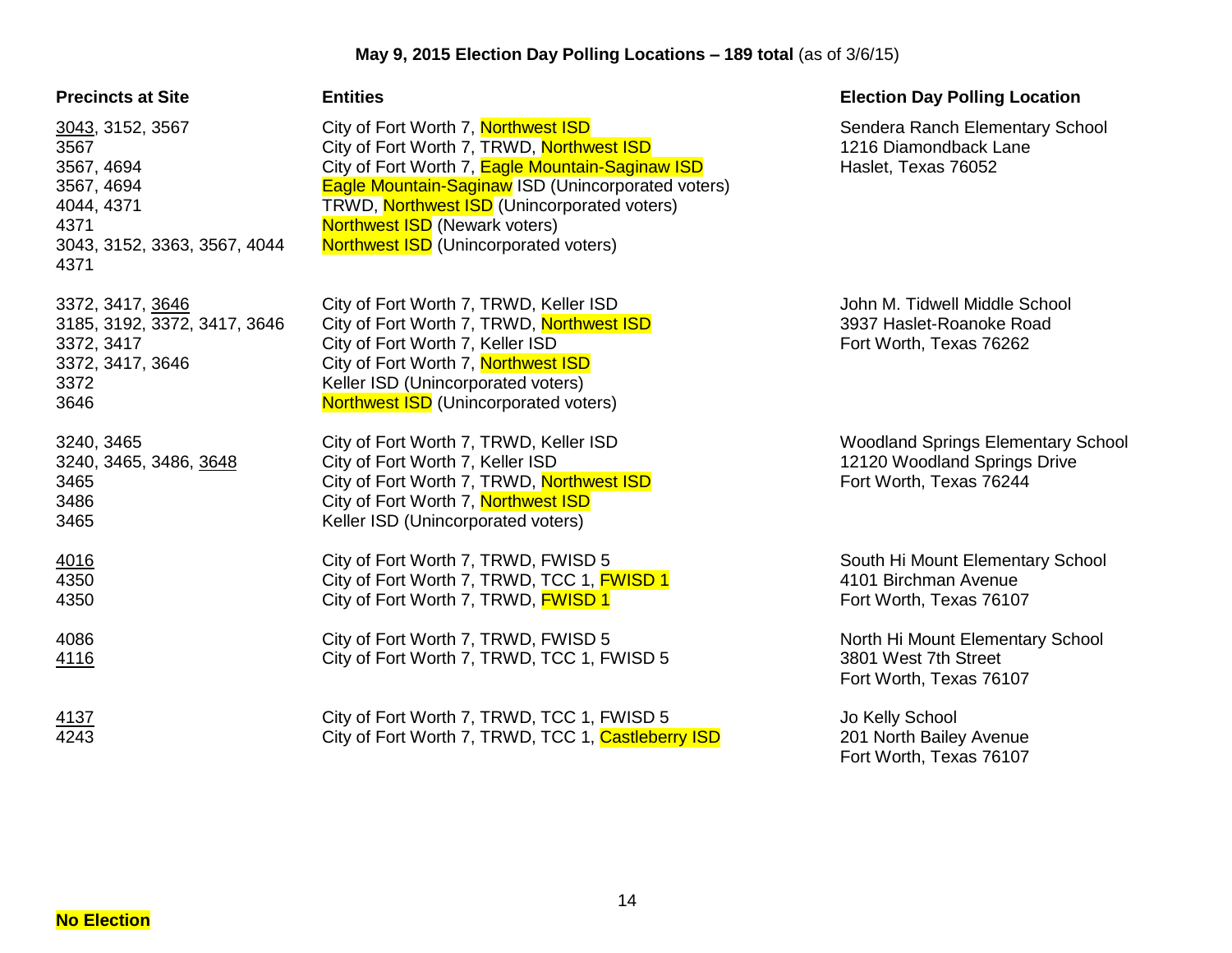| <b>Precincts at Site</b>                                                                                                                   | <b>Entities</b>                                                                                                                                                                                                                                                                                                                                                                                                                                                                                      | <b>Election Day Polling Location</b>                                                         |
|--------------------------------------------------------------------------------------------------------------------------------------------|------------------------------------------------------------------------------------------------------------------------------------------------------------------------------------------------------------------------------------------------------------------------------------------------------------------------------------------------------------------------------------------------------------------------------------------------------------------------------------------------------|----------------------------------------------------------------------------------------------|
| 4284, 4373<br>4053, 4113, 4242, 4272, 4284<br>4285, 4373<br>4053<br>4053<br>4091<br>4091, 4113, 4285<br>4113, 4272<br>4065<br>4053<br>4285 | City of Fort Worth 7, TRWD, Azle ISD<br>City of Fort Worth 7, TRWD, FWISD 5<br>City of Fort Worth 7, TRWD, Eagle Mountain-Saginaw ISD<br>City of Fort Worth 7, Eagle Mountain-Saginaw ISD<br>City of Fort Worth 7, FWISD 5<br>City of Fort Worth 7, TRWD, Lake Worth ISD<br>City of Fort Worth 7, TRWD, White Settlement ISD<br>City of Fort Worth 3, TRWD, White Settlement ISD<br>Eagle Mountain-Saginaw ISD (Unincorporated voters)<br>TRWD (voters in the City of Lake Worth and Lake Worth ISD) | Lake Patrol Headquarters<br>7501 Surfside Drive<br>Fort Worth, Texas 76135                   |
| 4344                                                                                                                                       | City of Fort Worth 7, TRWD, FWISD 5                                                                                                                                                                                                                                                                                                                                                                                                                                                                  | Arlington Heights Christian Church<br>4629 Bryce Avenue<br>Fort Worth, Texas 76107           |
| 4044, 4045, 4375, 4429, 4532<br>4044, 4375, 4429<br>4375<br>4044<br>4454<br>4454<br>4045, 4375, 4429<br>4375, 4532                         | City of Fort Worth 7, TRWD, Eagle Mountain-Saginaw ISD<br>City of Fort Worth 7, Eagle Mountain-Saginaw ISD<br>City of Fort Worth 7, TRWD, FWISD 5<br>City of Fort Worth 7, Northwest ISD<br>City of Fort Worth 7, TRWD, TCC 1, Eagle Mountain-Saginaw ISD<br>City of Fort Worth 7, TCC 1, Eagle Mountain-Saginaw ISD<br><b>Eagle Mountain-Saginaw ISD</b> (Unincorporated voters)<br>TRWD, Eagle Mountain-Saginaw ISD (Unincorporated voters)                                                        | W. E. Boswell High School<br>5805 Bailey-Boswell Road<br>Fort Worth, Texas 76179             |
| 4599, 4638<br>4599<br>4599, 4638<br>4599<br>4599<br>4599                                                                                   | City of Fort Worth 7, TRWD, Northwest ISD<br>City of Fort Worth 7, Northwest ISD<br>City of Fort Worth 7, TRWD, Eagle Mountain-Saginaw ISD<br>City of Fort Worth 7, Eagle Mountain-Saginaw ISD<br>City of Fort Worth 7, TRWD, Keller ISD<br>City of Fort Worth 7, Keller ISD                                                                                                                                                                                                                         | Sonny and Allegra Nance Elementary School<br>701 Tierra Vista Way<br>Fort Worth, Texas 76131 |
| 1005, 1444<br>1677<br>4006                                                                                                                 | City of Fort Worth 8, TRWD, FWISD 4<br>City of Fort Worth 9, TRWD, FWISD 4<br>City of Fort Worth 9, TRWD, TCC1, FWISD 4                                                                                                                                                                                                                                                                                                                                                                              | Van Zandt-Guinn Elementary School<br>501 Missouri Avenue<br>Fort Worth, Texas 76104          |
| 1008, 1544, 1550                                                                                                                           | City of Fort Worth 8, TRWD, FWISD 4                                                                                                                                                                                                                                                                                                                                                                                                                                                                  | Versia L. Williams Elementary School<br>901 Baurline Avenue                                  |

**No Election**

Fort Worth, Texas 76111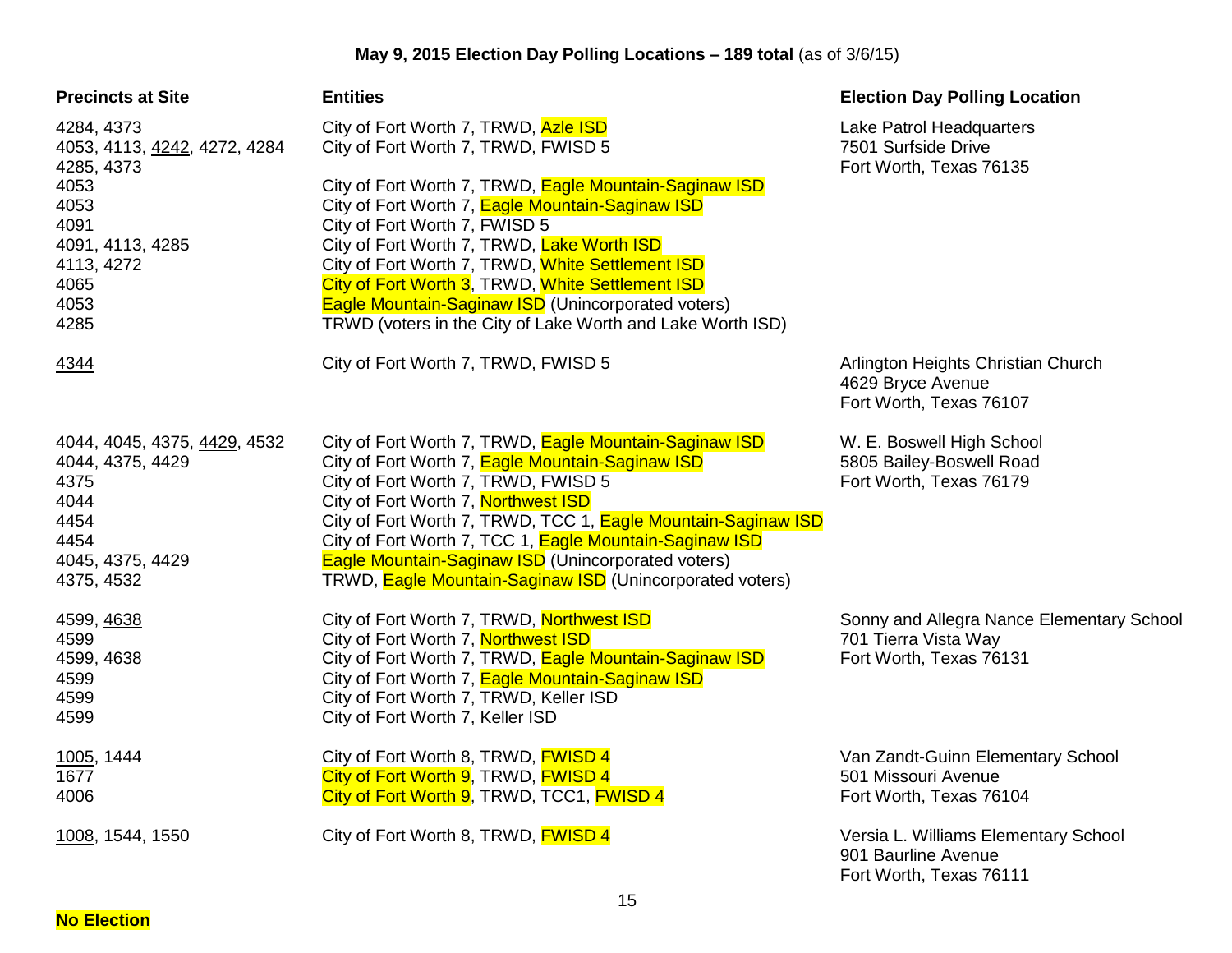| <b>Precincts at Site</b>       | <b>Entities</b>                                                                          | <b>Election Day Polling Location</b>                                                                                                              |
|--------------------------------|------------------------------------------------------------------------------------------|---------------------------------------------------------------------------------------------------------------------------------------------------|
| 1010                           | City of Fort Worth 8, TRWD, FWISD 4                                                      | <b>Community Christian Church Education</b><br>Building, 1720 Vickery Boulevard East<br>Fort Worth, Texas 76104                                   |
| <u>1019</u><br>1476            | City of Fort Worth 8, TRWD, <b>FWISD 9</b><br>City of Fort Worth 8, TRWD, TCC 1, FWISD 9 | Andrew "Doc" Session Community Center<br>201 South Sylvania Avenue<br>Fort Worth, Texas 76111                                                     |
| 1056                           | City of Fort Worth 8, TRWD, FWISD 4                                                      | I. M. Terrell Elementary School<br>1411 I. M. Terrell Circle<br>Fort Worth, Texas 76102                                                           |
| 1059                           | City of Fort Worth 8, TRWD, FWISD 4                                                      | Antioch Missionary Baptist Church<br>1063 East Rosedale Street<br>Fort Worth, Texas 76104                                                         |
| <u> 1061</u><br>1061           | City of Fort Worth 8, TRWD, TCC 1, FWISD 9<br>City of Fort Worth 8, TRWD, FWISD 9        | <b>Greenway Church</b><br>1816 Delga Street<br>Fort Worth, Texas 76102                                                                            |
| 1066, 1236, 1617<br>1479, 1672 | City of Fort Worth 8, TRWD, FWISD 9<br>City of Fort Worth 8, TRWD, FWISD 2               | <b>Christ Cathedral Church</b><br>3201 Purington Avenue<br>Fort Worth, Texas 76103                                                                |
| 1011, 1075                     | City of Fort Worth 8, TRWD, FWISD 2                                                      | <b>Sycamore Recreation Center</b><br>2525 East Rosedale Street<br>Fort Worth, Texas 76105                                                         |
| 1079, 1090                     | City of Fort Worth 8, TRWD, FWISD 4                                                      | <b>Pilgrim Rest Missionary Baptist Church</b><br>960 East Baltimore Avenue<br>Fort Worth, Texas 76104<br>Precinct 1090 was at Greater Progressive |
| 1080                           | City of Fort Worth 8, TRWD, <b>FWISD 4</b>                                               | Greater Harvest Church of God in Christ<br>2900 Mitchell Boulevard<br>Fort Worth, Texas 76105                                                     |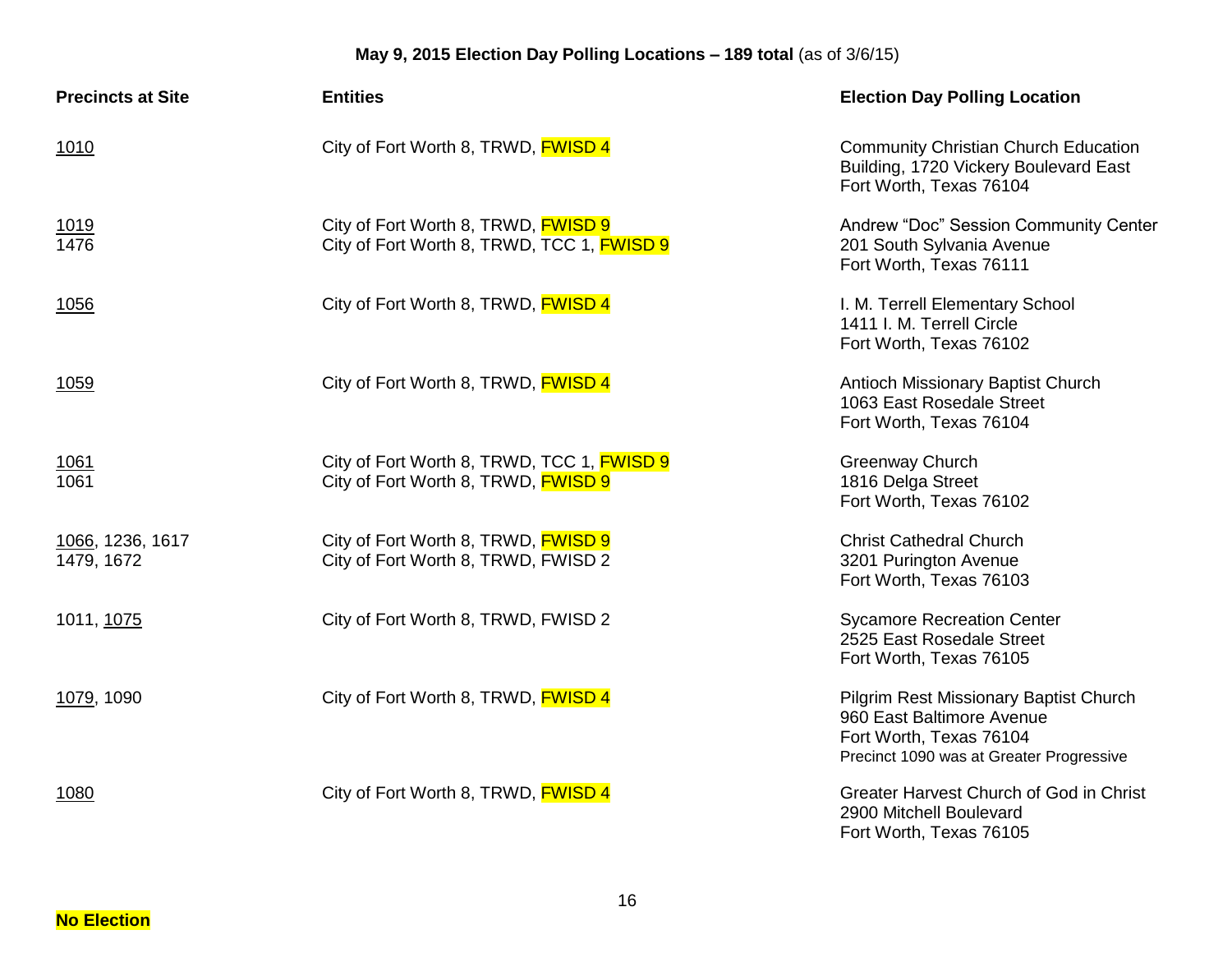| <b>Precincts at Site</b>                                         | <b>Entities</b>                                                                                                                                                                                                                                                                                    | <b>Election Day Polling Location</b>                                                        |
|------------------------------------------------------------------|----------------------------------------------------------------------------------------------------------------------------------------------------------------------------------------------------------------------------------------------------------------------------------------------------|---------------------------------------------------------------------------------------------|
| 1083                                                             | City of Fort Worth 8, TRWD, FWISD 2                                                                                                                                                                                                                                                                | Beth Eden Missionary Baptist Church<br>3309 Wilbarger Street<br>Fort Worth, Texas 76119     |
| 1088                                                             | City of Fort Worth 8, TRWD, FWISD 2                                                                                                                                                                                                                                                                | Sagamore Hill Elementary School<br>701 South Hughes Avenue<br>Fort Worth, Texas 76103       |
| 1078, 1089, 1619                                                 | City of Fort Worth 8, TRWD, <b>FWISD 4</b>                                                                                                                                                                                                                                                         | Morningside Elementary School<br>2601 Evans Avenue<br>Fort Worth, Texas 76104               |
| 1104                                                             | City of Fort Worth 8, TRWD, <b>FWISD 4</b>                                                                                                                                                                                                                                                         | <b>Bradley Center</b><br>2601 Timberline Drive<br>Fort Worth, Texas 76119                   |
| 1150, 1559<br>1150, 1549, 1559, 1628<br>1543, 1549               | City of Fort Worth 8, TRWD, TCC 1, Everman ISD<br>City of Fort Worth 8, TRWD, TCC 1, FWISD 4<br>City of Fort Worth 8, TRWD, <b>FWISD 4</b>                                                                                                                                                         | New Hope Fellowship<br>6410 South Freeway<br>Fort Worth, Texas 76134                        |
| 1154, 1576, 1652<br>1154<br>4495<br>1652<br>1555<br>1555<br>1597 | City of Fort Worth 8, TRWD, <b>FWISD 4</b><br>City of Fort Worth 8, FWISD 4<br>City of Fort Worth 8, TRWD, TCC1, FWISD 4<br>City of Fort Worth 8, TRWD, Everman ISD<br>City of Fort Worth 9, TRWD, FWISD 4<br>City of Fort Worth 9, TRWD, Everman ISD<br>City of Fort Worth 9, TRWD, TCC1, FWISD 8 | <b>Carter Park Elementary School</b><br>1204 East Broadus Avenue<br>Fort Worth, Texas 76115 |
| 1170                                                             | City of Fort Worth 8, TRWD, FWISD 2                                                                                                                                                                                                                                                                | <b>Victory Temple Worship Center</b><br>2001 Oakland Boulevard<br>Fort Worth, Texas 76103   |
| <u>1251</u><br>1251                                              | City of Fort Worth 8, TRWD, Crowley ISD<br>City of Fort Worth 8, Crowley ISD                                                                                                                                                                                                                       | Meadowcreek Elementary School<br>2801 Country Creek Lane<br>Fort Worth, Texas 76123         |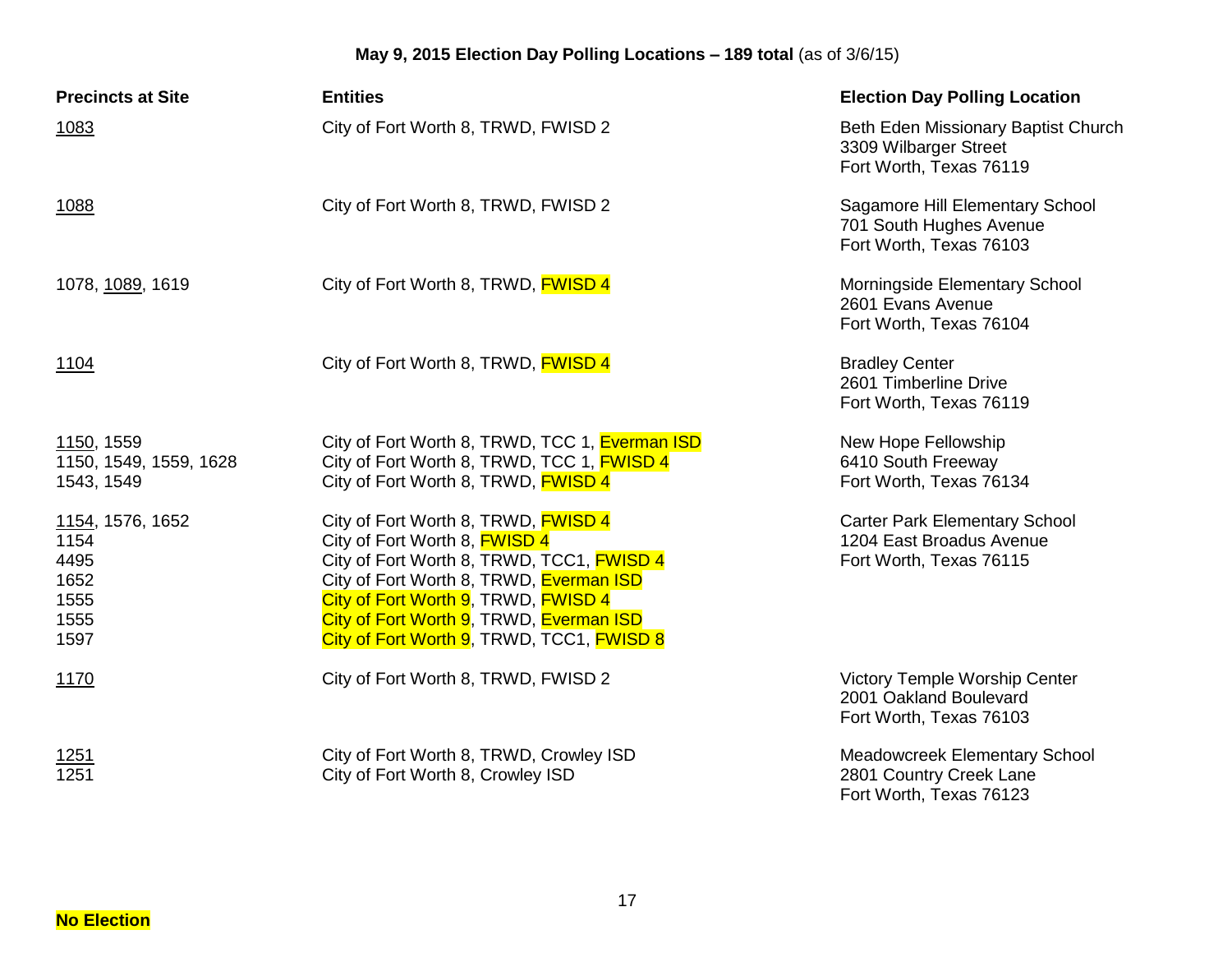| <b>Precincts at Site</b>                                                                       | <b>Entities</b>                                                                                                                                                             | <b>Election Day Polling Location</b>                                                                         |
|------------------------------------------------------------------------------------------------|-----------------------------------------------------------------------------------------------------------------------------------------------------------------------------|--------------------------------------------------------------------------------------------------------------|
| 1244, 1291<br>1025, 1084, 1244, 1291, 1295<br>1439, 1577, 1578, 1621, 2474<br>1291, 1577, 1578 | City of Fort Worth 8, TRWD, <b>FWISD 4</b><br>City of Fort Worth 8, TRWD, Everman ISD<br>City of Fort Worth 8, Everman ISD                                                  | <b>Highland Hills Community Center</b><br>1600 Glasgow Road<br>Fort Worth, Texas 76134                       |
| 1291<br>1244, 2474<br>1578<br>1578                                                             | City of Fort Worth 8, <b>FWISD 4</b><br>City of Fort Worth 8, Kennedale ISD<br>City of Fort Worth 8, TRWD (Burleson ISD voters)<br>City of Fort Worth 8, TRWD, Crowley ISD  |                                                                                                              |
| 1301<br>1084, 1439, 2474<br>1244                                                               | City of Fort Worth 8, <b>FWISD 4</b><br><b>Everman ISD</b> (Unincorporated voters)<br>Kennedale ISD (Unincorporated voters)                                                 |                                                                                                              |
| 1189, 1300<br>1189                                                                             | City of Fort Worth 8, TRWD, TCC1, Crowley ISD<br>City of Fort Worth 8, TRWD, TCC1, FWISD 6                                                                                  | St. Luke Cumberland Presbyterian Church<br>1404 Sycamore School Road<br>Fort Worth, Texas 76134              |
| 1378<br>1378<br>1378<br>1378                                                                   | City of Fort Worth 8, TRWD, Crowley ISD<br>City of Fort Worth 8, TRWD, Everman ISD<br>City of Fort Worth 8, TRWD, FWISD 4<br>City of Fort Worth 8, TRWD, Crowley ISD, TCC 1 | Hanmaum International Baptist Church<br>Education Center, 1501 W. Everman Parkway<br>Fort Worth, Texas 76134 |
| 1440<br>1440<br>1292                                                                           | City of Fort Worth 8, TRWD, FWISD 6<br>City of Fort Worth 8, TRWD, Crowley ISD<br>City of Fort Worth 6, TRWD, FWISD 6                                                       | Southwood Baptist Church<br>2633 Altamesa Boulevard<br>Fort Worth, Texas 76133                               |
| 1477, 1482                                                                                     | City of Fort Worth 8, TRWD, FWISD 2                                                                                                                                         | <b>Glen Park Elementary School</b><br>3601 Pecos Drive<br>Fort Worth, Texas 76119                            |
| 1001, 1376, 4458<br>4494                                                                       | City of Fort Worth 9, TRWD, TCC1, FWISD 9<br>City of Fort Worth 2, TRWD, FWISD 1                                                                                            | <b>Tarrant County Plaza Building</b><br>201 Burnett Street<br>Fort Worth, Texas 76102                        |
| 1014, 1237                                                                                     | City of Fort Worth 9, TRWD, TCC1, FWISD 8                                                                                                                                   | <b>Greenbriar Elementary School</b><br>1605 Grady Lee Street<br>Fort Worth, Texas 76134                      |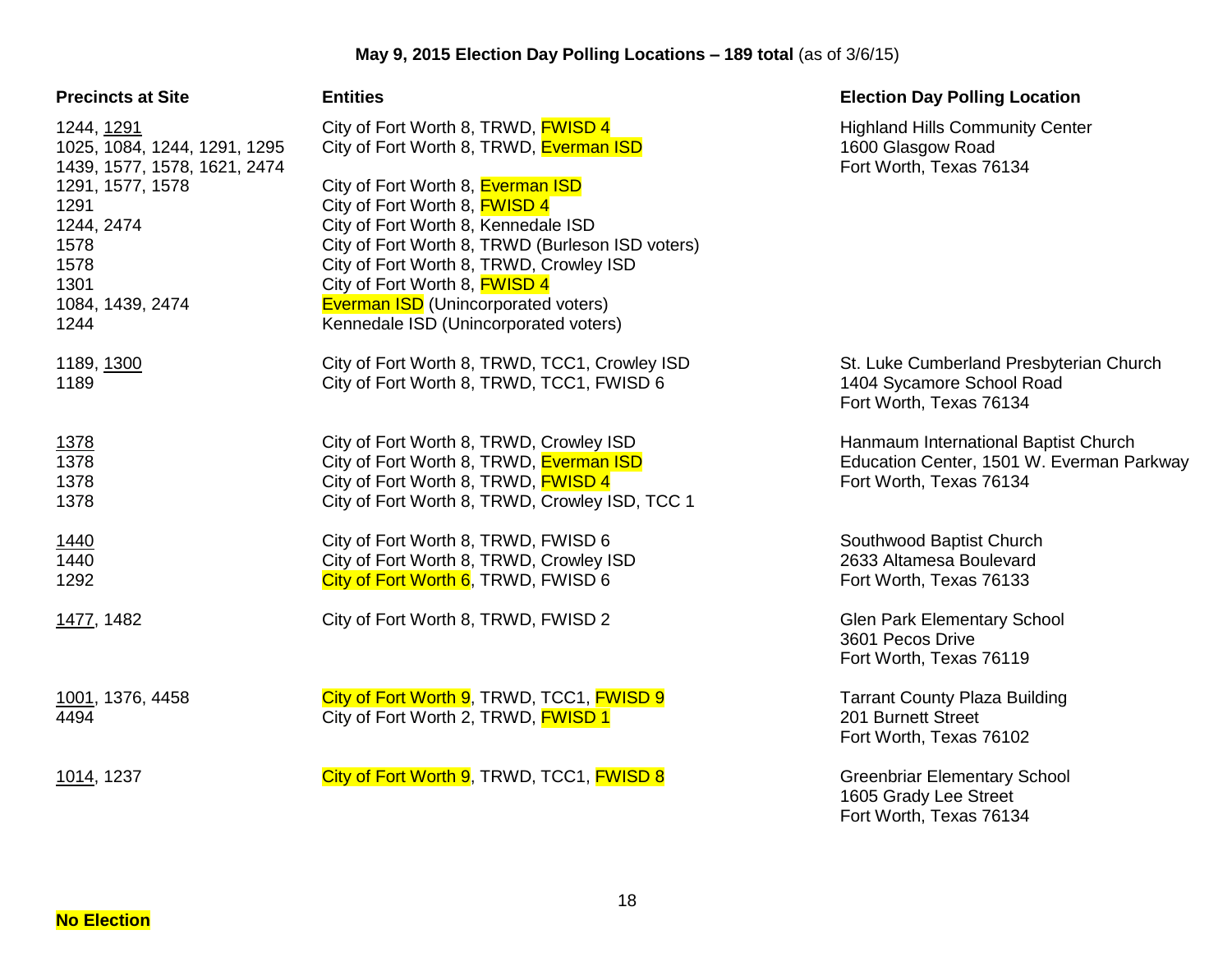| <b>Precincts at Site</b>                   | <b>Entities</b>                                                                                                         | <b>Election Day Polling Location</b>                                                            |
|--------------------------------------------|-------------------------------------------------------------------------------------------------------------------------|-------------------------------------------------------------------------------------------------|
| 1015, 1684<br>1094, 1674                   | City of Fort Worth 9, TRWD, TCC 1, FWISD 1<br>City of Fort Worth 9, TRWD, FWISD 5                                       | <b>Texas Academy of Biomedical Sciences</b><br>3813 Valentine Street<br>Fort Worth, Texas 76107 |
| 1062, 1455, 1457, 1608, 1611<br>4077, 4096 | City of Fort Worth 9, TRWD, TCC 1, FWISD 9                                                                              | E. M. Daggett Elementary School<br>958 Page Avenue<br>Fort Worth, Texas 76110                   |
| 1076, 1095<br>1095                         | City of Fort Worth 9, TRWD, TCC 1, FWISD 5<br>City of Fort Worth 9, TRWD, FWISD 5                                       | Lily B. Clayton Elementary School<br>2000 Park Place Avenue<br>Fort Worth, Texas 76110          |
| 1085                                       | City of Fort Worth 9, TRWD, TCC 1, FWISD 8                                                                              | <b>Rosemont Middle School</b><br>1501 West Seminary Drive<br>Fort Worth, Texas 76115            |
| 1108, 1408, 1434, 1633<br>1298<br>1298     | City of Fort Worth 9, TRWD, TCC1, FWISD 8<br>City of Fort Worth 9, TRWD, FWISD 6<br>City of Fort Worth 9, TRWD, FWISD 8 | R. L. Paschal High School<br>3001 Forest Park Boulevard<br>Fort Worth, Texas 76110              |
| 1109, 1416, 1473, 4503, 4573<br>4124       | City of Fort Worth 9, TRWD, TCC1, FWISD 9<br>City of Fort Worth 9, TRWD, TCC1, FWISD 1                                  | Fort Worth Harvest Baptist Church<br>620 North Chandler Drive<br>Fort Worth, Texas 76111        |
| 1133, 1165, 1445                           | City of Fort Worth 9, TRWD, TCC1, FWISD 8                                                                               | South Hills Elementary School<br>3009 Bilglade Road<br>Fort Worth, Texas 76133                  |
| 1273, 1594                                 | City of Fort Worth 9, TRWD, TCC1, FWISD 8                                                                               | El Buen Pastor Baptist Church<br>4800 Merida Avenue<br>Fort Worth, Texas 76115                  |
| 4057, 4492<br>4493, 4496, 4634             | City of Fort Worth 9, TRWD, TCC1, FWISD 9<br>City of Fort Worth 9, TRWD, TCC1, FWISD 1                                  | <b>Trinity Terrace</b><br>1600 Texas Street<br>Fort Worth, Texas 76102                          |
| 4060                                       | City of Fort Worth 9, TRWD, TCC1, FWISD 9                                                                               | De Zavala Elementary School<br>1419 College Avenue<br>Fort Worth, Texas 76104                   |

**No Election**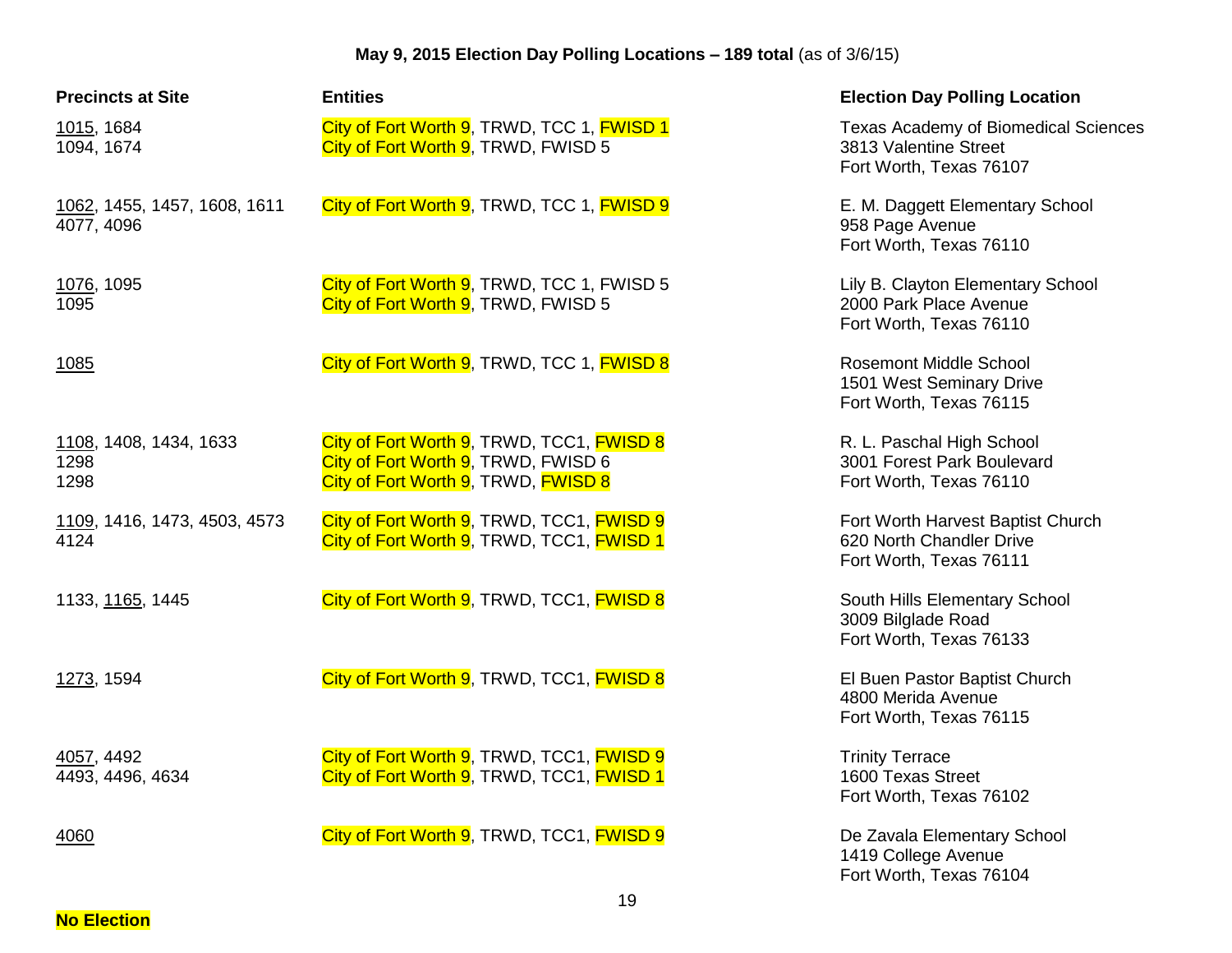| <b>Precincts at Site</b>                   | <b>Entities</b>                                                                                                                                    | <b>Election Day Polling Location</b>                                                                  |
|--------------------------------------------|----------------------------------------------------------------------------------------------------------------------------------------------------|-------------------------------------------------------------------------------------------------------|
| 4097, 4475, 4478<br>4312                   | City of Fort Worth 9, TRWD, TCC1, FWISD 8<br>City of Fort Worth 9, TRWD, TCC1, FWISD 9                                                             | George C. Clarke Elementary School<br>3300 South Henderson Street<br>Fort Worth, Texas 76110          |
| 1412, 4107                                 | City of Fort Worth 9, TRWD, TCC1, FWISD 8                                                                                                          | Worth Heights Community Center<br>3551 New York Avenue<br>Fort Worth, Texas 76110                     |
| 4155, 4195                                 | City of Fort Worth 9, TRWD, TCC1, FWISD 8                                                                                                          | Richard J. Wilson Elementary School<br>900 West Fogg Street<br>Fort Worth, Texas 76110                |
| 4201                                       | City of Fort Worth 9, TRWD, TCC1, FWISD 9                                                                                                          | Worth Heights Elementary School<br>519 East Butler Street<br>Fort Worth, Texas 76110                  |
| 4233, 4432<br>4370                         | City of Fort Worth 9, TRWD, TCC 1, FWISD 9<br>City of Fort Worth 9, TRWD, FWISD 9                                                                  | Southside Church of Christ<br>2101 Hemphill Street<br>Fort Worth, Texas 76110                         |
| 4253, 4615, 4640, 4683<br>4572<br>1678     | City of Fort Worth 9, TRWD, FWISD 1<br>City of Fort Worth 9, TRWD, FWISD 9<br>City of Fort Worth 9, FWISD 9                                        | Charles E. Nash Elementary School<br>401 Samuels Avenue<br>Fort Worth, Texas 76102                    |
| 1481, 4256<br>1351                         | City of Fort Worth 9, TRWD, TCC1, FWISD 8<br>City of Fort Worth 9, TRWD, TCC1, FWISD 4                                                             | <b>Hubbard Heights Elementary School</b><br>1333 West Spurgeon Street<br>Fort Worth, Texas 76115      |
| 4288, 4587                                 | City of Fort Worth 9, TRWD, FWISD 9                                                                                                                | Macedonia Missionary Baptist Church<br>Ministry Center, 2740 South Freeway<br>Fort Worth, Texas 76104 |
| 1382, 1404, 2158, 2546, 2616<br>2680, 2681 | City of Grand Prairie 1, TCC 3, Arlington ISD                                                                                                      | Myrtice and Curtis Larson Elementary<br>2620 Avenue K<br>Grand Prairie, Texas 75050                   |
| 2180, 2411<br>2413<br>2413                 | City of Grand Prairie 1, TCC 3, Arlington ISD<br>City of Grand Prairie 4, TCC 3, Arlington ISD<br>City of Grand Prairie 4, Arlington ISD<br>$\sim$ | UAW Local #276<br>2505 W. E. Roberts Street<br>Grand Prairie, Texas 75051                             |

**No Election**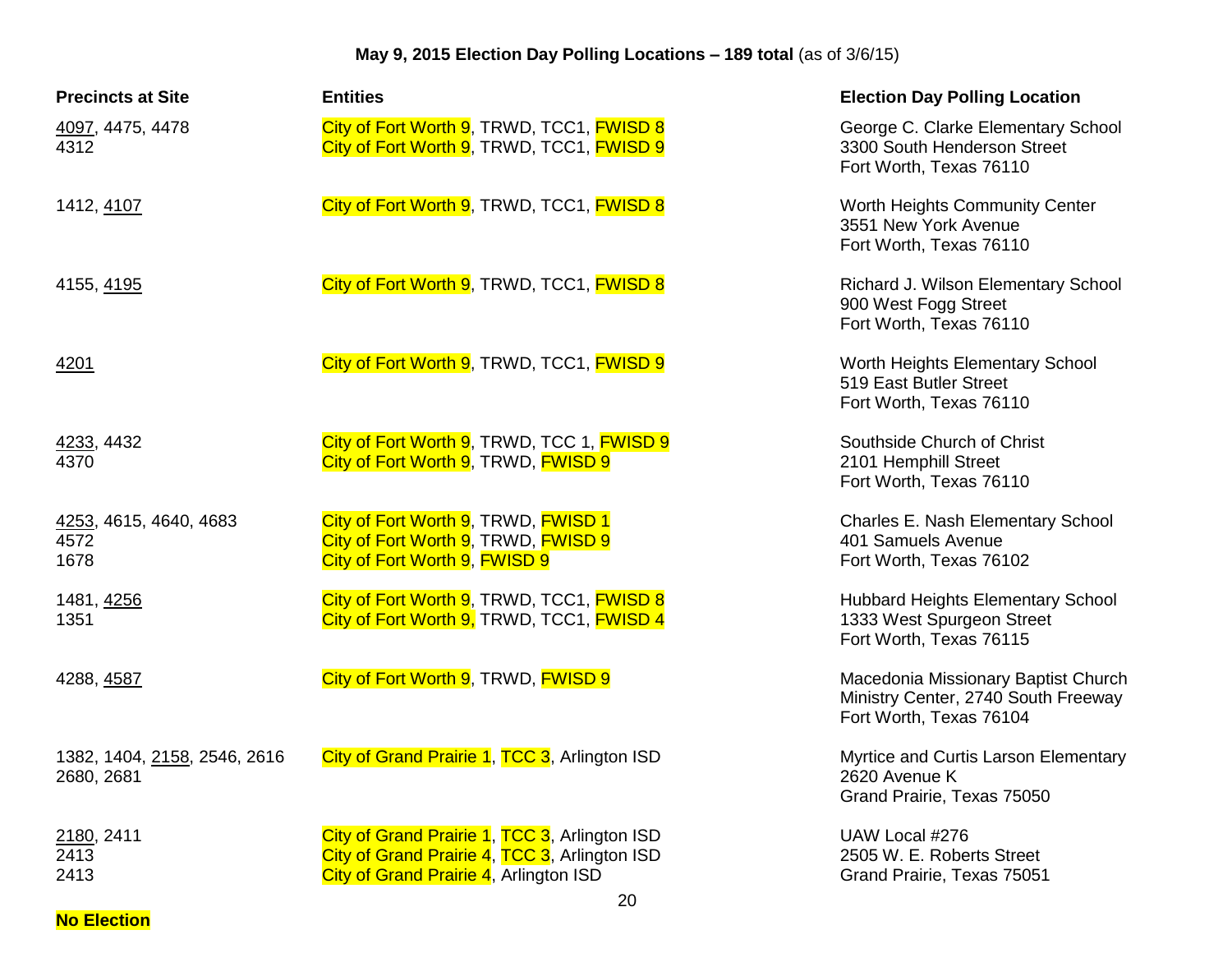| <b>Precincts at Site</b>                                                               | <b>Entities</b>                                                                  | <b>Election Day Polling Location</b>                                                 |
|----------------------------------------------------------------------------------------|----------------------------------------------------------------------------------|--------------------------------------------------------------------------------------|
| 2379, 2453, 2488, 2612, 2618<br>2644                                                   | City of Grand Prairie 6, Mansfield ISD                                           | Anna May Daulton Elementary School<br>2607 North Grand Peninsula Drive               |
| 2644                                                                                   | Mansfield ISD (Unincorporated voters)                                            | Grand Prairie, Texas 75054                                                           |
| 2275, 2349, 2381, 2438, 2466<br>2484                                                   | City of Grand Prairie 4, Arlington ISD                                           | James Starrett Elementary School<br>2675 Fairmont Drive                              |
| 2299, 2379, 2488                                                                       | City of Grand Prairie 6, Arlington ISD                                           | Grand Prairie, Texas 75052                                                           |
| 3035, 3038, 3039, 3114, 3321<br>3361, 3384, 3385, 3390, 3396<br>3469, 3470, 3530, 3542 | City of Grapevine, TCC 2, Grapevine-Colleyville ISD                              | The REC of Grapevine<br>1175 Municipal Way<br>Grapevine, Texas 76051                 |
| 3035, 3321<br>3035, 3038, 3039, 3384, 3542                                             | City of Grapevine, TCC 2, Northwest ISD<br>City of Grapevine, TCC 2, Carroll ISD |                                                                                      |
| 3321                                                                                   | Town of Flower Mound, TCC 2, Lewisville ISD                                      |                                                                                      |
| 3321                                                                                   | Town of Flower Mound, TCC 2, Grapevine-Colleyville ISD                           |                                                                                      |
| 1199, 1622, 4042, 4141, 4239<br>4362, 4399, 4632                                       | City of Haltom City, Birdville ISD                                               | <b>Haltom City Northeast Center</b><br>3201 Friendly Lane                            |
| 4102, 4141, 4159, 4218, 4290<br>4328, 4485                                             | City of Haltom City, TCC 1, Birdville ISD                                        | Haltom City, Texas 76117                                                             |
| 4102, 4483, 4485                                                                       | City of Haltom City, TCC 1, <b>FWISD 9</b>                                       |                                                                                      |
| 4620                                                                                   | City of Haltom City, TCC 2, Birdville ISD                                        |                                                                                      |
| 4191, 4410, 4533<br>4410                                                               | City of Haltom City, Birdville ISD<br>City of Haltom City, Keller ISD            | John D. Spicer Elementary School<br>4300 Estes Park Road<br>Haltom City, Texas 76137 |
| 3152, 3185, 3192, 3363<br>3185, 3192, 3417                                             | City of Haslet, Northwest ISD<br><b>Northwest ISD</b> (Unincorporated voters)    | <b>Haslet Community Center</b><br>105 Main Street<br>Haslet, Texas 76052             |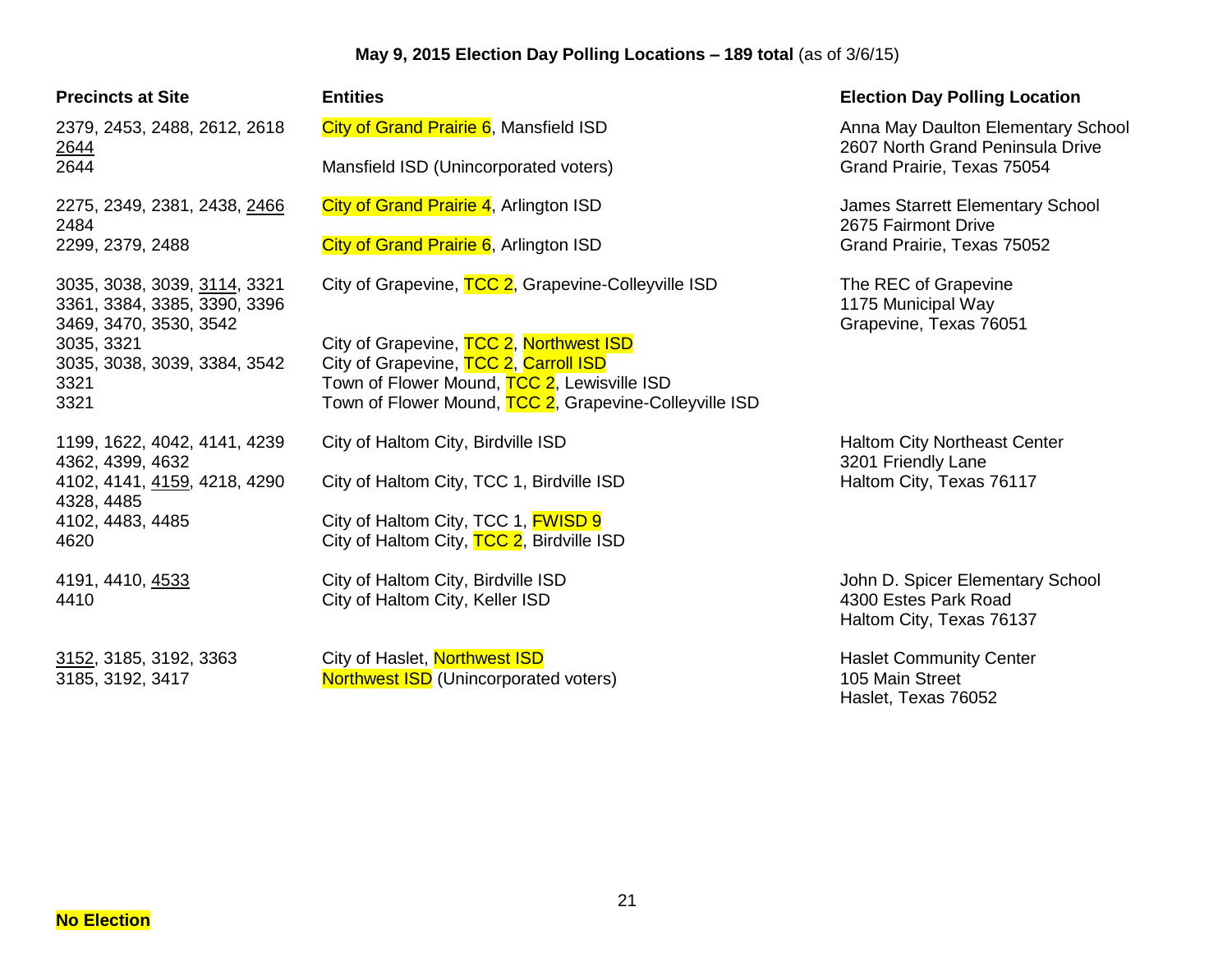| <b>Precincts at Site</b>                                                                   | <b>Entities</b>                                                                                                                                                                           |
|--------------------------------------------------------------------------------------------|-------------------------------------------------------------------------------------------------------------------------------------------------------------------------------------------|
| <u>3032</u> , 3176, 3196, 3248, 3282<br>3433, 3575, 3582, 3583, 3584<br>3585, 3661, 3662   | City of Hurst, TCC 2, Birdville ISD                                                                                                                                                       |
| 3248<br>3248, 3582<br>3032, 3139, 3156, 3166, 3172<br>3176, 3196, 3213, 3282, 3590<br>3665 | City of Hurst, TCC 2, Grapevine-Colleyville ISD<br>City of Hurst, TCC 2, Keller ISD<br>City of Hurst, TCC 2, H-E-B ISD                                                                    |
| 3560, 3653, 3654<br>3248<br>3248                                                           | City of Hurst, H-E-B ISD<br>TCC 2, Keller ISD (Unincorporated voters)<br>TCC 2, Grapevine-Colleyville ISD (Unincorpora                                                                    |
| 3040, 3386, 3392, 3422, 3502                                                               | City of Keller, TCC 2, Keller ISD                                                                                                                                                         |
| 3668<br>3422<br>3240, 3671<br>3648, 3671<br>3240<br>3286                                   | City of Keller, TCC 2, Northwest ISD<br>City of Keller, TRWD, Keller ISD<br>City of Keller, Keller ISD<br>Keller ISD (Unincorporated voters)<br>TCC 2, Keller ISD (Unincorporated voters) |
| 3054, 3072, 3365, <u>3471</u> , 3554<br>3580, 3624<br>3624<br>3624                         | City of Keller, TCC 2, Keller ISD<br>City of Keller, TCC 2, Carroll ISD<br>TCC 2, Keller ISD (Unincorporated voters)                                                                      |
| 2029<br>1427, 1515, 2474<br>2029, 2262, 2305, <u>2474,</u> 2522<br>2029, 2262<br>2474      | City of Kennedale, Arlington ISD<br>City of Kennedale, <b>FWISD 4</b><br>City of Kennedale, Kennedale ISD<br>City of Kennedale, Mansfield ISD<br>Kennedale ISD (Unincorporated voters)    |
| 4259<br>4259<br>4065                                                                       | Town of Lakeside, Azle ISD<br><b>Town of Lakeside, White Settlement ISD</b><br><b>White Settlement ISD</b> (Unincorporated voters)                                                        |
| 4053, <u>4091</u> , 4242<br>4091<br>4285                                                   | City of Lake Worth, Lake Worth ISD<br>City of Lake Worth, Eagle Mountain-Saginaw IS<br>City of Lake Worth, TRWD, Lake Worth ISD                                                           |

| <b>Entities</b>                                                                                       |
|-------------------------------------------------------------------------------------------------------|
| City of Hurst, TCC 2, Birdville ISD                                                                   |
| City of Hurst, TCC 2, Grapevine-Colleyville ISD                                                       |
| City of Hurst, TCC 2, Keller ISD                                                                      |
| City of Hurst, TCC 2, H-E-B ISD                                                                       |
| City of Hurst, H-E-B ISD                                                                              |
| TCC 2, Keller ISD (Unincorporated voters)<br>TCC 2, Grapevine-Colleyville ISD (Unincorporated voters) |
| City of Keller, TCC 2, Keller ISD                                                                     |
| City of Keller, TCC 2, Northwest ISD                                                                  |
| City of Keller, TRWD, Keller ISD                                                                      |
| City of Keller, Keller ISD<br>Keller ISD (Unincorporated voters)                                      |
| <b>TCC 2</b> , Keller ISD (Unincorporated voters)                                                     |
| City of Keller, TCC 2, Keller ISD                                                                     |
| City of Keller, TCC 2, Carroll ISD                                                                    |
| TCC 2, Keller ISD (Unincorporated voters)                                                             |
| City of Kennedale, Arlington ISD                                                                      |
| City of Kennedale, <b>FWISD 4</b>                                                                     |
| City of Kennedale, Kennedale ISD<br>City of Kennedale, Mansfield ISD                                  |
| Kennedale ISD (Unincorporated voters)                                                                 |
| <b>Town of Lakeside, Azle ISD</b>                                                                     |
| <b>Town of Lakeside, White Settlement ISD</b>                                                         |
| <b>White Settlement ISD</b> (Unincorporated voters)                                                   |
| City of Lake Worth, Lake Worth ISD                                                                    |
| City of Lake Worth, Eagle Mountain-Saginaw ISD                                                        |
| City of Lake Worth, TRWD, Lake Worth ISD                                                              |
|                                                                                                       |

### **Precise Bolling Location**

Hurst Public Library 901 Precinct Line Road Hurst, Texas 76053

Bear Creek Intermediate 801 Bear Creek Parkway Keller, Texas 76248

Shady Grove Elementary School 1400 Sarah Brooks Drive Keller, Texas 76248

Kennedale Community Center 316 West 3rd Street Kennedale, Texas 76060

**Lakeside Town Hall** 9830 Confederate Park Road Lakeside, Texas 76108

**Sheriff's Office North Patrol Division** 6651 Lake Worth Boulevard Lake Worth, Texas 76135 TRWD moved, see page 15

**No Election**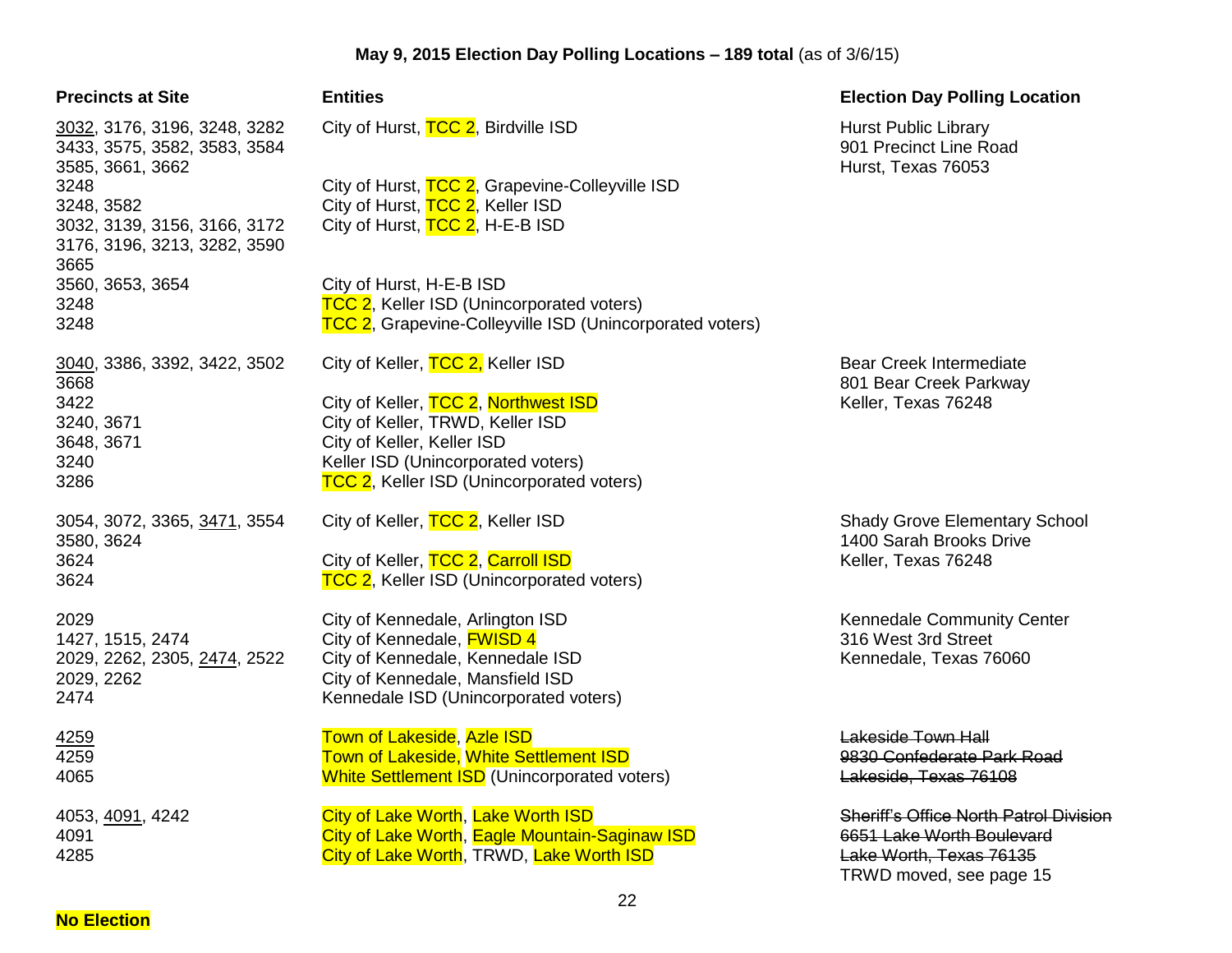| <b>Precincts at Site</b>                                                     | <b>Entities</b>                                                                                                                                                                                        | <b>Election Day Polling Location</b>                                                            |
|------------------------------------------------------------------------------|--------------------------------------------------------------------------------------------------------------------------------------------------------------------------------------------------------|-------------------------------------------------------------------------------------------------|
| 2033, 2360, 2614, 2618, 2643                                                 | City of Mansfield, Mansfield ISD                                                                                                                                                                       | <b>Mansfield Sub-Courthouse</b><br>1100 East Broad Street<br>Mansfield, Texas 76063             |
| 1034, 2221, 2258, 2308, 2355<br>2357, 2636                                   | City of Mansfield, Mansfield ISD                                                                                                                                                                       | Donna Shepard Intermediate School<br>1280 FM Road 1187                                          |
| 2258, 2308                                                                   | Mansfield ISD (Unincorporated voters)                                                                                                                                                                  | Mansfield, Texas 76063                                                                          |
| 2426, 2435, 2524, 2548, 2645                                                 | City of Mansfield, Mansfield ISD                                                                                                                                                                       | J. L. Boren Elementary School<br>1401 Country Club Drive<br>Mansfield, Texas 76063              |
| 3140, 3215, 3289, 4399<br>3289, 4629<br>3325, 3326<br>4629                   | City of North Richland Hills, Birdville ISD<br>City of North Richland Hills, TCC 1, Birdville ISD<br>City of North Richland Hills, TCC 2, Birdville ISD<br>City of North Richland Hills, Birdville ISD | Dan Echols Center<br>6801 Glenview Drive<br>North Richland Hills, Texas 76180                   |
| 3041, 3177, 3333, 3575, 3582<br>3583, 3664<br>3041, 3664<br>3214, 3324, 3364 | City of North Richland Hills, TCC 2, Birdville ISD<br>City of North Richland Hills, TCC 2, H-E-B ISD<br>City of North Richland Hills, Birdville ISD                                                    | North Richland Hills Public Library<br>9015 Grand Avenue<br>North Richland Hills, Texas 76180   |
| 3049, 3209, 3387, 3447<br>3049, 3063, 3209, 3367, 3387<br>3507, 3527, 3584   | City of North Richland Hills, TCC 2, Keller ISD<br>City of North Richland Hills, TCC 2, Birdville ISD                                                                                                  | Former Bursey Road Senior Adult Center<br>7301 Bursey Road<br>North Richland Hills, Texas 76180 |
| 2112                                                                         | Town of Pantego, TCC 3, Arlington ISD                                                                                                                                                                  | Pantego Town Hall Council Chambers<br>1614 South Bowen Road<br>Pantego, Texas 76013             |
| 4047                                                                         | City of Pelican Bay, TRWD, Azle ISD                                                                                                                                                                    | Pelican Bay City Hall<br>1300 Pelican Circle<br>Pelican Bay, Texas 76020                        |
| 3131, 3164, 3325, 3406, 4620<br>1199, 3164                                   | City of Richland Hills, TCC 2, Birdville ISD<br>City of Richland Hills, Birdville ISD                                                                                                                  | <b>Richland Hills Community Center</b><br>3204 Diana Drive<br>Richland Hills, Texas 76118       |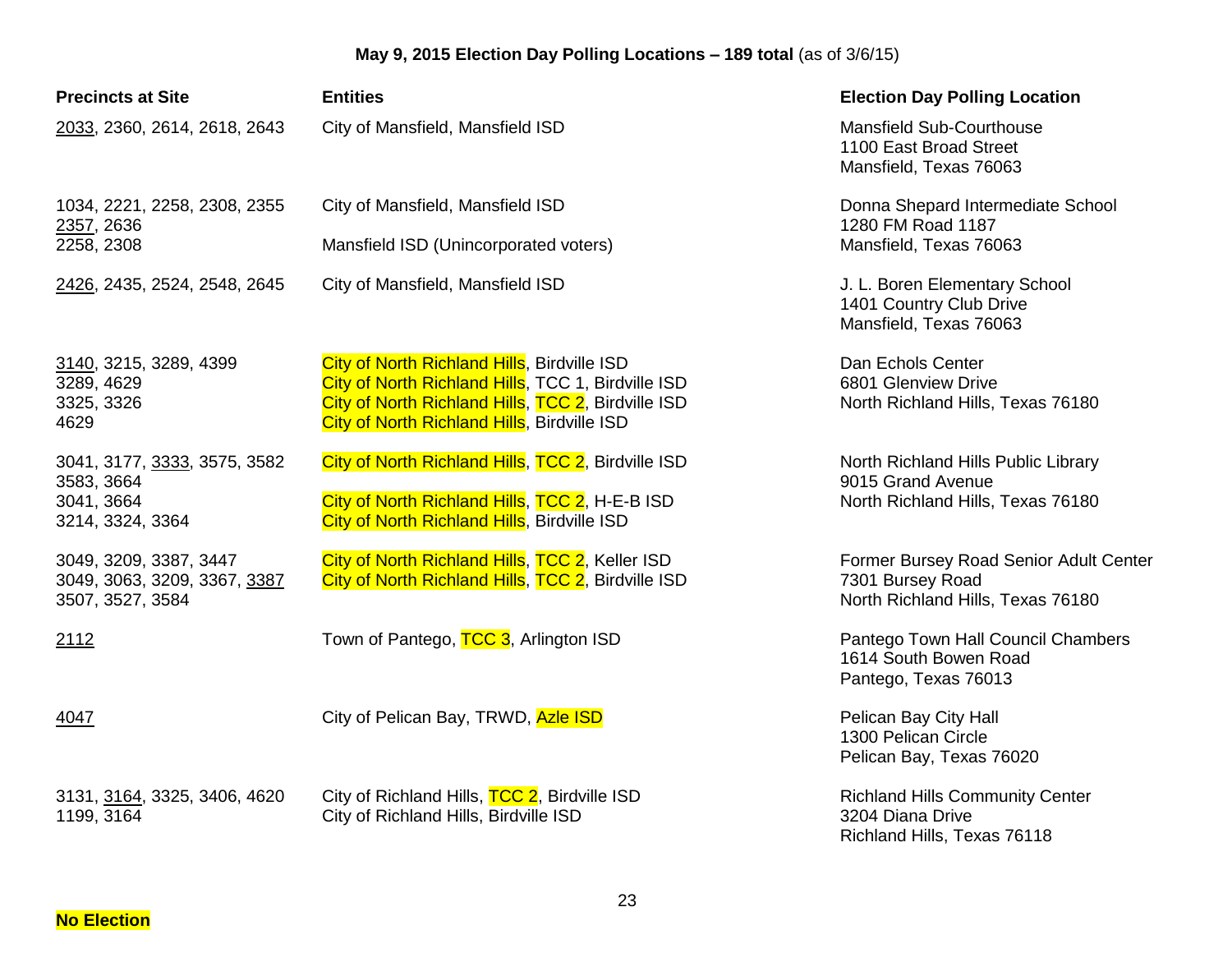| <b>Precincts at Site</b>                                                                               | <b>Entities</b>                                                                                                                                                                             | <b>Election Day Polling Location</b>                                                         |
|--------------------------------------------------------------------------------------------------------|---------------------------------------------------------------------------------------------------------------------------------------------------------------------------------------------|----------------------------------------------------------------------------------------------|
| 4121, 4125, 4202, 4687<br>4202, 4598                                                                   | City of River Oaks, TRWD, TCC 1, Castleberry ISD<br>City of River Oaks, TCC 1, Castleberry ISD                                                                                              | <b>River Oaks City Hall</b><br>4900 River Oaks Boulevard<br>River Oaks, Texas 76114          |
| 3422<br>3646                                                                                           | City of Roanoke, TCC 2, Northwest ISD<br><b>City of Roanoke, Northwest ISD</b>                                                                                                              | See Town of Westlake location, page 25                                                       |
| 4018, 4454, 4499, 4531, 4649<br>4666<br>4044, 4338, 4638<br>4093<br>4245                               | City of Saginaw, TCC 1, Eagle Mountain-Saginaw ISD<br>City of Saginaw, Eagle Mountain-Saginaw ISD<br>City of Saginaw, TRWD, TCC 1, <b>FWISD 9</b><br>City of Saginaw, TCC 1, <b>FWISD 9</b> | Saginaw Senior Center Log Cabin<br>405 South Belmont Street<br>Saginaw, Texas 76179          |
| 4138, 4400, 4593, 4690, 4691<br>4692, 4693<br>4138, 4400, 4593, 4595<br>4138, 4593<br>4487             | City of Sansom Park, TCC 1, Castleberry ISD<br>City of Sansom Park, TCC 1, Lake Worth ISD<br>City of Sansom Park, TCC 1, FWISD 1<br>City of Sansom Park, TRWD, TCC 1, FWISD 1               | Sansom Park City Hall<br>5705 Azle Avenue<br>Sansom Park, Texas 76114                        |
| 3039, 3359, 3470, 3526, 3529<br>3538, 3545, 3558, 3579<br>3470, 3542<br>3545, 3579, 3626<br>3039, 3529 | City of Southlake, TCC 2, Carroll ISD<br>City of Southlake, TCC 2, Grapevine-Colleyville ISD<br>City of Southlake, TCC 2, Keller ISD<br>City of Southlake, TCC 2, Northwest ISD             | <b>Carroll Senior High School</b><br>1501 West Southlake Boulevard<br>Southlake, Texas 76092 |
| 3500<br>3500                                                                                           | Town of Trophy Club, Trophy Club MUD, TCC 2, Northwest ISD<br>Town of Trophy Club, Trophy Club MUD, TCC 2, Carroll ISD                                                                      | Svore Municipal Building<br><b>100 Municipal Drive</b><br>Trophy Club, Texas 76262           |
| 3187, 3194, 3332, 3398, 3509<br>3667<br>3187, 3287, 3398, 3509, 4261                                   | City of Watauga, Birdville ISD<br>City of Watauga, Keller ISD                                                                                                                               | Watauga City Hall<br>7105 Whitley Road<br>Watauga, Texas 76148                               |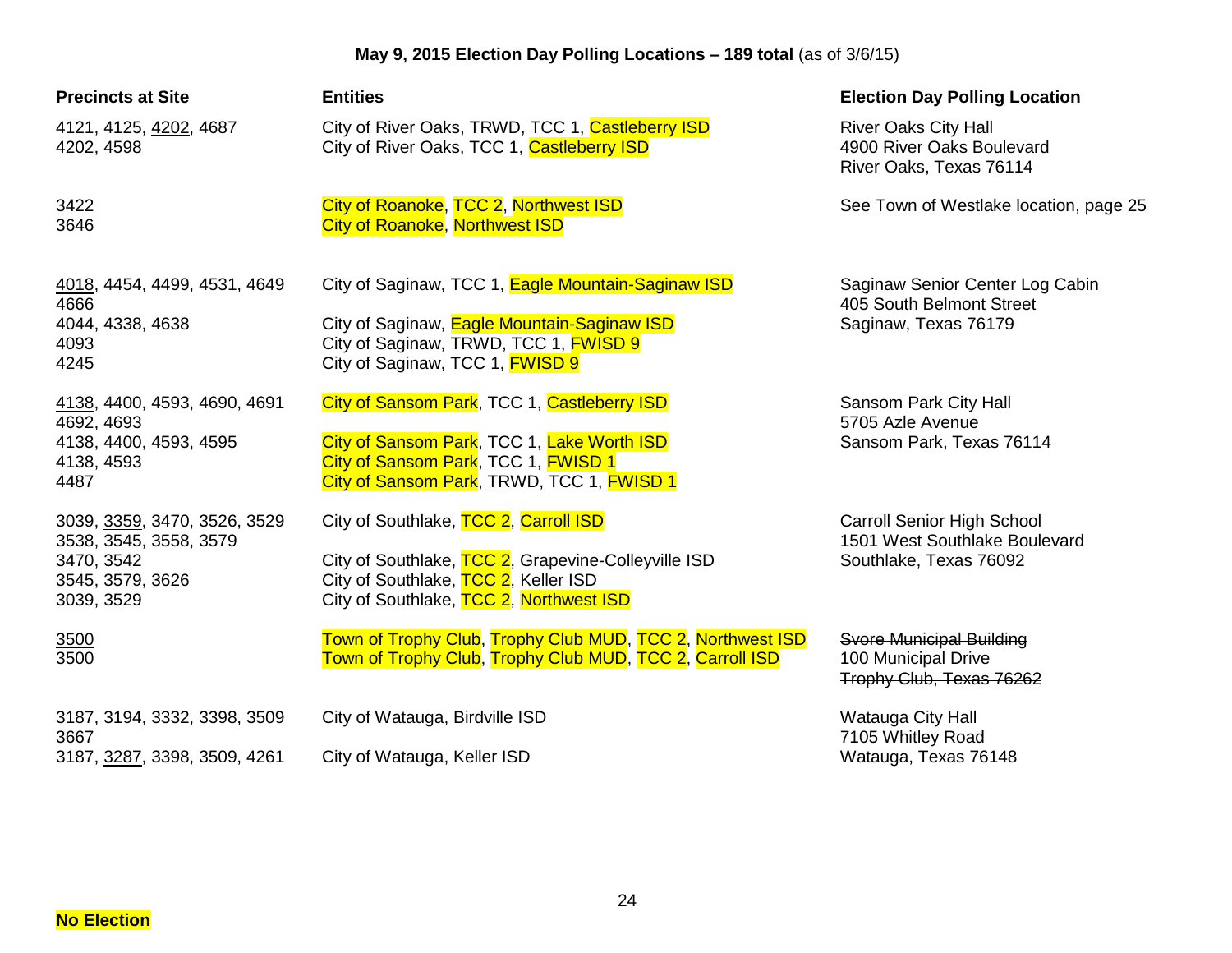| <b>Precincts at Site</b>                                                   | <b>Entities</b>                                                                                                                                                                                                                            | <b>Election Day Polling Location</b>                                                                                                                          |
|----------------------------------------------------------------------------|--------------------------------------------------------------------------------------------------------------------------------------------------------------------------------------------------------------------------------------------|---------------------------------------------------------------------------------------------------------------------------------------------------------------|
| 3286, 3500<br>3286, 3422, 3502<br>3286, 3422<br>3372, 3646<br>3422<br>3646 | Town of Westlake, TCC 2, Carroll ISD<br>Town of Westlake, TCC 2, Keller ISD<br>Town of Westlake, TCC 2, Northwest ISD<br>Town of Westlake, Northwest ISD<br>City of Roanoke, TCC 2, Northwest ISD<br><b>City of Roanoke, Northwest ISD</b> | <b>Westlake Town Offices</b><br>Solona Office Complex<br>3 Village Circle<br>Westlake, Texas 76262                                                            |
| 4115                                                                       | Town of Westover Hills, TRWD, FWISD 5                                                                                                                                                                                                      | <b>Westover Hills Town Hall</b><br>5824 Merrymount Road<br>Westover Hills, Texas 76107                                                                        |
| $\frac{4144}{4144}$<br>4144                                                | City of Westworth Village, TRWD, FWISD 5<br>City of Westworth Village, TRWD, White Settlement ISD<br>TRWD (voters in White Settlement and White Settlement ISD)                                                                            | Westworth Village City Hall<br>311 Burton Hill Road<br>Westworth Village, Texas 76114                                                                         |
| 4020, 4113, 4128<br>4020, 4128, 4204<br>4144                               | City of White Settlement, FWISD 5<br>City of White Settlement, White Settlement ISD<br>City of White Settlement, TRWD, White Settlement ISD                                                                                                | White Settlement ISD Administration<br>Building, 401 South Cherry Lane<br>White Settlement, Texas 76108<br>FWISD 5 moved, see page 8<br>TRWD moved, see above |
| 4044, 4371<br>4044, 4371<br>4371                                           | TRWD, Eagle Mountain-Saginaw ISD (Unincorporated voters)<br><b>Eagle Mountain-Saginaw ISD (Unincorporated voters)</b><br><b>Eagle Mountain-Saginaw ISD</b> (Newark voters)                                                                 | Eagle Mountain Elementary School<br>9700 Morris Dido Newark Road<br>Fort Worth, Texas 76179                                                                   |
| 1034, 1352, <u>1504,</u> 2262                                              | Mansfield ISD (Unincorporated voters)                                                                                                                                                                                                      | <b>Ponder Elementary School</b><br>12350 Rendon Road<br>Burleson, Texas 76028                                                                                 |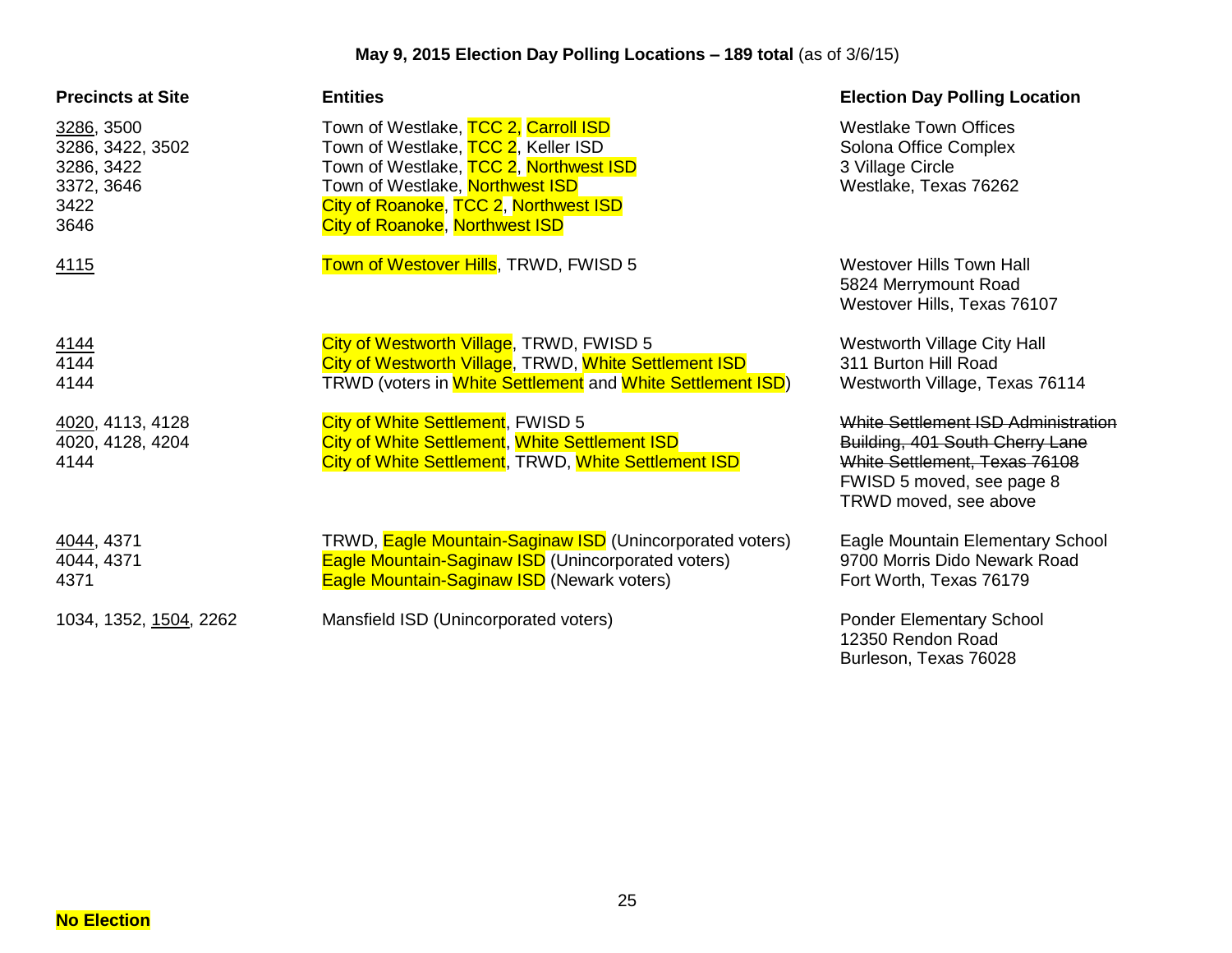#### **EARLY VOTING FOR MAY 9, 2015** *(VOTACION ADELANTADA DE 9 DE MAYO DE 2015)* **JOINT GENERAL AND SPECIAL ELECTIONS** *(ELECCIONES GENERALES Y ESPECIALES CONJUNTAS)*

This schedule of early voting locations, dates and times applies to voters in the following cities, towns, schools, college and water districts: (Este horario de casetas de votación adelantada, sus fechas y tiempos aplican a votantes en las siguientes ciudades, *pueblos, escolares, colegio y distritos de agua):* Arlington, Bedford, Blue Mound, Colleyville, Dalworthington Gardens, Euless, Everman, Flower Mound, Forest Hill, Fort Worth Districts 2, 4, 5, 7 and 8, Grapevine, Haltom City, Haslet, Hurst, Keller, Kennedale, Mansfield, Pelican Bay, Richland Hills, River Oaks, Saginaw, Southlake, Watauga, Westlake, Arlington ISD, Birdville ISD, Crowley ISD, Fort Worth ISD Districts 2, 5 and 6, Grapevine‐Colleyville ISD, Hurst‐Euless‐Bedford ISD, Keller ISD, Kennedale ISD, Lewisville ISD, Mansfield ISD, Tarrant County College District 1 and Tarrant Regional Water District.

# **EARLY VOTING BY PERSONAL APPEARANCE DAYS AND HOURS**

| (DÍAS Y HORAS DE VOTACIÓN TEMPRANO POR APARICIÓN PERSONAL) |                                                                                                                    |                   |                                                                              |                                                    |                                |  |
|------------------------------------------------------------|--------------------------------------------------------------------------------------------------------------------|-------------------|------------------------------------------------------------------------------|----------------------------------------------------|--------------------------------|--|
|                                                            | April (Abril) 27 - 30                                                                                              |                   | Monday - Thursday (Lunes - Jueves)                                           | $8:00$ a.m. $-5:00$ p.m.                           |                                |  |
|                                                            | May (Mayo) 1<br>Friday (Viernes)                                                                                   |                   |                                                                              |                                                    | $8:00$ a.m. $-5:00$ p.m.       |  |
|                                                            | May (Mayo) 2                                                                                                       | Saturday (Sábado) |                                                                              | 7:00 a.m. $-7:00$ p.m.                             |                                |  |
|                                                            | May (Mayo) 3<br>May $(Mayo)$ 4 - 5                                                                                 | Sunday (Domingo)  | Monday - Tuesday (Lunes - Martes)                                            | 11:00 a.m. $-$ 4:00 p.m.<br>7:00 a.m. $-7:00$ p.m. |                                |  |
|                                                            |                                                                                                                    |                   |                                                                              |                                                    |                                |  |
|                                                            | Location<br>(Ubicación)                                                                                            |                   | <b>Address</b><br>(Dirección)                                                | City<br>(Ciudad)                                   | Zip Code<br>(Código<br>postal) |  |
| $\mathbf{1}$                                               | <b>Bob Duncan Center</b>                                                                                           |                   | 2800 South Center Street                                                     | Arlington                                          | 76014                          |  |
| $\overline{2}$                                             | Elzie Odom Athletic Center                                                                                         |                   | 1601 NE Green Oaks Boulevard                                                 | Arlington                                          | 76006                          |  |
| $\mathbf{3}$                                               | <b>Center for Community Service</b><br>Junior League of Arlington                                                  |                   | 4002 West Pioneer Parkway                                                    | Arlington                                          | 76013                          |  |
| 4                                                          | St. Joseph Catholic Church Parish Hall                                                                             |                   | 1927 SW Green Oaks Boulevard                                                 | Arlington                                          | 76017                          |  |
| 5                                                          | Tarrant County Sub-Courthouse in Arlington                                                                         |                   | 700 E. Abram Street                                                          | Arlington                                          | 76010                          |  |
| $\boldsymbol{6}$                                           | <b>B J Clark Annex</b><br>Room 4                                                                                   |                   | 603 Southeast Parkway                                                        | Azle                                               | 76020                          |  |
| $\overline{7}$                                             | <b>Bedford Public Library</b>                                                                                      |                   | 2424 Forest Ridge Drive                                                      | Bedford                                            | 76021                          |  |
| 8                                                          | Colleyville City Hall                                                                                              |                   | 100 Main Street                                                              | Colleyville                                        | 76034                          |  |
| 9                                                          | <b>Crowley ISD Administration Building</b>                                                                         |                   | 512 Peach Street                                                             | Crowley                                            | 76036                          |  |
| 10                                                         | <b>Euless Public Library</b>                                                                                       |                   | 201 North Ector Drive                                                        | Euless                                             | 76039                          |  |
| 11                                                         | Forest Hill Civic and Convention Center                                                                            |                   | 6901 Wichita Street                                                          | <b>Forest Hill</b>                                 | 76140                          |  |
| 12                                                         | All Saints Catholic Church Parish Hall                                                                             |                   | 200 N.W. 20 <sup>th</sup> Street                                             | Fort Worth                                         | 76164                          |  |
| 13                                                         | Diamond Hill/Jarvis Library                                                                                        |                   | 1300 Northeast 35 <sup>th</sup> Street                                       | Fort Worth                                         | 76106                          |  |
| 14                                                         | <b>East Regional Library</b>                                                                                       |                   | 6301 Bridge Street                                                           | Fort Worth                                         | 76112                          |  |
| 15                                                         | Griffin Sub-Courthouse                                                                                             |                   | 3212 Miller Avenue                                                           | Fort Worth                                         | 76119                          |  |
| 16                                                         | Handley-Meadowbrook Community Center                                                                               |                   | 6201 Beaty Street                                                            | Fort Worth                                         | 76112                          |  |
| 17                                                         | James Avenue Service Center                                                                                        |                   | 5001 James Avenue                                                            | Fort Worth                                         | 76115                          |  |
| 18                                                         | JPS Health Center Viola M. Pitts/Como<br>Lower Level - Suite 100                                                   |                   | 4701 Bryant Irvin Road N.                                                    | Fort Worth                                         | 76107                          |  |
| 19                                                         | Northwest Branch Library                                                                                           |                   | 6228 Crystal Lake Drive                                                      | Fort Worth                                         | 76179                          |  |
| 20                                                         | Southside Community Center                                                                                         |                   | 959 East Rosedale Street                                                     | Fort Worth                                         | 76104                          |  |
| 21                                                         | Southwest Community Center                                                                                         |                   | 6300 Welch Avenue                                                            | Fort Worth                                         | 76133                          |  |
| 22                                                         | Southwest Regional Library                                                                                         |                   | 4001 Library Lane                                                            | Fort Worth                                         | 76109                          |  |
| 23                                                         | Southwest Sub-Courthouse                                                                                           |                   | 6551 Granbury Road                                                           | Fort Worth                                         | 76133                          |  |
| 24                                                         | Summerglen Branch Library                                                                                          |                   | 4205 Basswood Boulevard                                                      | Fort Worth                                         | 76137                          |  |
| 25                                                         | <b>Tarrant County Election Center</b><br><b>Main Early Voting Site</b><br>(Principal sitio de votación adelantada) |                   | 2700 Premier Street                                                          | Fort Worth                                         | 76111                          |  |
| 26                                                         | <b>Tarrant County Plaza Building</b>                                                                               |                   | 201 Burnett Street                                                           | Fort Worth                                         | 76102                          |  |
| 27                                                         | Worth Heights Community Center                                                                                     |                   | 3551 New York Avenue                                                         | Fort Worth                                         | 76110                          |  |
| 28                                                         | Asia Times Square                                                                                                  |                   | 2615 W. Pioneer Parkway<br>(Corner Pioneer Pkwy and Great Southwest<br>Pkwy) | <b>Grand Prairie</b>                               | 75051                          |  |